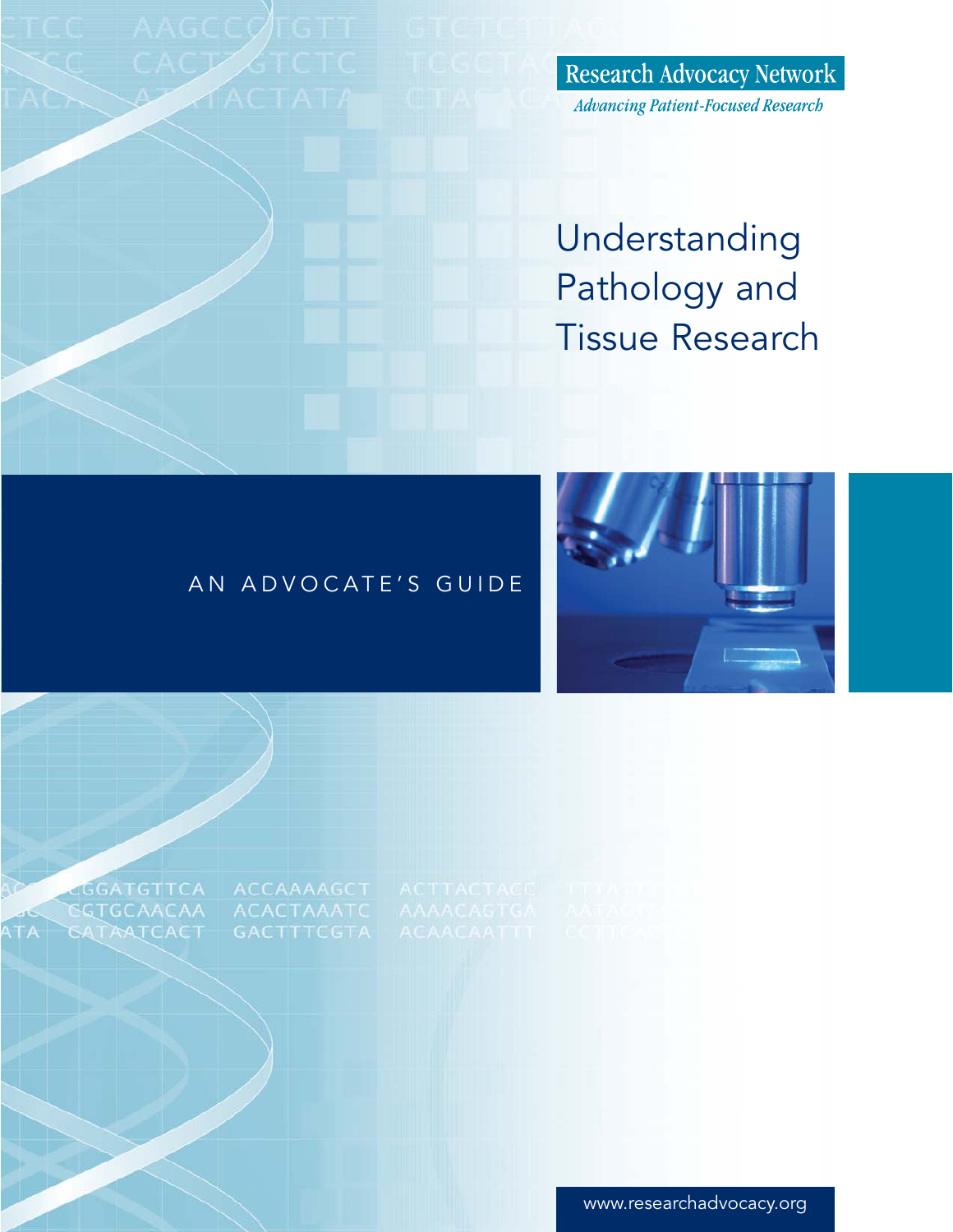# Table of Contents **Page 1986**

| Chapter 2: The Pathology Report – Uses in Cancer Diagnosis and Treatment              |  |
|---------------------------------------------------------------------------------------|--|
|                                                                                       |  |
| Chapter 4: Pathology in Cancer Research - What Can We Learn from Tissue Pathology? 19 |  |
|                                                                                       |  |
|                                                                                       |  |
|                                                                                       |  |
|                                                                                       |  |
|                                                                                       |  |
| Appendix: Organizations in Which Advocates Are Involved 54                            |  |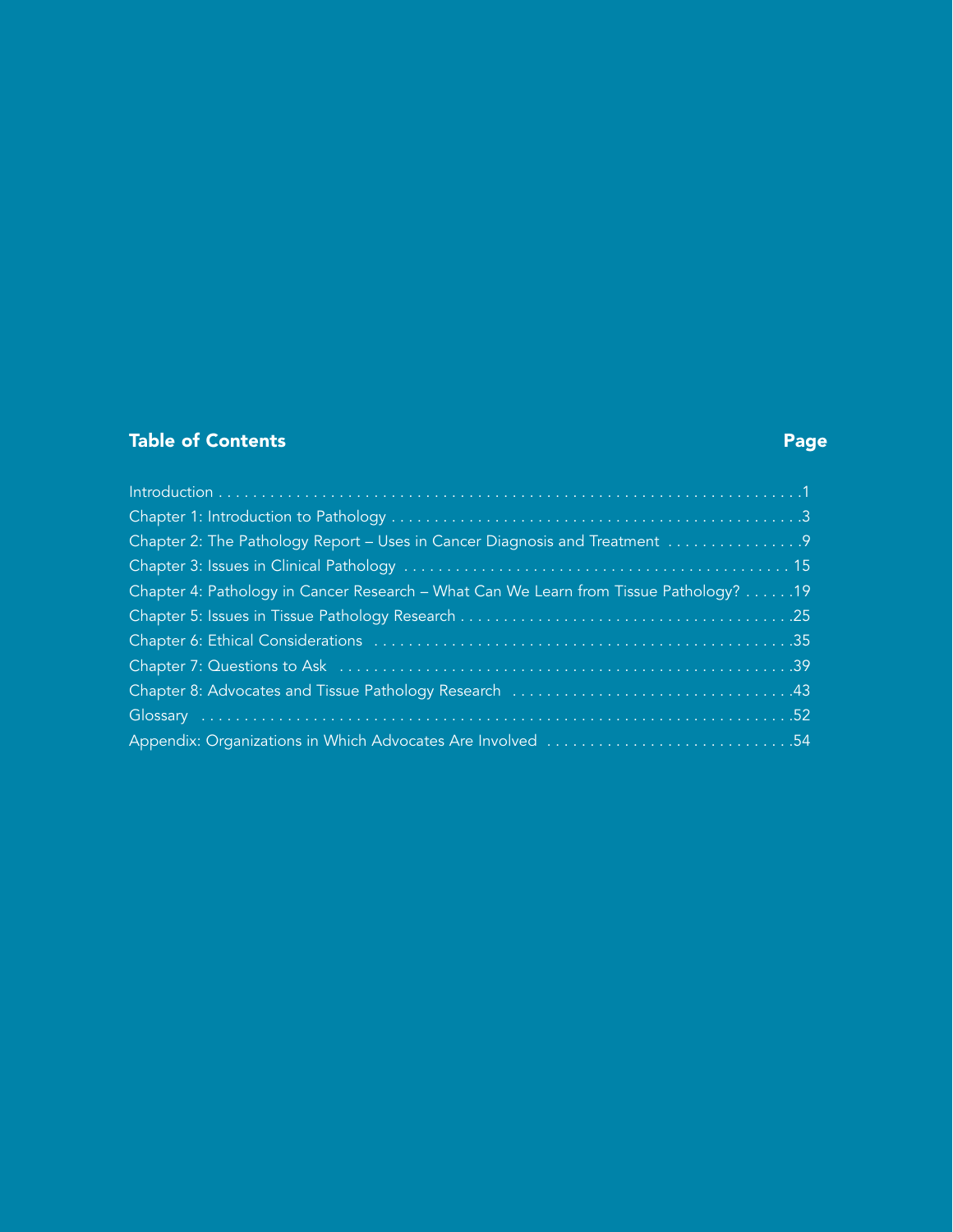### INTRODUCTION

#### Why Was This Guide Developed?

This guide was developed to help advocates and other interested individuals understand pathology as it relates to cancer. The guide also explains tissue research and its importance in identifying causes, treatments, and potential cures for disease.

As you will see when reading this guide, progress in cancer research depends on the availability of tissue biospecimens – both healthy and cancerous. Advocates can play a key role in helping patients and their families understand the need for tissue and help safeguard its appropriate use.

It is hoped that this guide will provide a foundation of pathology knowledge for advocates to draw on as they participate in existing groups or develop new activities to influence research.

#### How Is This Guide Organized?

This guide is organized into 8 chapters, each of which covers a specific topic. Chapter 1 provides an introduction to pathology – What is it? Who does it? What are its uses? Chapter 2 describes the pathology report or the document generated by pathologists. Chapter 3 considers issues in clinical pathology, which essentially refer to tests that are performed on the tissue. Pathology in cancer research is explored in the next two chapters, with Chapter 4 focusing on what we can learn from tissue pathology and Chapter 5 focusing on the issues it raises. Chapter 6 considers the many ethical aspects of tissue donation and research. Chapter 7 lists some questions that advocates may pose and Chapter 8 explores some of the issues that are important to advocates. Chapter 8 also contains a glossary which gives definitions for many terms that may be unfamiliar. The Appendix describes some of the ways that advocates are involved in multiple areas related to pathology and tissue research.

The Sources section at the end of each chapter lists websites, booklets, books, and/or research articles from which information in that chapter was obtained. Additional sources that you may find useful are listed in the text of each chapter.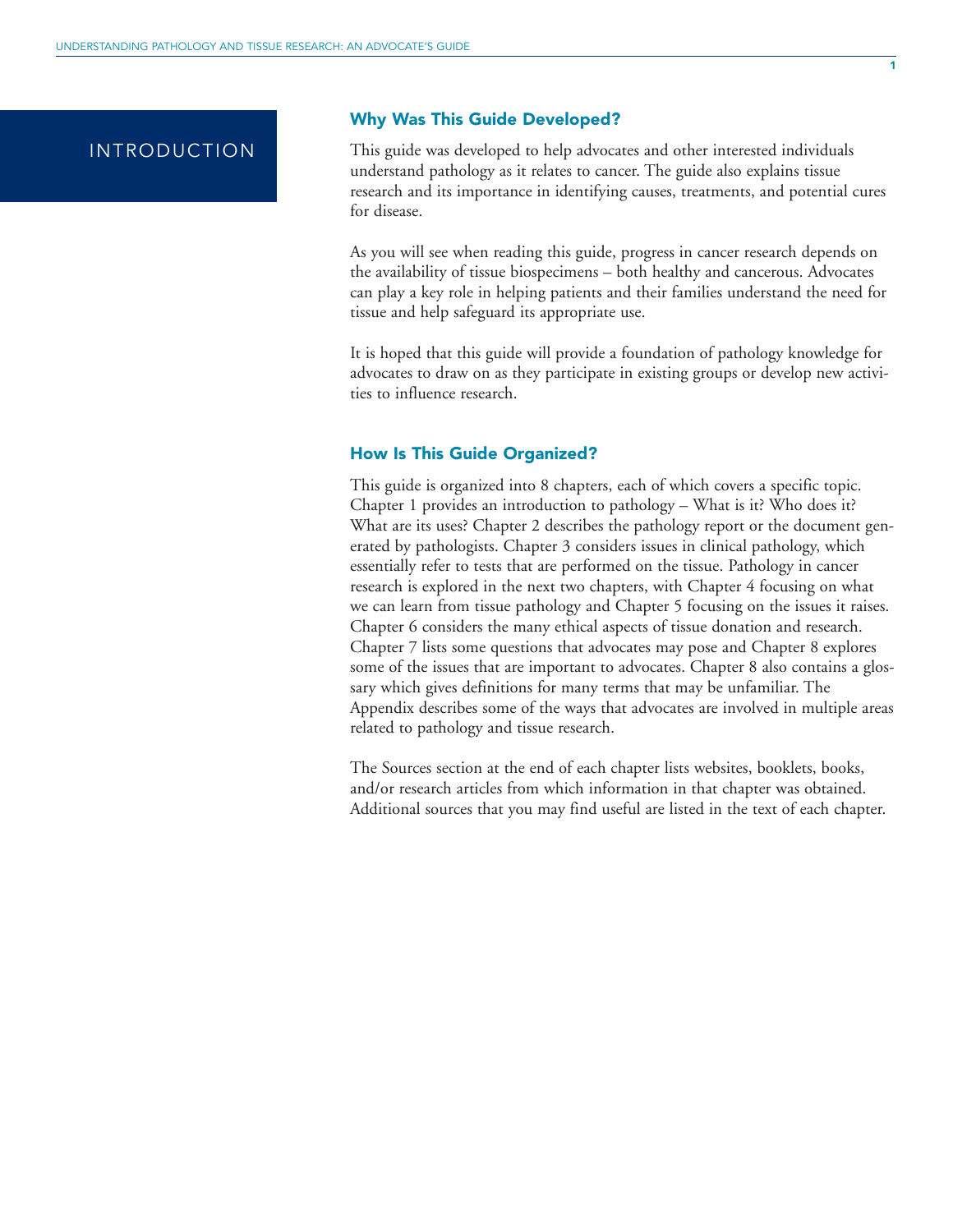#### Acknowledgements

As advocates try to work within the system to advance research it is important to understand the basic tenets of the science. By a better understanding advocates can identify and illustrate the issues and problem-solve to support solutions. The issues in research involving biospecimens and tissue were the motivation for developing this manual. We hope that this information will be helpful to advocates and others interested in advancing the science and improving care for cancer patients. This publication was developed with funds from the Advocate Core of the Breast Cancer Centers of Excellence for Individualization of Therapy at Indiana University (Dept. of Defense grant). We gratefully acknowledge the following contributors/reviewers:

#### **George W. Sledge, Jr. M.D.**, Ballve-Lantero Professor

Professor, Department of Medicine, Division of Hematology/Oncology, School of Medicine Professor, Department of Pathology and Laboratory Medicine, School of Medicine Indiana University

#### **Sunil Badve, MBBS, FRCPath**

Associate Professor, Pathology & Internal Medicine Clarian Pathology Lab of Indiana University

#### **Eric Meslin, PhD**

Director, Indiana University Center for Bioethics Associate Dean for Bioethics, IU School of Medicine Professor of Medicine, Medical & Molecular Genetics, and Philosophy

**Patty Spears,** Patient Advocates in Research

**Deborah Collyar**, President, Patient Advocates in Research

#### **Development staff:**

Nancy Biddle, Graphic Designer Mary Ann Chapman, Medical Writer Elda Railey, Co-Founder Research Advocacy Network Mary Lou Smith, Co-Founder Research Advocacy Network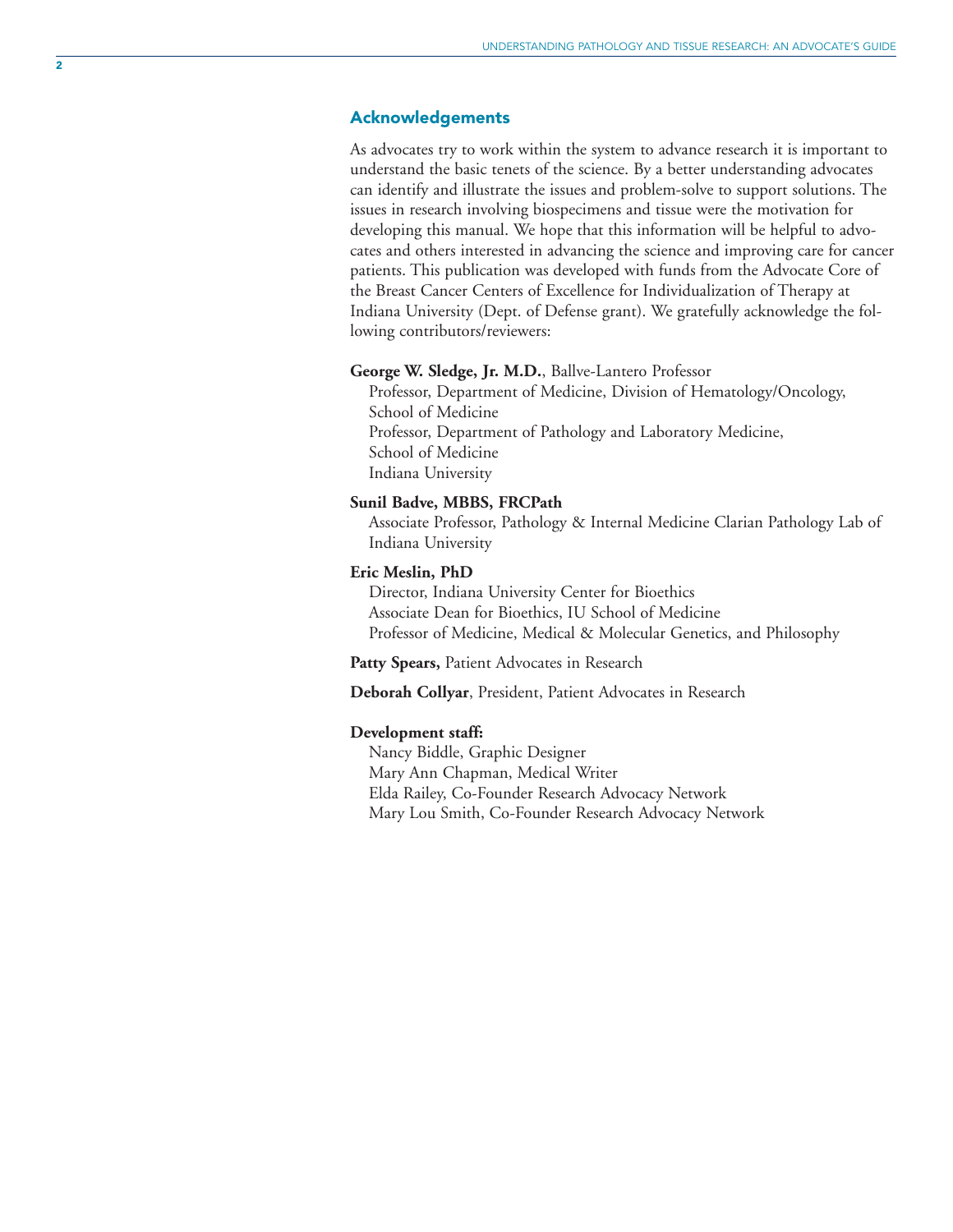### CHAPTER 1. INTRODUCTION TO PATHOLOGY

### What Is Pathology?

Pathology is the branch of medicine that deals with structural and functional changes in tissue that cause, or are caused by, disease. This guide focuses on the tissue changes that are associated with cancer.

### What Is Tissue?

A tissue is a group of cells in the body that performs a similar function. Tissues form organs, which are structural and functional units that have specialized functions.

#### **Examples of organs:**



#### **Examples of tissues:**



The histology images were provided to the HealCentral Digital Library (www.healcentral.org) by Roger A. Gorski, PhD. Copyright: The Regents of the University of California Copyright and usage information: http://creativecommons.org/licenses/by-nc-sa/3.0/

\*Each skeletal muscle is considered an organ. "A whole skeletal muscle is considered an organ of the muscular system." Source: Anatomy training manual of the government "seer.cancer" module

### Other Terms for Tissue

The term tissue is also used to describe a portion of a tissue sample selected for examination. In this context it is often called a specimen or biospecimen. Biospecimens can be small samples of any bodily tissue, fluid, or other substance. The terms tissue, specimen, and biospecimen are often used interchangeably, but sometimes the former are used together as in "tissue specimen." The following table lists some of the types of biospecimens used in cancer research.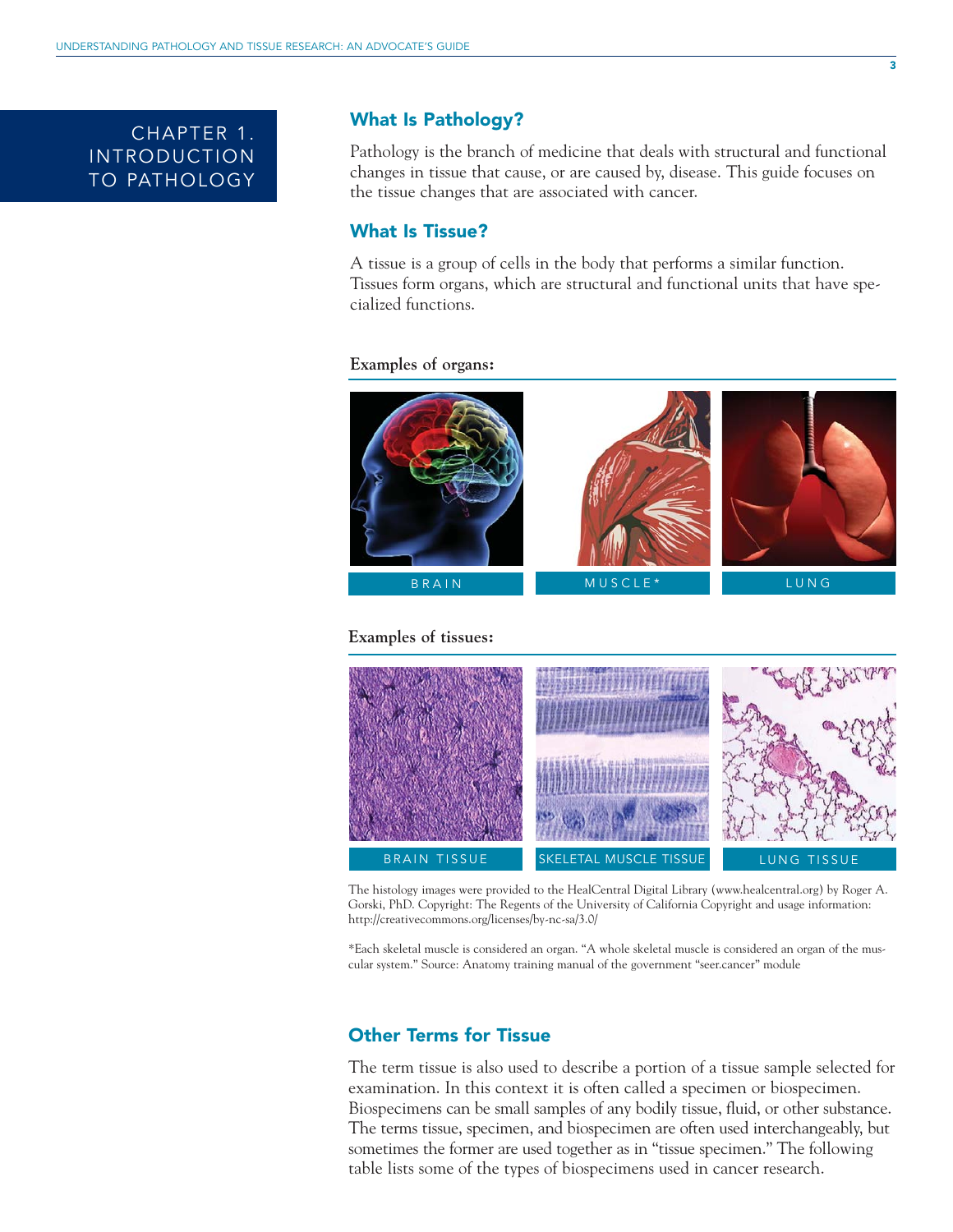| <b>Examples of Biospecimens Used in Cancer Research</b>                                                                                                                                                         |                                                                                                                                                                                    |                                                                                                                                                                       |
|-----------------------------------------------------------------------------------------------------------------------------------------------------------------------------------------------------------------|------------------------------------------------------------------------------------------------------------------------------------------------------------------------------------|-----------------------------------------------------------------------------------------------------------------------------------------------------------------------|
| • Blood<br>• Bone fragments<br>• Bone marrow<br>• Central nervous system<br>fluid (cerebrospinal fluid<br>or CSF - liquid around<br>brain and spinal cord)<br>$\bullet$ Feces<br>$\bullet$ Hair<br>• Lung fluid | • Lymph fluid and<br>nodes<br>• Lymphocytes<br>· Milk duct fluid<br>• Organ tissues (e.g.<br>breast, colon, lung,<br>etc.)<br>• Pancreatic fluid<br>• Peritoneal fluid<br>• Saliva | • Soft tissue<br>• Sperm<br>• Sputum<br>$\bullet$ Tears<br>• Teeth<br>• Toe and fingernails<br>• Tumor tissue<br>• Urine<br>· Vaginal fluid<br>· Excess normal tissue |
|                                                                                                                                                                                                                 |                                                                                                                                                                                    |                                                                                                                                                                       |

Table adapted from Coalition of Cancer Cooperative Groups, Inc. Cancer Research: A Guide to Clinical Trials. Tissue and Its Use. Available at: www.cancertrialshelp.org/patient\_ content/pdMainContent.aspx?intAppMode=5. Accessed March 20, 2008.

Cancerous tumors of the lower intestinal tract. This picture shows three tumors in the bowel, the relatively circular growths near each end and near the lower middle.



### Who Are Pathologists?

Pathologists are medical doctors who specialize in pathology. They examine tissue and cells under a microscope or use tests to determine features of a disease. They perform analyses and provide reports to clinical teams or oncologists to make treatment decisions. Pathologists may also be involved in medical research. Several different types of pathologists are listed in the following table. Many pathologists specialize in cancer and even specific cancer types. For example, hematopathologists may specialize in cancers of the blood such as the leukemias and urologic pathologists may specialize in prostate cancer.

#### Some Specialties Within Pathology

Anatomic pathology: diagnosis and descriptions based on analysis of the tissue (i.e., visible changes in the tissue)

**Clinical pathology:** diagnosis and descriptions based on laboratory tests (i.e., biochemical changes in the tissue)

Dermatopathology: pathology of the skin

Hematopathology: pathology of the bone marrow and blood clotting

**Forensic pathology:** pathology within a legal context (often takes the form of pathology determined from tissue after death)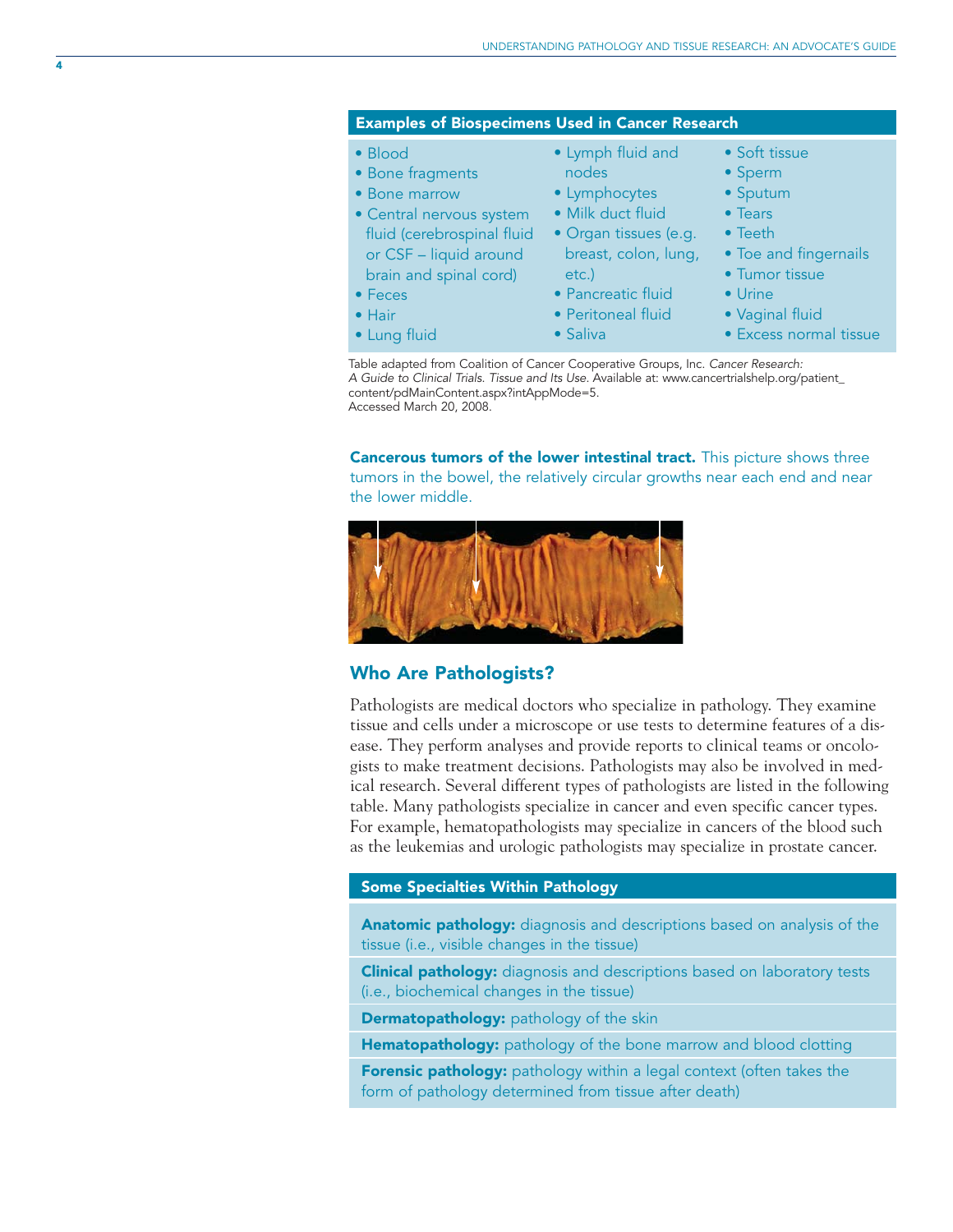Historically, pathologists have been behind the scenes in medicine. They often work in laboratories located inside hospitals. Here the pathologists analyze tissue removed from patients during surgery, blood samples, saliva samples, or samples obtained via needles. Often the pathologist will place a tiny portion of the biospecimen on a microscope slide and stain it with specialized dye to mark the cells or other structures. This is referred to as histology. The following shows a histology sample of blood that has been magnified many times.

### Histology sample of blood stained to show the different types of blood cells (round structures).



Image courtesy of Health Education Assets Library. Available at: http://www.healcentral.org/copyrights.jsp

Pathologists also examine tissue while the patient is undergoing surgery. In some cases, a sample of the tissue is immediately frozen (commonly called a frozen section), then a slide containing the tissue is closely examined under a microscope. From this examination, the pathologist may make a diagnosis that guides the course of surgery and/or other therapy. For instance, what may have initially been thought to be an infection-related process may turn out to be a tumor that the surgeon can then remove. The pathologist may also help determine the margins of resection for a tumor (i.e., help the surgeon determine where to cut). For a thorough discussion of the diagnostic process and issues related to tissue, see the Guide cited at the end of this chapter called *Tissue and Its Use* published by the Coalition of Cancer Cooperative Groups, Inc.

Pathologists work in several different settings, including universities, independent laboratories, and laboratories sponsored by industry or the government. Although pathologists still work in hospital laboratories and operating rooms, their roles in medicine and research are becoming much more visible. In these settings, pathologists may run medical tests or may conduct research aimed at finding links between pathological tissue and disease. For instance, pathologists may attempt to find biomarkers in tumor tissue. Biomarkers are laboratory measurements that reflect the activity of a disease process. They often take the form of proteins that are used to identify cancerous cells.

As noted previously, pathologists may examine tissue with the naked eye or under a microscope to analyze its structure and appearance. However, pathologists may also conduct tests on the tissue to determine whether it contains a substance or gene of interest, or to measure the level of a substance. Pathology tests often detect proteins, but may also examine our genetic material (DNA and RNA), as well as the by-products of chemical reactions, or drug levels.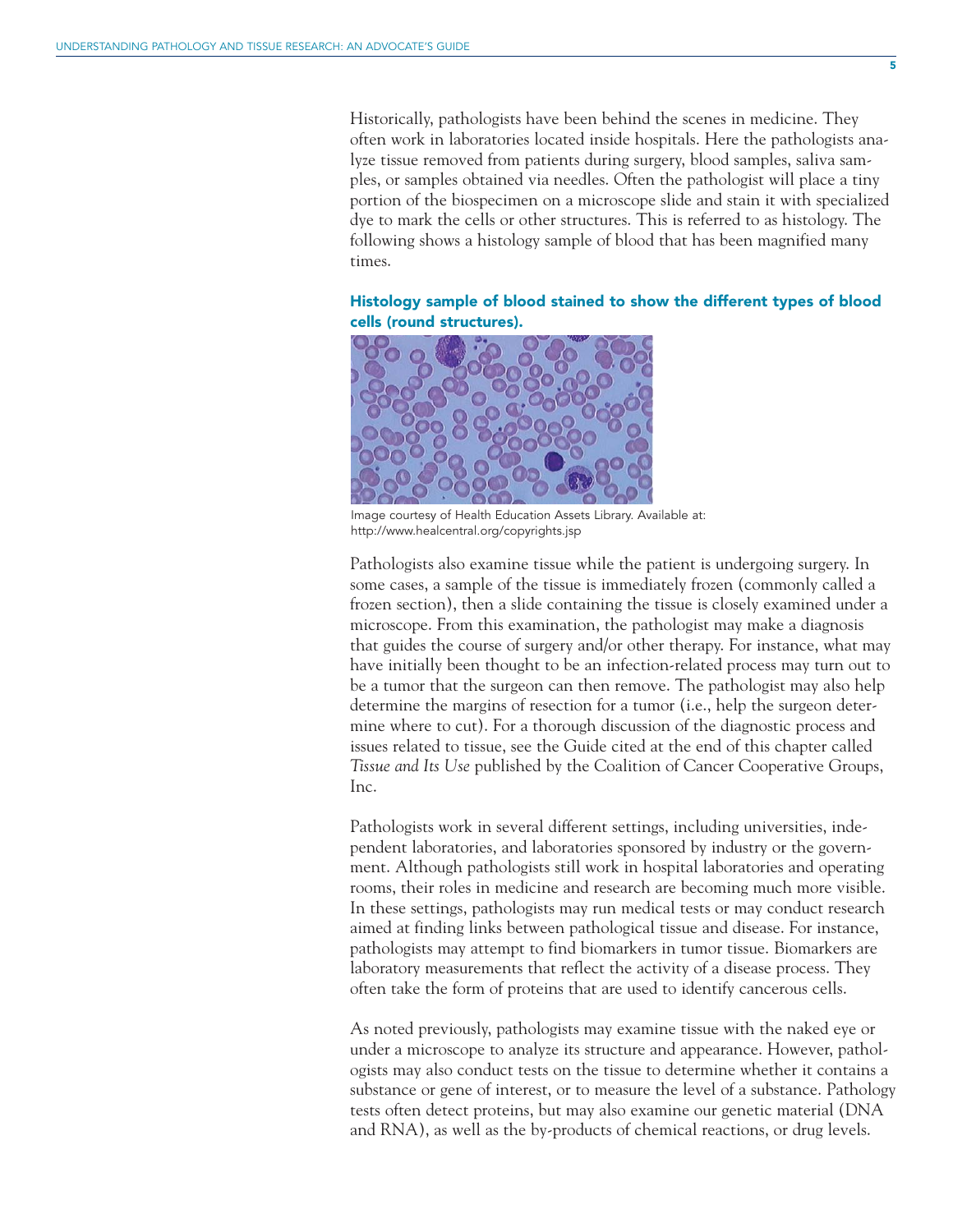### How Are Tissue Samples Collected for Pathological Analysis?

Tissue samples may be collected by a number of different methods depending on the location of the cancer and the type of test. Blood samples are often drawn from veins in the arm, and saliva is obtained from the mouth. Tissue samples from solid tumors may be obtained surgically, or by using a fine needle or needle with a hollow core (i.e., core needle biopsy) to pull out cells. Another method involves the use of a flexible, lighted instrument called an endoscope that is inserted into one of the body's natural openings. The endoscope allows the physician to see abnormal areas on the lining of organs and pinch off tiny bits of tissue. Samples may be taken from the skin following a local anesthetic. Cells for genetic testing may be collected from several sources such as scraped from the inside of the mouth or cervix, isolated from a tumor specimen that has been surgically removed, or from white blood cells isolated from a blood sample. For more complete information on how tissue samples are collected and processed, please see the sources cited at the end of this chapter.

| <b>Some Methods of Tissue Collection</b> |                                    |  |
|------------------------------------------|------------------------------------|--|
| Blood sample from vein                   | Surgical excision                  |  |
| Saliva                                   | Endoscopy                          |  |
| Needle biopsy                            | Cells scraped from cheek or cervix |  |

### What Types of Tests or Analyses Do Pathologists Perform?

The following list provides some examples of the types of tests or analyses pathologists perform.

*1. Analyses of the general structure and appearance of tumors*

In this type of overall analysis (sometimes called gross analysis), the pathologist simply looks at the tissue with the naked eye and notes its features such as color, appearance, and size.

#### *2. Analyses of the structure and appearance of cells*

In this type of analysis, the pathologist examines a tiny portion of the tissue under a microscope to see the structure and appearance of cells. A PAP smear is an example of this type of analysis. The pathologist may also examine blood or a small section of a solid tumor by placing a drop of blood or a thin slice of the tumor tissue on a microscope slide and covering it with a piece of glass called a coverslip. The slide is examined under the microscope before or after staining.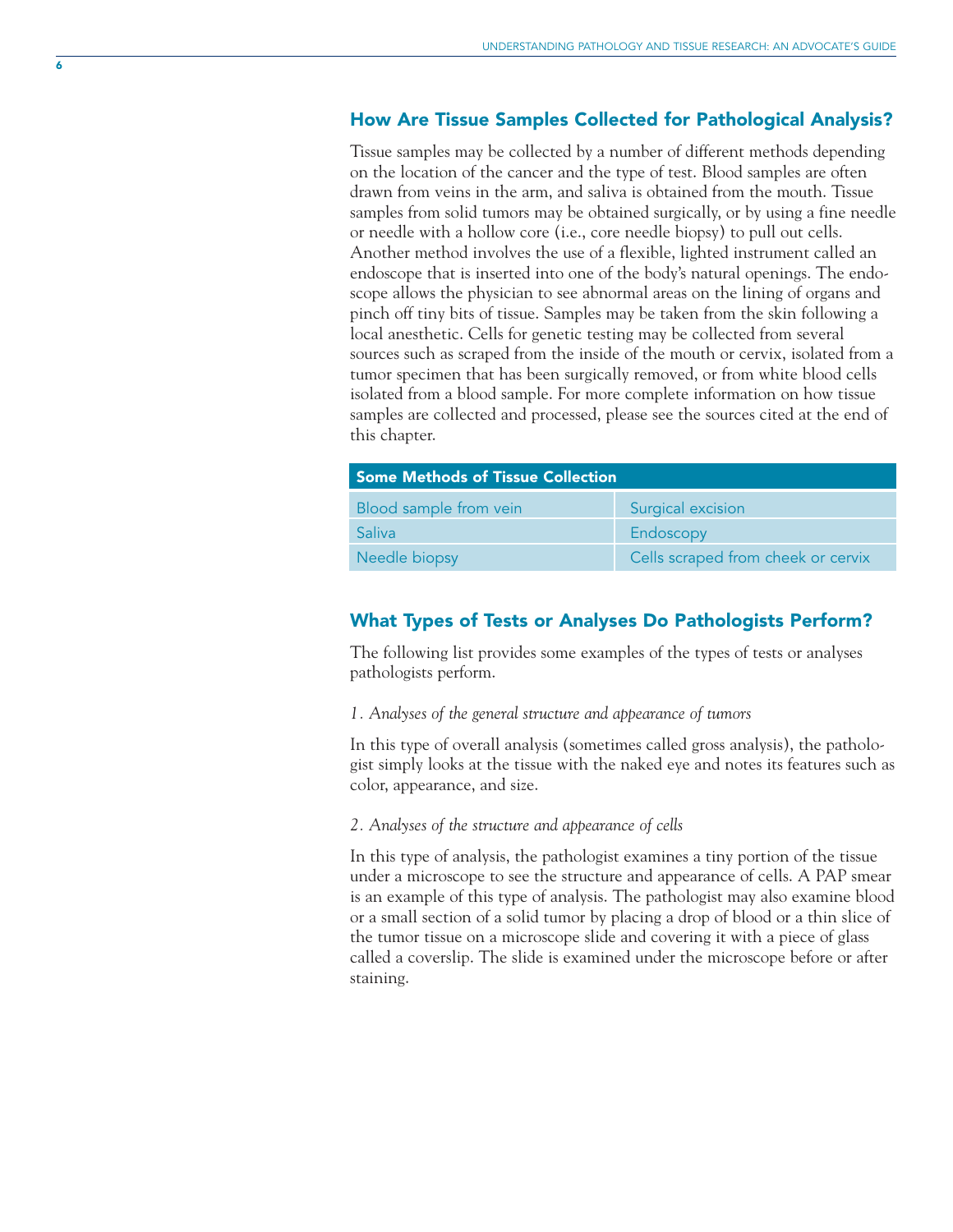

#### *3. Tests to examine the levels of cancer biomarkers in the blood or other fluids*

In these tests, pathologists analyze biospecimens to determine the presence and levels of selected cancer biomarkers in the blood or other fluids such as urine. Biomarkers are usually proteins that are produced by cells that may potentially indicate cancer. An example is prostate specific antigen (PSA), which is a protein produced by the prostate. High blood levels of PSA have been associated with prostate cancer and other disorders of the prostate.

#### *4. Tests to assess an individual's genes or chromosomes*

In these tests, the pathologist examines a person's genes or chromosomes either directly or indirectly. These tests may be used to determine diagnosis, recurrence, cancer subtype, or prognosis. An example of this type of test is Onco*type* DX®. This test examines 21 genes using an RNA test—RNA is a chemical that helps transfer information from our DNA into proteins. The test results consist of a recurrence score that helps determine how likely breast cancer is to return. This test is conducted using real-time, reverse-transcription polymerase chain reaction, a method that is described in Chapter 4.

Tests for alterations in several genes called BRCA1 and BRCA2 (for breast cancer) represent yet another example of genetic testing. Alterations in the BRCA1 and BRCA2 genes have been associated with an increased risk of breast and ovarian cancers. Tests for alterations in BRCA1 and BRCA2 are usually done by taking a blood sample. The DNA in the blood is then amplified using the polymerase chain reaction described in Chapter 4. The sequence or spelling of the gene is then analyzed using one of several different methods. The National Cancer Institute's website provides more information on BRCA genes: http://www.cancer.gov/cancertopics/factsheet/Risk/BRCA.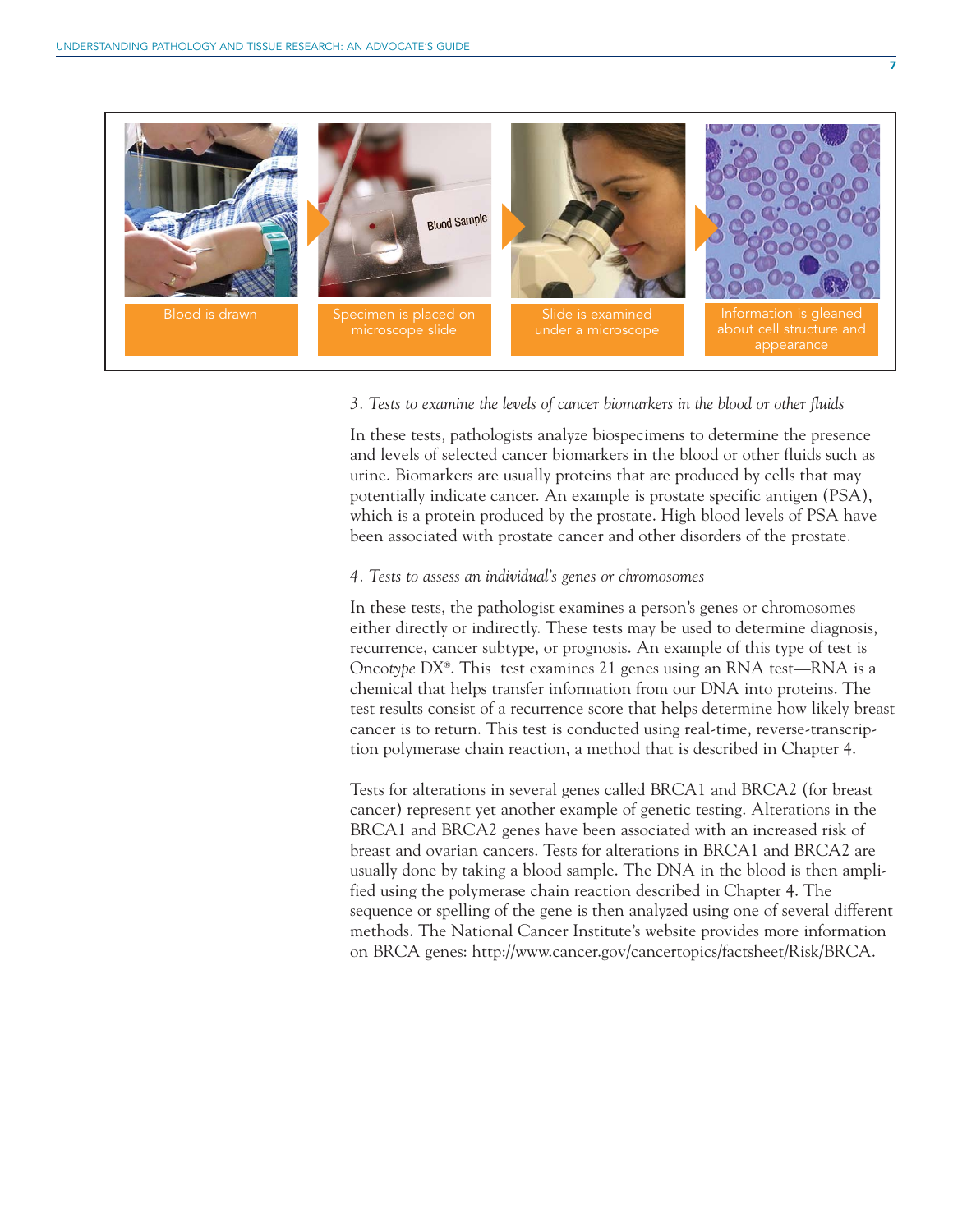### Immunohistochemistry: A Method Used to Detect Proteins

Biomarkers are often proteins. One of the most common methods used to detect proteins is called immunohistochemistry. This technique takes advantage of the method our immune system uses to rid the body of foreign proteins – namely, antibodies.

In immunohistochemistry, a sample in which we are trying to find a specific protein is placed together with antibodies that bind to that protein. The antibodies are labeled beforehand with some sort of marker, often a fluorescent one that can be seen under a fluorescent microscope. The antibodies are mixed with the sample in a test tube and given time to bind or pair. If the protein is present in the sample, the antibodies will bind and a visible colored label will be seen under the microscope.

### What Is Done With the Information Obtained by the Pathologist?

In medicine, pathologists prepare reports describing their findings, as described in detail in the next chapter. These reports help determine the course of therapy for patients. However, information obtained by pathologists may also be used for research, if the patient consents. This research may be designed to determine whether people are at increased risk for cancer or its recurrence, to predict response to a therapy, to classify the cancer into subtypes, or to determine the cause of cancer. In many cases, the goal of the research is to develop a test that would have clinical value, such as in diagnosis, prevention, or treatment.

### Sources

Coalition of Cancer Cooperative Groups, Inc. *Cancer Research: A Guide to Clinical Trials. Tissue and Its Use*.

Available at: http://www.cancertrialshelp.org/patient\_content/pdMainContent.aspx?intAppMode=5 Accessed March 20, 2008. For more information about the self study guide or to receive a CD of the guide, please contact the Coalition of Cancer Cooperative Groups at Info@CancerTrialsHelp.org

Dorland's Illustrated Medical Dictionary. 27th edition. Philadelphia: WB Saunders Co. 1988.

Katz R. Biomarkers and surrogate markers: An FDA perspective. NeuroRx. 2004 April; 1(2): 189–195.

The Doctor's Doctor. Who Is the Pathologist? Available at: http://www.thedoctorsdoctor.com/pathologists/who\_is\_the\_pathologist.htm. Accessed August 28, 2007.

Uthman EO. *The Biopsy Report: A Patient's Guide*. Available at: http://cancerguide.org/pathology.html. Accessed August 29, 2007.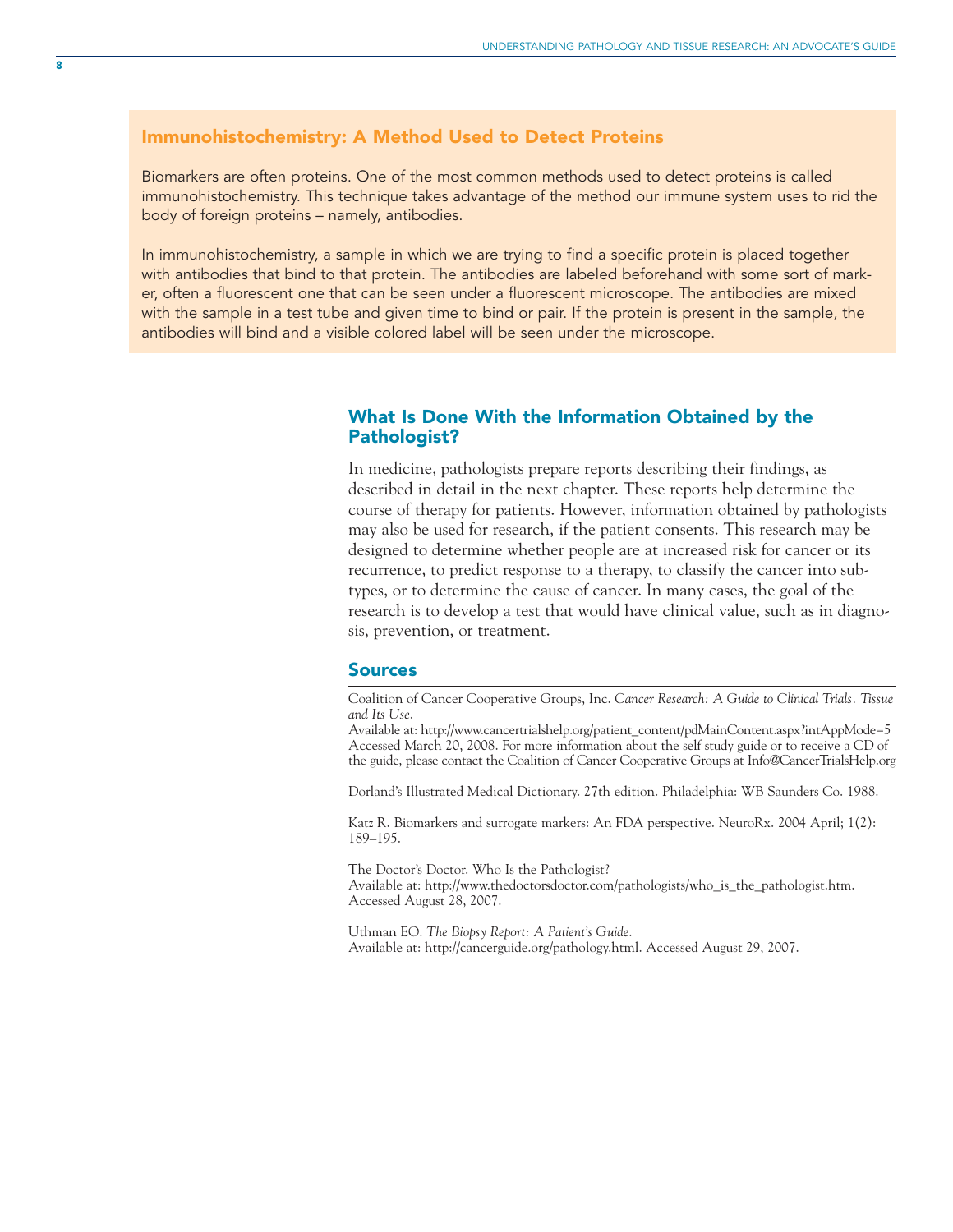CHAPTER 2. THE **PATHOLOGY** REPORT – USES IN CANCER DIAGNOSIS AND TREATMENT

### What Is a Pathology Report?

A pathology report is a document that a pathologist generates from the analysis of a tissue specimen. The report contains information about the following:

- An individual's diagnosis
- A description of the tissue that can be gleaned from simply looking at it without a microscope, such as color, size, orientation, and appearance
- The appearance of the biospecimen as seen under a microscope called microscopic analysis
- A prognostic report section that lists the results of specific tests that were performed on the biospecimen (often, but not always, included)
- A comment section in which pathologists may add information about tests that still need to be completed or provides more information about the diagnosis. Other pathologists include this information in the preceding sections.

Several resources are available that describe and provide examples of the information contained in a pathology report, including the Y-ME booklet *Understanding Your Pathology Report*, the Doctor's Doctor website, and the online article by Dr. EO Uthman, both listed at the end of this chapter.

### Uses of the Pathology Report

The pathology report is used to establish a patient's diagnosis. If the biospecimen is determined to be cancerous, the pathology report can be used to predict the behavior of the cancer. Important information in the pathology report includes the cancer's stage, histological grade and type (e.g., location and type of cells involved). Information about tumor biomarkers obtained from other tests may also be included here. Taken together, this information is used to help determine the appropriate treatment and how likely it is that treatment will be successful. The report can also help determine prognosis – the likely outcome or course of the cancer – including the chance of recovery or recurrence. It is important to note that the prognosis in the pathology report is based on the natural course of the disease, independent of any treatment.

#### **Pathologic staging**

An important piece of information in the pathology report is the overall stage of the cancer. Staging is a method for determining how much cancer there is in the body and where it is located. It indicates the extent or severity of cancer based on an analysis of the original or primary tumor. Although pathologic staging is still very important, it is possible that classifications of cancers will change and become more specific as more biomarkers are discovered.

Cancers are staged by a number of different methods. Often the staging method depends on the type of cancer. Here we describe several common methods of cancer staging that are applicable to a variety of different cancer types.

A commonly-used overall staging method described by the National Cancer Institute uses a scale of  $\theta$  (zero) to IV (four) to rate the cancer stage, with higher numbers indicating more advanced cancer. Although the precise definitions of each stage are different for each kind of cancer, stage I usually indicates small localized cancers and stage IV usually indicates cancers that have spread to distant regions beyond the tumor's original location. The following table lists general information about each stage.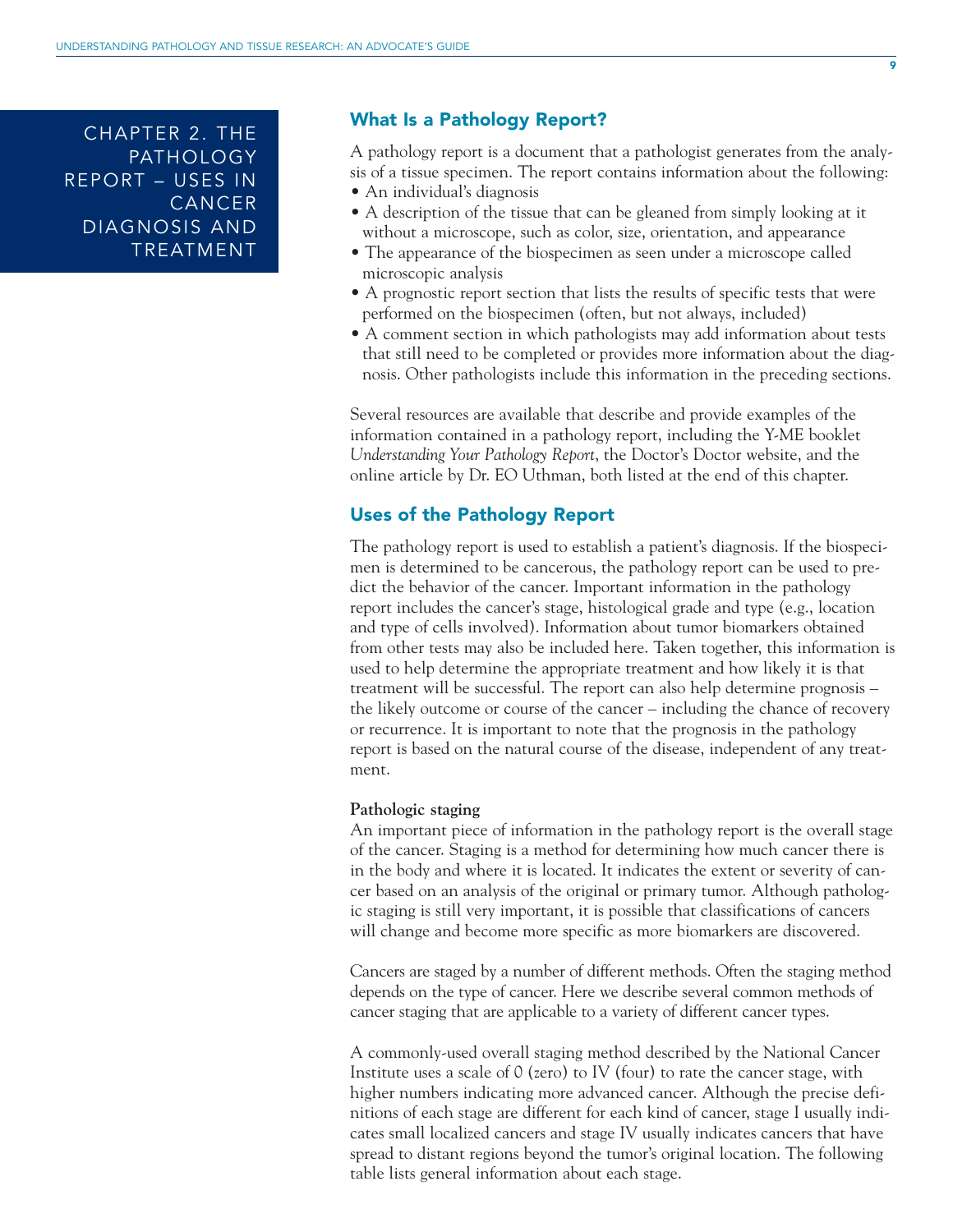| <b>Stage</b>                        | <b>Definition</b>                                                                                                                                                        |
|-------------------------------------|--------------------------------------------------------------------------------------------------------------------------------------------------------------------------|
| Stage 0                             | Carcinoma in situ (early cancer that is present only in the<br>layer of cells in which it began).                                                                        |
| Stage I, Stage II,<br>and Stage III | Higher numbers indicate more extensive disease: greater<br>tumor size, and/or spread of the cancer to nearby lymph<br>nodes and/or organs adjacent to the primary tumor. |
| Stage IV                            | The cancer has spread to another organ.                                                                                                                                  |

From the National Cancer Institute Fact Sheet. Staging: Questions and Answers, 2004

Cancers may also be staged according to the so-called "TNM" classification system. In this system, T refers to the extent (e.g., size) of the tumor, N refers to the involvement of lymph nodes, and M refers to metastasis or the spread of the tumor to different parts of the body. The letters are followed by numbers that indicate the size of the tumor, the extent of tumor spread to lymph nodes, and whether or not the tumor has metastasized. The TNM definitions are shown in the following table. The TNM is brought together as a stage; for instance,  $T1$  NO MO = stage 1.

#### Primary Tumor (T)

- TX: Primary tumor cannot be evaluated
- T0: No evidence of primary tumor
- Tis: Carcinoma in situ (early cancer that has not spread to neighboring tissue)
- T1, T2, T3, T4: Size and/or extent of the primary tumor

#### Regional Lymph Nodes (N)

- NX: Regional lymph nodes cannot be evaluated
- N0: No regional lymph node involvement (no cancer found in the lymph nodes)
- N1, N2, N3: Involvement of regional lymph nodes (number and/or extent of spread)

#### Distant Metastasis (M)

- MX: Distant metastasis cannot be evaluated
- M0: No distant metastasis (cancer has not spread to other parts of the body)
- M1: Distant metastasis (cancer has spread to distant parts of the body)

From the National Cancer Institute Fact Sheet. Staging: Questions and Answers, 2004

For instance, a tumor that is rated T3 N0 M0 is a large tumor that has not spread to lymph nodes and has not spread to distant parts of the body. Lowerstage cancers that have not spread to lymph nodes or distant parts of the body are more readily treatable and more likely to be in remission than are higherstage cancers. Thus, stage helps determine how aggressive the treatment should be and how likely it is that treatment will be successful.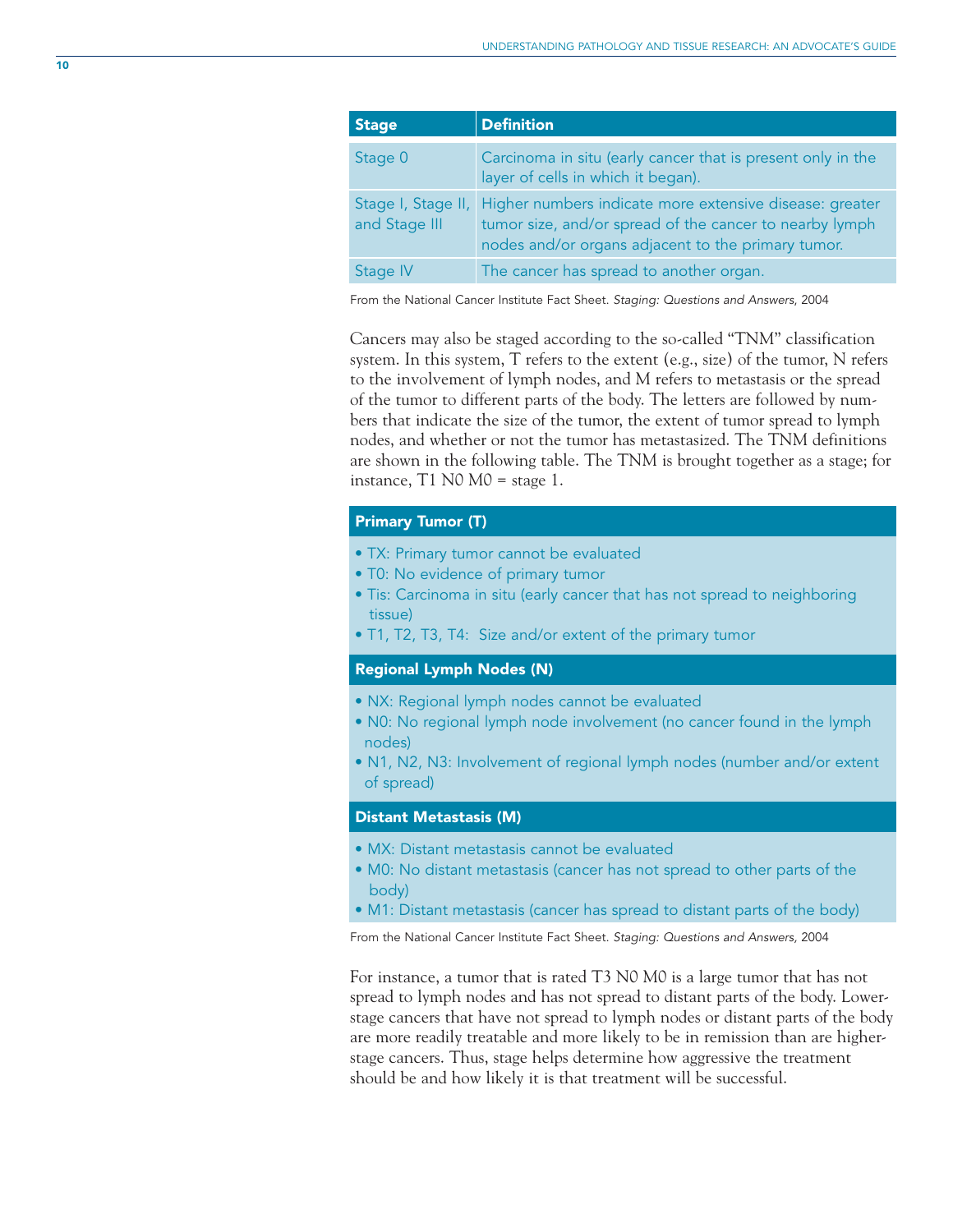Some examples of the different tumor stages can be found at the following websites:

- **Colon cancer:**  http://www.dartmouth.edu/~brenner/gene144-06/rogers.html
- **Prostate cancer:** http://www.urologychannel.com/prostatecancer/prostate\_stage2.html
- **Prostate cancer:** http://www.biomedcentral.com/1471-2407/7/2/figure/F5
- **Esophageal cancer:** http://www.med.nyu.edu/nyuci/cancer/gi/esophageal.html

#### **Histological grading**

Cancers may also be graded on a scale of 1 to 3 or 1 to 4 based on the appearance of cells as seen using histology. That is, pathologists look at the cells on a microscope slide to determine how closely they resemble normal cells from the same tissue. Cells that look normal for that type of tissue are said to be well differentiated or low grade. Cancer cells that look highly abnormal are said to be undifferentiated or high grade. The following table lists a widelyused type of grading system; however, it should be noted that not all tumors are graded this way. The higher-grade tumors (3 and 4) tend to grow more rapidly and spread faster than the lower-grade tumors. Thus, tumor grade can be used to help determine treatment and prognosis.

### Histological Grades

GX: Grade cannot be assessed (Undetermined grade)

G1: Well-differentiated (Low grade)

G2: Moderately differentiated (Intermediate grade)

G3: Poorly differentiated (High grade)

G4: Undifferentiated (High grade) Note that some cancers are graded from 1 to 3

From the National Cancer Institute Fact Sheet. Tumor Grade: Questions and Answers, 2004

#### **Tumor typing**

Tumor typing refers to the specific classification of tumors based on the organ in which it was found such as breast, prostate, stomach, or liver. Organs are made up of different types of cells and the tumor is often classified based on the type of cells involved, as shown in the following table. This is referred to as histological typing because it is based on histological analysis. Tumor typing is becoming increasingly specific as tests are developed that detect the presence or level of a given protein and the genetic profile of the tumor. An example of this increased specificity is in large B-cell lymphoma, the most common subtype of non-Hodgkin's lymphoma. Although 40% of patients respond to current therapy, the remainder do not. Using DNA microarrays (described in Chapter 4), a group of investigators found that tumors of different individuals with this disease showed differences in gene expression. Basically, the tumors fell into two groups, one of which was associated with significantly better overall survival than the other. The investigators concluded that the gene expression profiles of the tumors could be used to classify the tumors into clinically significant subtypes. This information can then be used to guide treatment and perhaps assist in the search for treatments directed at the subtype that is less responsive to current therapies.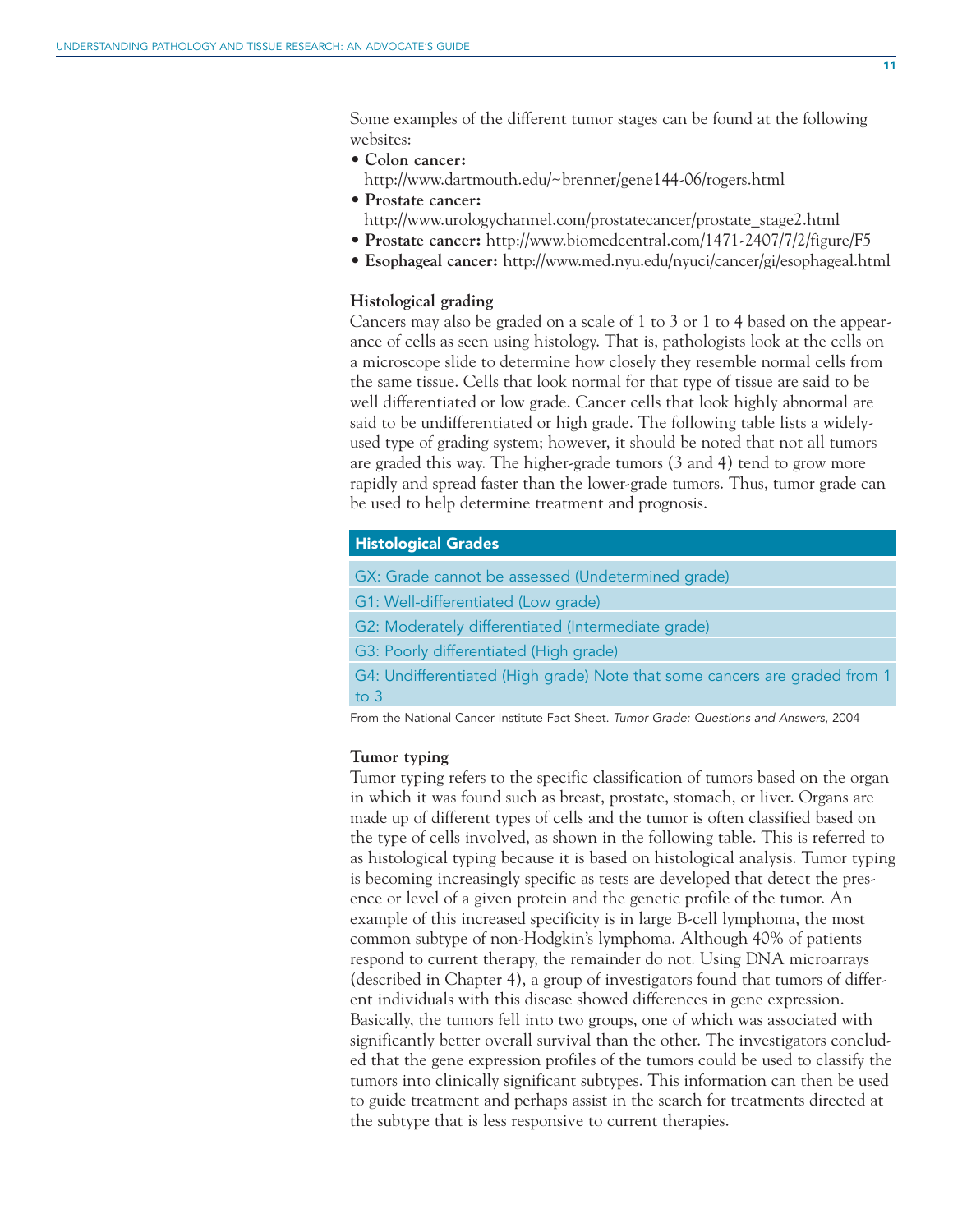| <b>Examples of Cancer Types Based on Histological Typing</b> |                                                                                                                                                                                                                      |  |
|--------------------------------------------------------------|----------------------------------------------------------------------------------------------------------------------------------------------------------------------------------------------------------------------|--|
| Carcinoma                                                    | Malignancy that originates from epithelial cells (cells that cover the surfaces of body<br>structures [internal or external], or are derived from those surface cells), accounts for<br>approximately 90% of cancers |  |
| Adenocarinoma                                                | Tumor of the gland, most common type of carcinoma                                                                                                                                                                    |  |
| Sarcoma                                                      | Malignancy that arises from connective tissues including soft tissues and from solid<br>tissues (e.g., fat, muscle, bone)                                                                                            |  |
| Melanoma                                                     | Tumor that arises from the pigment producing cells of the skin or other organs (e.g.,<br>the eye)                                                                                                                    |  |
| Glioma                                                       | Tumor that arises from a specific type of cell in the brain or spinal cord (i.e., glial cells<br>or the cells that support nerve cells)                                                                              |  |

Adapted from Coalition of Cancer Cooperative Groups, Inc. Cancer Research: A Guide to Clinical Trials. Tissue and Its Use. http://www.cancertrialshelp.org/patient\_content/pdMainContent.aspx?intAppMode=5

#### **Tumor biomarkers**

As noted previously, tumor or tissue biomarkers are usually proteins that are produced by cells, indicating the presence of disease. In many types of cancers, biomarkers in the blood serum (the liquid portion of the blood) contribute to diagnosis, staging, risk assessment, evaluation of response to therapy, and early detection of relapse. The following table lists some commonly used serum biomarkers for various cancer types.

| <b>Examples of Some Common Serum Tumor Biomarkers and Their Clinical Uses</b> |                                                                                             |                                                                           |
|-------------------------------------------------------------------------------|---------------------------------------------------------------------------------------------|---------------------------------------------------------------------------|
| <b>Cancer Type</b>                                                            | <b>Serum Tumor Biomarkers</b>                                                               | Use(s)                                                                    |
| <b>Testicular</b>                                                             | Alpha-fetoprotein (AFP)<br>Human chorionic gonadotropin (hCG)<br>Lactic dehydrogenase (LDH) | Diagnosis, prognosis, staging, risk<br>stratification, monitoring disease |
| Prostate                                                                      | Prostate specific antigen (PSA)                                                             | Screening/early detection, staging                                        |
| Colorectal                                                                    | Carcinoembryonic antigen (CEA)                                                              | Surveillance*, response to therapy                                        |
| Liver                                                                         | Alpha-fetoprotein (AFP)                                                                     | Prognosis, surveillance, response to<br>therapy                           |
| Ovarian                                                                       | CA125                                                                                       | Tumor monitoring                                                          |
| Melanoma                                                                      | <b>TA90-IC</b>                                                                              | Surveillance                                                              |

\*Surveillance refers to the ongoing collection of information about a disease, such as cancer, in a certain group of people. This may include information about whether cancer affects people of a certain gender, age, or ethnic group.

> Tumor biomarkers are also found in tissue samples. These biomarkers may be proteins, genes, or other molecules or structures. Tissue biomarkers can be used for tumor typing, such as determining whether certain genes are present in colorectal tumors. The presence or absence of selected genes may then guide treatment, as some genes are associated with more aggressive tumors than others. Tumor biomarkers may also provide potential targets for novel treatments. For instance, breast cancer cells of some individuals show high levels of the protein HER-2. A drug called trastuzumab (Herceptin®) targets the HER-2 protein, which effectively treats the cancer and often improves survival. Thus, individuals with breast cancer are tested for HER-2 levels to determine if they are candidates for trastuzumab therapy.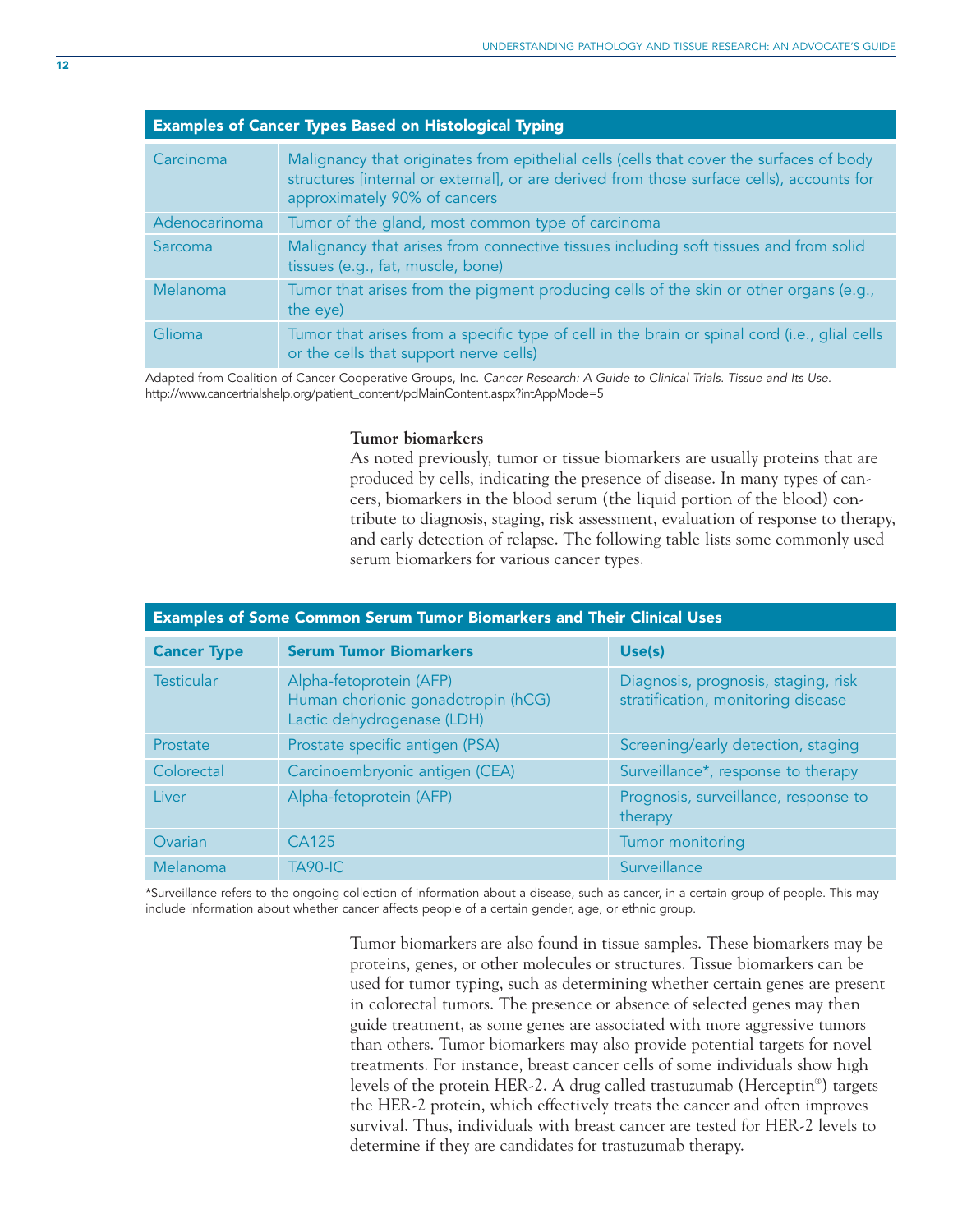### Spotlight on Biomarkers

In 2005, the National Breast Cancer Coalition sponsored a conference designed to develop a patientcentered, strategic approach to breast cancer biomarker research. This conference culminated in the development of recommendations for biomarker research, including priorities and timelines, to ensure that basic biomarker research translates into clinical applications as soon as possible. These recommendations were recently published in the journal Nature Reviews Cancer. Major topics discussed in this article were as follows:

- Unmet potential of biomarker research
- Need for the development and adoption of standards and guidelines so that only biomarkers with clinical value are translated into routine clinical practice
- Improved access to biological specimens, associated clinical data, and information on research studies
- Need for revision of current regulatory framework for cancer biomarker development and use so that it better serves the interests of patients
- Need for collaboration among multiple stakeholders to ensure that biomarker studies are designed to answer important questions, and that suboptimal biomarker assays are not advanced through the research and development pathway
- Need for education of all involved in biomarker development, especially consumer education regarding the principles and standards to which they should hold the research, clinical, and regulatory communities accountable
- Need to ensure that discrimination does not take place on the basis of a disability or medical condition

Hinestrosa, MC, Dickersin K, Klein P, Mayer M, Noss K, Slamon D, Sledge G, Visco FM. Shaping the future of biomarker research in breast cancer to ensure clinical relevance. Nature Reviews Cancer 2007;7:309-315. doi:10.1038/nrc2113

#### Sources

American Joint Committee on Cancer. What is cancer staging? Available at: http://www.cancerstaging.org/mission/whatis.html. Accessed October 5, 2007.

Alizadeh AA, Eisen MB, Davis RE, Ma C, Lossos IS, Rosenwald A, Boldrick JC, Sabet H, Tran T, Yu X, Powell JI, Yang L, Marti GE, Moore T, Hudson J Jr, Lu L, Lewis DB, Tibshirani R, Sherlock G, Chan WC, Greiner TC, Weisenburger DD, Armitage JO, Warnke R, Levy R, Wilson W, Grever MR, Byrd JC, Botstein D, Brown PO, Staudt LM. Distinct types of diffuse large B-cell lymphoma identified by gene expression profiling. *Nature*. 2000 Feb 3;403(6769):503-11.

Coalition of Cancer Cooperative Groups, Inc. *Cancer Research: A Guide to Clinical Trials. Tissue and Its Use.* 

Available at: http://www.cancertrialshelp.org/patient\_content/pdMainContent.aspx?intAppMode=5 Accessed August 31, 2007. For more information about the self study guide or to receive a CD of the guide, please contact the Coalition of Cancer Cooperative Groups at Info@CancerTrialsHelp.org

Hinestrosa, MC, Dickersin K, Klein P, Mayer M, Noss K, Slamon D, Sledge G, Visco FM. Shaping the future of biomarker research in breast cancer to ensure clinical relevance. Nature Reviews Cancer 2007;7:309-315. doi:10.1038/nrc2113

National Cancer Institute. Dictionary of cancer terms. Available at: http://www.cancer.gov/dictionary/. Accessed October 7, 2007.

National Cancer Institute. Fact Sheet. *Staging: Questions and Answers.* Available at: http://www.cancer.gov/cancertopics/factsheet/Detection/staging. Accessed August 30, 2007.

National Cancer Institute. Fact Sheet*. Tumor Grading: Questions and Answers.* Available at: http://www.cancer.gov/cancertopics/factsheet/Detection/tumor-grade. Accessed August 30, 2007.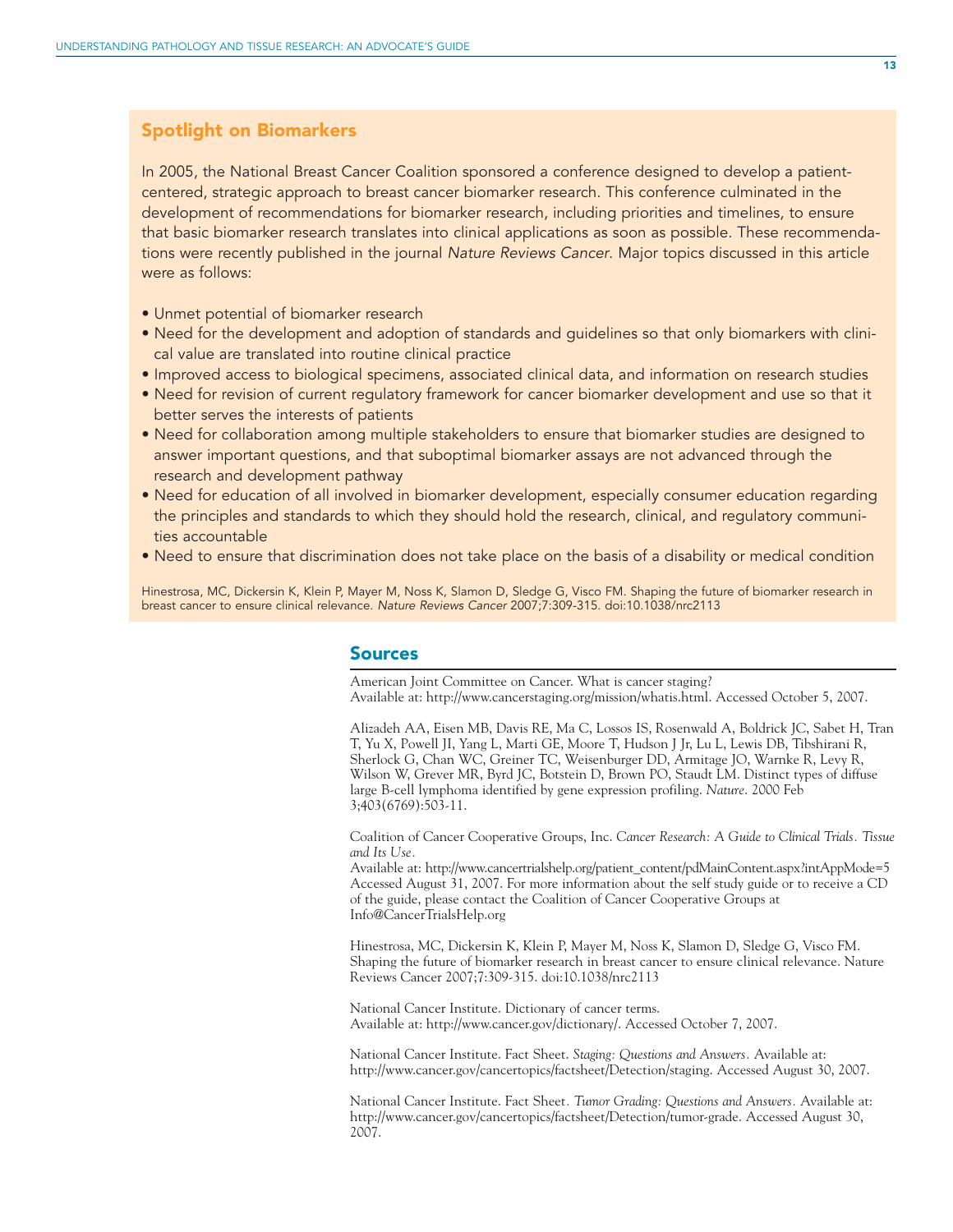The Doctor's Doctor. A typical pathology report. Available at: http://www.thedoctorsdoctor.com/pathreports/typical\_report.htm. Accessed August 30, 2007.

The National Academy of Clinical Biochemistry. Laboratory Medicine Practice Guidelines. Tumor Markers. Available at: http://www.aacc.org/AACC/members/nacb/LMPG/OnlineGuide/DraftGuidelines/ TumorMarkers/TumorMarkersPDF.htm. Accessed August 31, 2007.

Uthman EO. *The Biopsy Report: A Patient's Guide.* Available at: http://cancerguide.org/ pathology.html. Accessed August 29, 2007.

Y-ME National Breast Cancer Organization. *Understanding your breast cancer pathology report. A guide for breast cancer patients.* Available at: http://www.y-me.org/publications/generalpubs/read\_pathology\_report.pdf. Accessed August 30, 2007.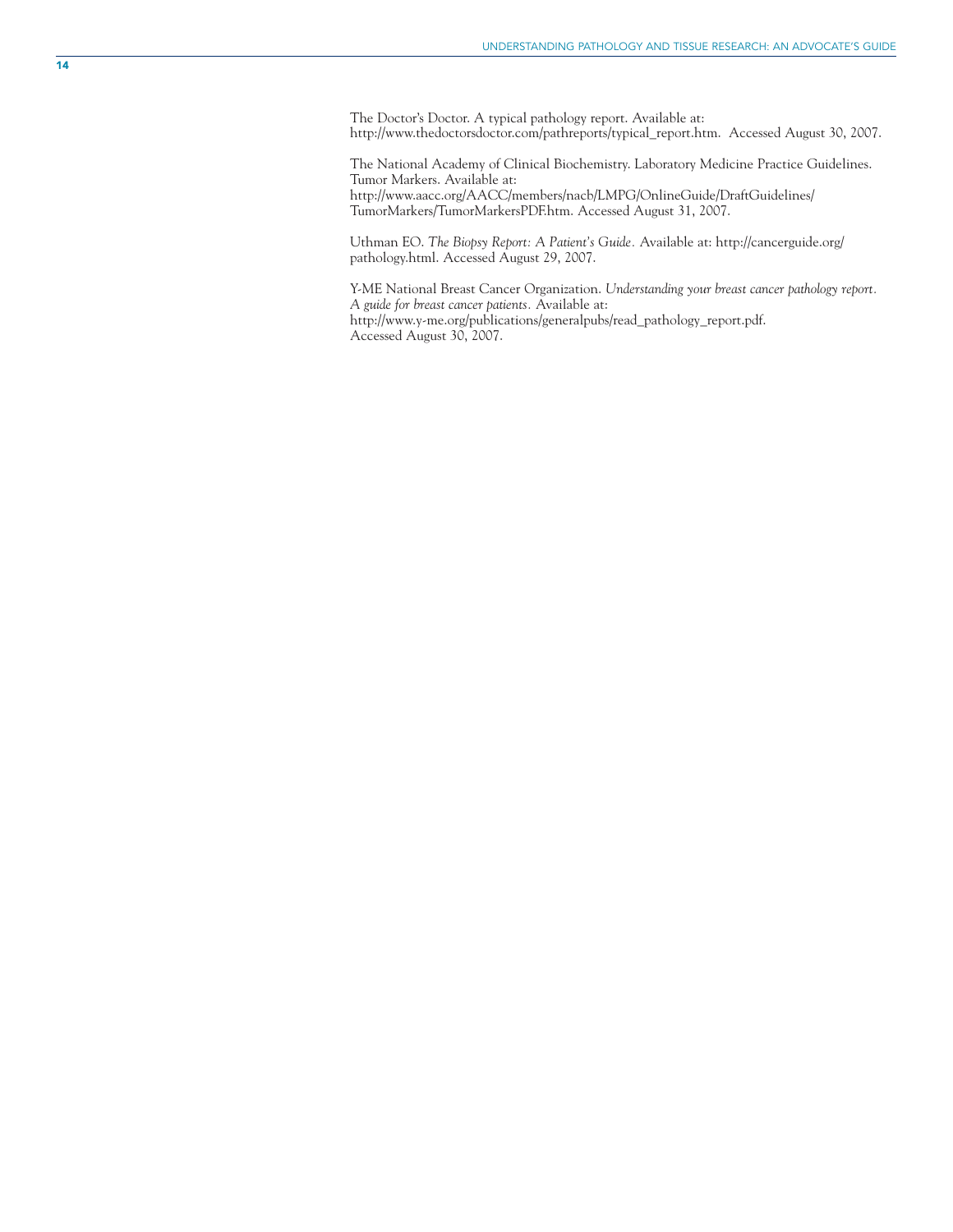### CHAPTER 3. ISSUES IN CLINICAL PATHOLOGY



Clinical pathology involves the use of tests, as opposed to anatomical assessments of the tissue, to aid in diagnosis and treatment. Issues in clinical pathology revolve around the validity, reliability, and clinical utility of the tests, as well as test regulation and standardization. More information about these issues can be found in *Genomics in Cancer: An Advocate's Guide and Training Manual*, available for order on the Research Advocacy Network website listed in the sources at the end of this chapter.

### Test Validity

Test validity is basically the accuracy of a test. Two important types of validity are analytical validity and clinical validity. Analytical validity refers to how well a test measures what it is supposed to measure. If a person is having a blood test to determine his or her cholesterol levels, the test should actually measure cholesterol and not glucose or another substance. Although this seems obvious, in practice it is sometimes difficult to design a test that measures only the chemical of interest and does not mix it up with another similar substance. Additionally, it is important to design a test that is sensitive enough to measure relevant levels of the substance it purports to measure.

Two of the important aspects of analytical validity are known as sensitivity and specificity. Sensitivity refers to the ability of a test to detect something that is actually present. For instance, a sensitive pregnancy test is one that has a high likelihood of detecting pregnancy when a woman is actually pregnant. Specificity refers to the ability of a test to give a negative result when the thing being detected is not present. For instance, a test that is specific for the flu virus should not give a positive result for the herpes virus – it should give a negative result if a person has the herpes virus but not the flu virus. These concepts are often expressed as false positive and false negative rates.

- **False positive:** A test result that indicates that a person has a specific disease or condition when the person actually does not have the disease or condition.
- **False negative:** A test result that indicates that a person does not have a specific disease or condition when the person actually does have the disease or condition.

Clinical validity refers to the ability of a test to provide clinically relevant information. For instance, we may provide a blood sample to see if we have West Nile virus. The test may work by detecting antibodies in our blood. If we have antibodies, the test will be positive; if not, the test will be negative. Before using this test clinically, it is important to establish that the presence of antibodies in the blood is a good predictor of whether or not we have the disease. If a positive result on the test is a good indicator of West Nile virus infection, then the test is said to be clinically valid.

### How Are Tests Validated?

Tests are validated by conducting clinical studies that document the relationship of the test's outcome with an important medical or clinical outcome. For instance, if the test purports to detect response to therapy, then test results would need to show a relationship with reduced tumor growth, patient survival, or another important variable in a clinical study. Such studies provide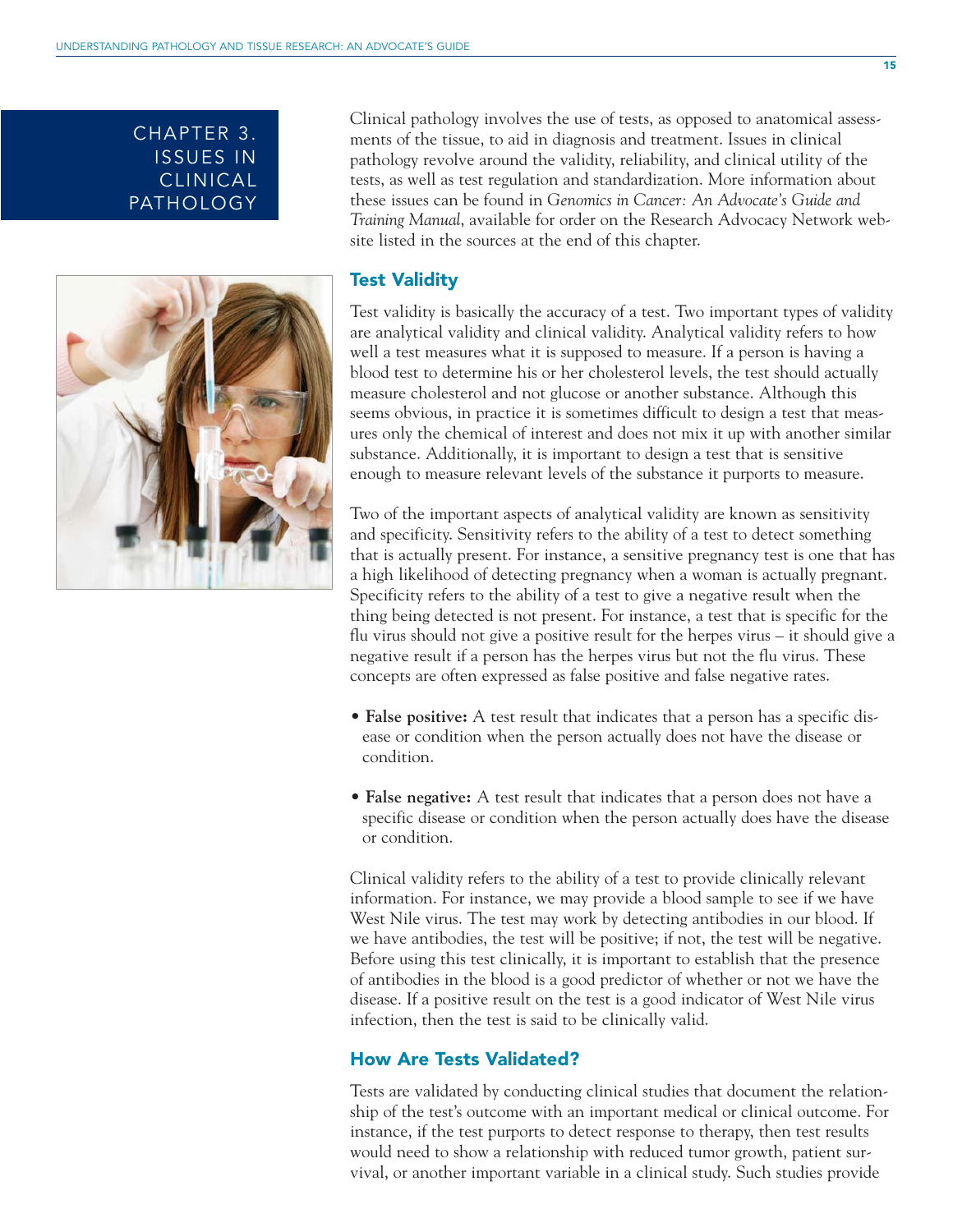scientific proof of the test's accuracy. Without validation in a clinical study, the test's accuracy must be considered unproven.

### Test Reliability

Reliability refers to the ability of a test to give the same result each time, even when performed by different individuals in different laboratories. If a test indicates that a tumor is unlikely to recur, the test should give the same result if it is performed again and again, whether by the same person in the same laboratory or by a different person in a laboratory across the country. Unreliable tests are not useful in making diagnoses or treatment decisions.

### Clinical Utility

Clinical utility refers to the overall usefulness of a test in clinical practice that is determined by weighing its benefits and drawbacks. Pathology tests should provide some clinical benefit such as information that aids in diagnosis or clinical decision making. A test that could reliably detect 20 common genes associated with a tumor may not be clinically useful if those genes don't predict anything of value for the patient or physician. A test that is extremely difficult to perform, or requires rare technical equipment, may not have clinical utility in routine hospital use, even if it provides clinically useful information.

### Test Standardization

Standardization refers to a test's ability to conform to a standard or its evaluation against a standard. Standardization is important so that an individual undergoing pathology testing can be confident that his or her results are accurate. Additionally, standardization is necessary so that results from different laboratories can be compared. The methods and chemicals used by each laboratory should be the same for a given test. For instance, when testing athletes for steroid use, it is important that a sample from a baseball player for the Boston Red Sox is subjected to the same procedures as a sample from a player for the Atlanta Braves. The levels required to give a positive result should be the same.

When conducting research studies involving different treatment centers, it is essential that the tests be standardized so that results can be combined for all patients regardless of where they were treated. Even studies in which all testing is done at a single laboratory should be standardized so that results can be compared against those of future studies.

Sometimes tests that are sold as kits include what is known as an internal standard, which is a sample that contains a given amount of the substance being detected. This standard can then be used to calibrate the test. For example, a test kit might contain an internal standard that consists of 100 micrograms of a protein. When that standard sample is run in the laboratory test at Swedish Hospital in Seattle, the test should find that the sample contains 100 micrograms. When that standard sample is run in the laboratory at St. Louis University School of Medicine, the test should find that the sample contains 100 micrograms. In this way, laboratories can make sure that their test is giving the results it is supposed to and that they are comparable with other laboratories.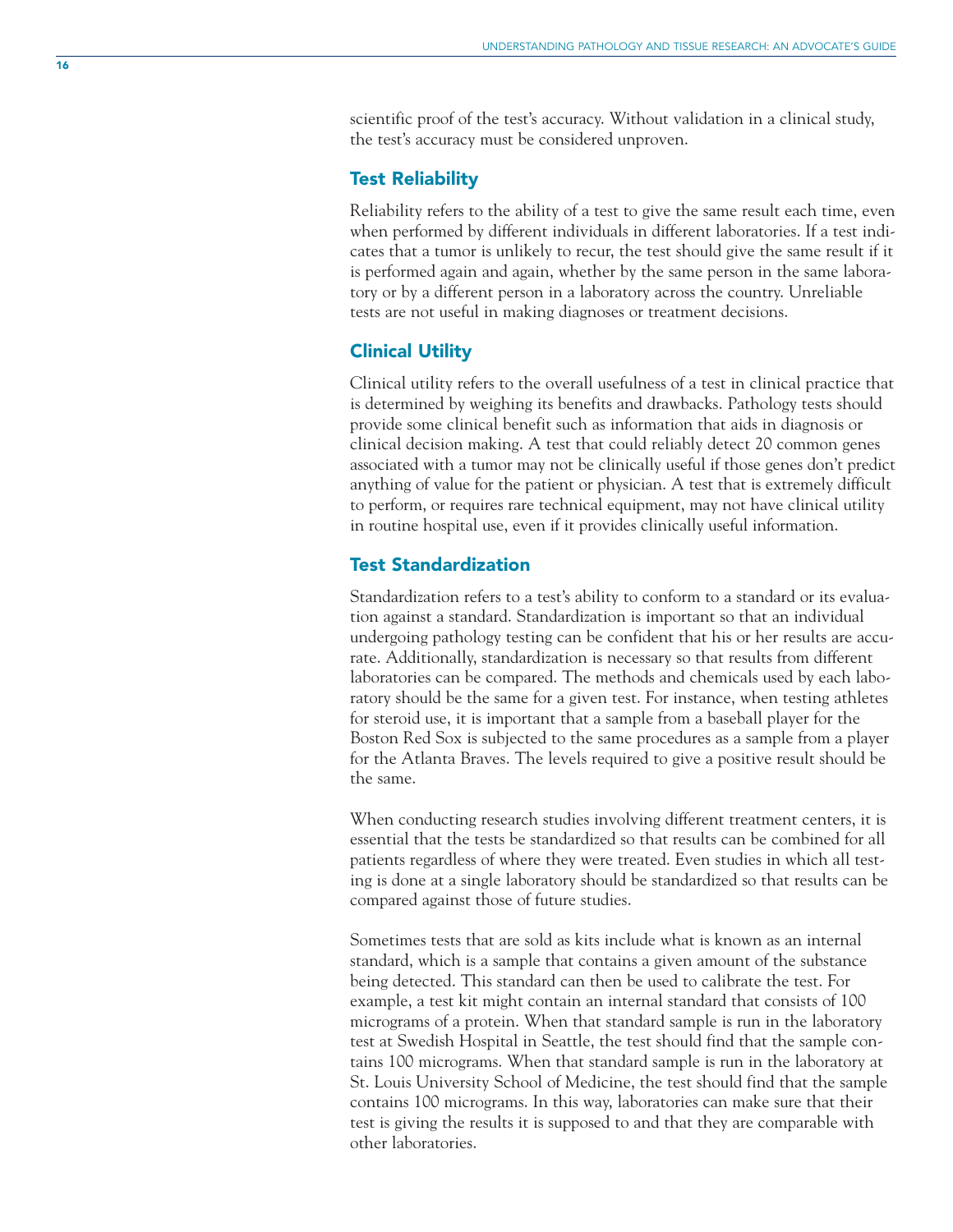Standardization in laboratory tests may be achieved by requiring laboratories to undergo proficiency testing. For example, blood samples may be sent to participating laboratories for the determination of the substance of interest. The results from all participating laboratories are sent to a central facility where they are evaluated and the laboratory is either certified or not, based on its ability to obtain accurate results.

An example of the lack of standardization in cancer is HER-2 in breast cancer. In late 2006, the National Comprehensive Cancer Network published recommendations to address the lack of standardization. The American Society of Clinical Oncology (ASCO) and College of American Pathologists (CAP) also issued joint recommendations about the lack of consistency in these tests, based on the finding that approximately 20% of the tests are discrepant. ASCO-CAP recommends that laboratories attempt to reduce the variability in the tests by adhering to strict biospecimen handling procedures, among other things. These guidelines also recommend that in order to conduct HER-2 tests, laboratories should show 95% agreement with another validated test. Also, stringent laboratory accreditation standards are recommended, along with proficiency testing and competency assessments. This lack of standardization is critical because in some cases, it may mean that certain drugs are being given to people who will not benefit from them or, conversely, people who could benefit from certain drugs are not receiving them. Research Advocacy Network and the National Comprehensive Network have published Patient Guidelines on HER-2 Testing. These guidelines are available on their websites.

### Test Regulation

Pathology tests are regulated differently depending on whether they are sold as kits or services. Tests are considered kits or diagnostic devices if they are marketed as products. Kits contain all of the necessary materials for physicians to conduct the test in their offices or affiliated laboratories. If a biospecimen must be sent to a company's laboratory to be analyzed by them, it is considered a service.

### What Are Test Kits?

If a test is sold as a kit it means the test is sold along with all of the materials necessary for physicians to conduct the test in their offices or affiliated laboratories. There is no need to make or synthesize anything additional. Pregnancy tests sold at the drugstore are examples of kits; however, in the case of pregnancy tests, one is not assessing any pathology or disease and thus the kits can be sold directly to consumers.

Kits or diagnostic devices may require approval by the United States Food and Drug Administration (FDA). The amount of oversight the FDA exerts depends on the kit's intended use and its risks. The classification scheme ranges from Level I to Level III:

- Level I requires minimal oversight and poses minimal risks to consumers
- Level II requires an intermediate level of oversight and poses an intermediate risk to consumers
- Level III requires the most data and oversight and shows the most potential for harm.

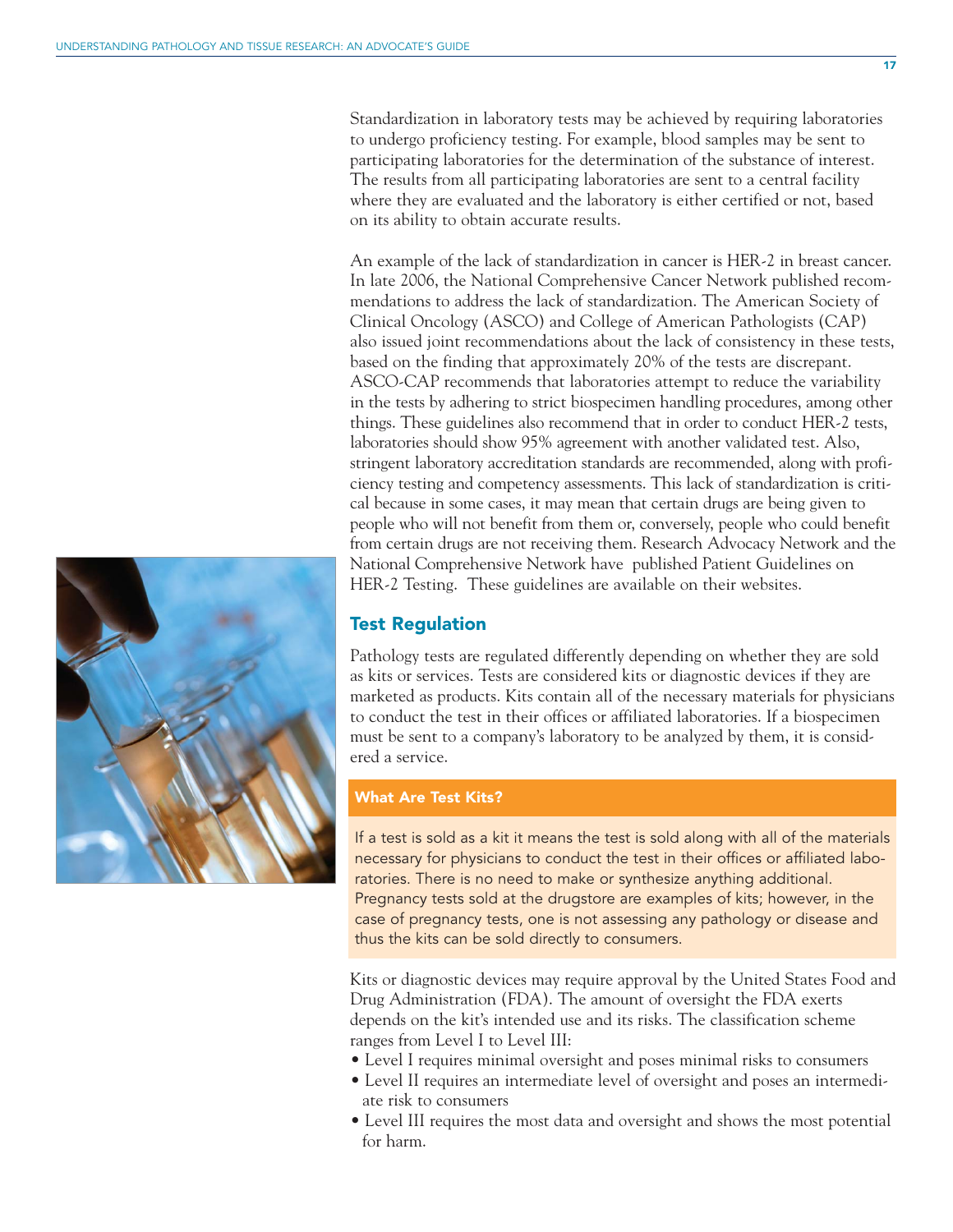Cancer diagnostic tests are classified as Level III because they provide information that can have a high impact and may alter the course of life. These tests are required to undergo validation procedures to make sure that they are accurate and clinically useful.

Tests sold as services are regulated under the Clinical Laboratory Improvement Amendments (CLIA) of 1988. According to these regulations, all laboratories performing these services must be certified to conduct testing on human biospecimens. The essential ingredients needed to conduct the tests are regulated by the FDA. These ingredients may only be sold to organizations that are diagnostic device manufacturers, qualified clinical laboratories, or organizations that use the ingredients to make tests for non-medical purposes (such as academic laboratories).

However, as a growing number of highly complex tests become available, the FDA is increasing its oversight of this area. Some of these tests are beyond the normal expertise and ability of general laboratories and are therefore being regulated to a greater degree. The CLIA regulations are evolving and stricter oversight by the FDA seems to be a trend that is likely to continue as tests become more specialized and complex.

More information on CLIA regulations may be found at the following website: http://wwwn.cdc.gov/clia/regs/toc.aspx. These regulations include general as well as specific information on each type of test, including information about test accuracy, validity, and the range or span of test result values that are reportable.

#### Sources

American Association for Clinical Chemistry. Lab tests online. How clinical laboratory tests get to market. Available at: http://www.labtestsonline.org/understanding/features/market.html. Accessed September 4, 2007.

Department of Health and Human Services. Food and Drug Administration. Draft Guidance for Industry, Clinical Laboratories, and FDA Staff on In Vitro Diagnostic Multivariate Index Assays. Available at: http://www.fda.gov/OHRMS/DOCKETS/98fr/ch0641.pdf. Accessed September 4, 2007.

Kopeke JA. Molecular marker test standardization. Cancer Supplement. 1992;69(6):1578-1581.

Research Advocacy Network. *Genomics in Cancer: An Advocate's Guide & Training Manual.* Available at: http://www.researchadvocacy.org/publications/posters.php. Accessed August 31, 2007.

Wolff AC, Hammond ME, Schwartz JN, Hagerty KL, Allred DC, Cote RJ, Dowsett M, Fitzgibbons PL, Hanna WM, Langer A, McShane LM, Paik S, Pegram MD, Perez EA, Press MF, Rhodes A, Sturgeon C, Taube SE, Tubbs R, Vance GH, van de Vijver M, Wheeler TM, Hayes DF; American Society of Clinical Oncology; College of American Pathologists. American Society of Clinical Oncology/College of American Pathologists guideline recommendations for human epidermal growth factor receptor 2 testing in breast cancer. *J Clin Oncol*. 2007 Jan 1;25(1):118-45

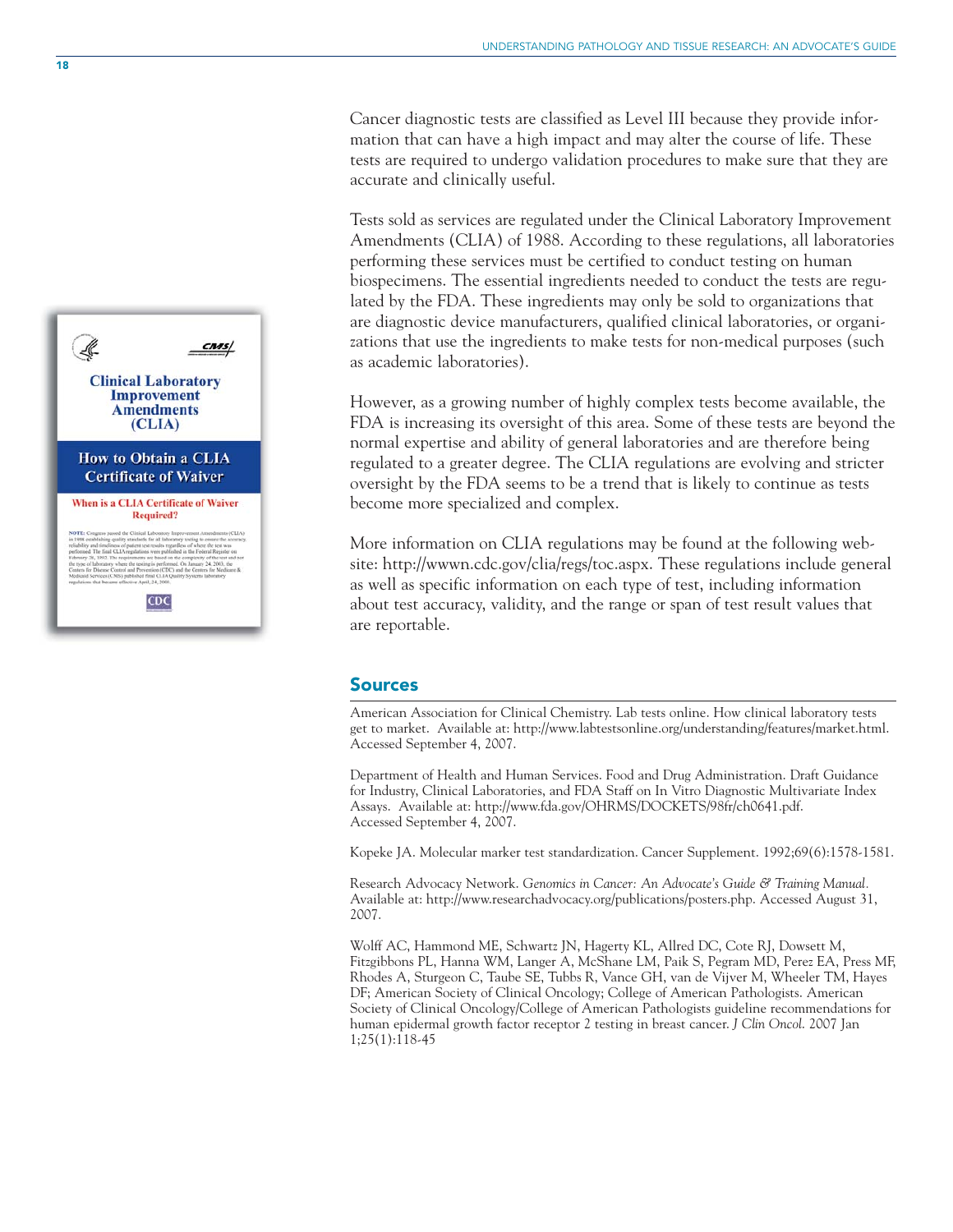CHAPTER 4. PATHOLOGY IN CANCER RESEARCH – WHAT CAN WE LEARN FROM TISSUE PATHOLOGY?

### Type of Information

#### **Biomarkers**

A great deal of research is directed at identifying biomarkers associated with cancer. As noted previously, biomarkers may be molecules in the blood serum (serum biomarkers) or associated with a specific tissue (tissue biomarkers) often a tumor. Some tissue biomarkers are listed in the following table. Tissue biomarkers can be proteins, genes, chromosomes, or other material. For instance, some researchers employ sophisticated technology to identify differences in the pattern of genetic material in cancerous and normal cells. This strategy may ultimately be used in the clinic to determine whether cells are responding to treatment.

The National Academy of Clinical Biochemistry has issued practice guidelines on biomarkers for multiple cancer types. These guidelines provide an analysis of the various biomarkers used in the different types of cancers, including the level of scientific evidence in support of each. The American Society of Clinical Oncology (ASCO) and National Comprehensive Cancer Network® (NCCN) have also published clinical practice and patient guidelines that include information on on tumor biomarkers for several cancer types. The specific guidelines from these organizations can be viewed at the websites listed in the Sources section at the end of this chapter.

| <b>Examples of Some Tumor Biomarkers and Their Clinical Uses</b> |                                                          |                                                                                           |
|------------------------------------------------------------------|----------------------------------------------------------|-------------------------------------------------------------------------------------------|
| <b>Cancer Type</b>                                               | <b>Tumor Biomarkers</b>                                  | Use(s)                                                                                    |
| Melanoma                                                         | Melanoma Inhibiting Activity (MIA)<br>S <sub>100</sub>   | Staging/prognosis, recurrence<br>Staging/prognosis                                        |
| Colorectal                                                       | Carcinoembryonic Antigen (CEA)                           | Staging/prognosis, recurrence,<br>monitoring                                              |
| <b>Liver</b>                                                     | Alpha-fetoprotein (AFP)                                  | Diagnosis, staging/prognosis,<br>recurrence, monitoring                                   |
| Pancreatic                                                       | CA19-9                                                   | Staging/prognosis; may be used for<br>other purposes under certain<br>conditions          |
| <b>Breast</b>                                                    | Estrogen receptor (ER) and progesterone<br>receptor (PR) | For predicting response to hormone<br>therapy in both early and advanced<br>breast cancer |

The National Academy of Clinical Biochemistry. Laboratory Medicine Practice Guidelines. Tumor Markers. Available at: http://www.aacc.org/AACC/members/nacb/LMPG/OnlineGuide/DraftGuidelines/TumorMarkers/TumorMarkersPDF.htm.

#### **Disease subtyping and classification**

Some biomarkers may be used to further classify the cancer beyond its location (e.g., bone marrow, brain, liver, etc.) and cell type (e.g., adenocarcinoma). Subtyping cancers based on biomarkers may be useful in determining prognosis and selecting treatment. For instance, hereditary nonpolyposis colorectal cancer is an inherited type of colorectal cancer that is particularly aggressive. As a result, individuals with genetic mutations that predispose them to this type of cancer are advised to undergo more frequent screenings than those who lack the mutations. Additionally, treatment is more aggressive.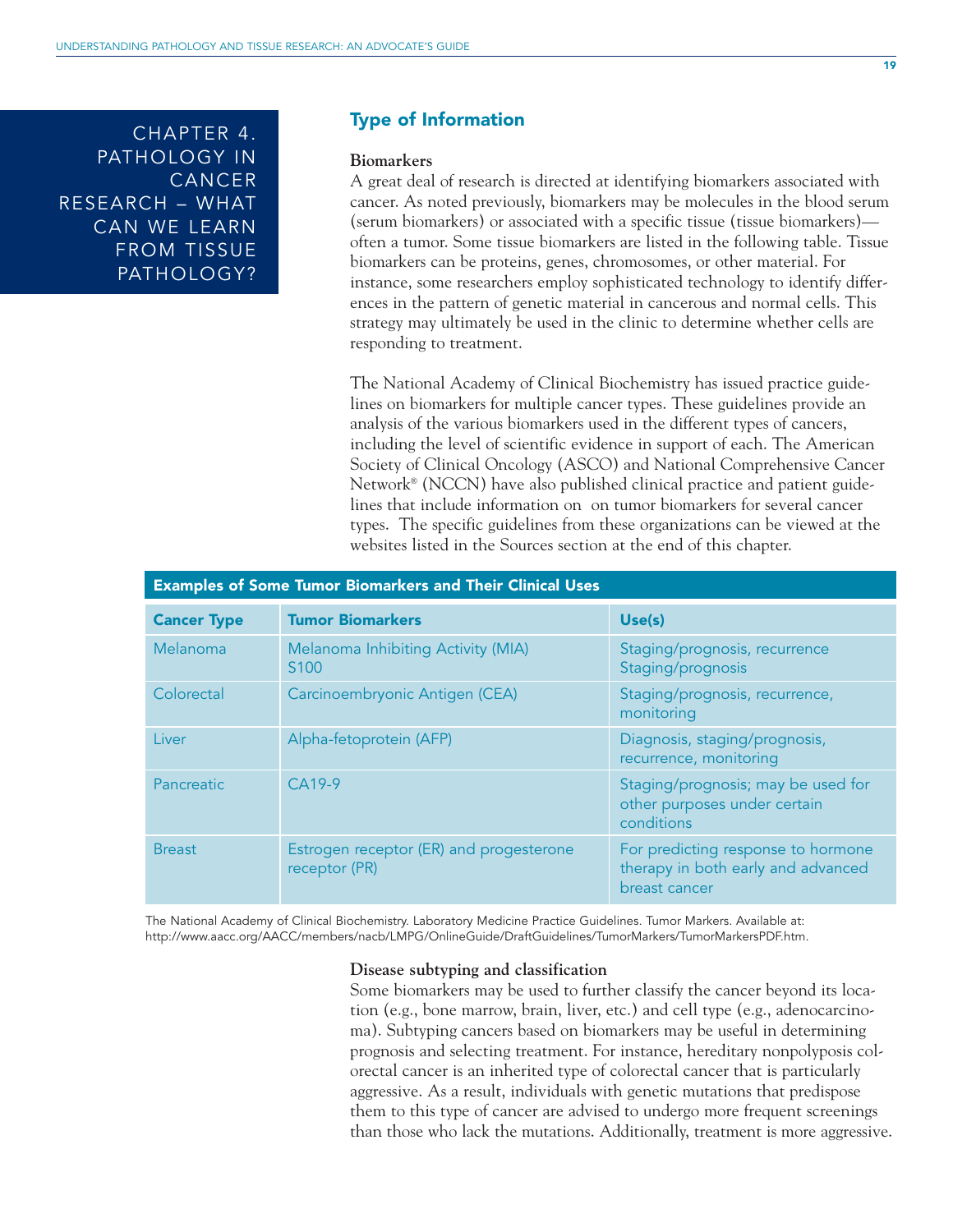#### **Novel treatment targets**

In some cases, the actual biomarker for a given disease subtype is believed to be related to the immediate cause of the cancer and may be targeted with therapy. This is the case for breast cancers that overexpress the protein HER-2. This subtype of breast cancer is often treated with the drug trastuzumab (Herceptin®), which inactivates the HER-2 protein. Another drug called lapatinib (Tykerb ®) blocks the function of HER-2 and other selected proteins.

The identification of biomarkers can lead to novel treatment strategies or even identification of factors that cause cancer. An example of this process can be seen in chronic myeloid leukemia associated with the so-called Philadelphia chromosome. The Philadelphia chromosome is an abnormal chromosome that results from an exchange of genetic material between chromosomes 9 and 22. This exchange leads to the production of a protein called BCR-ABL that causes the uncontrolled growth of certain blood cells. The identification of this biomarker results in the classification of chronic myeloid leukemia into subtypes: Philadelphia chromosome positive or negative.

A drug has been developed that targets and inactivates the protein encoded by the Philadelphia chromosome. The medication is called imatinib mesylate (Gleevec ®). Individuals with chronic myeloid leukemia who have the Philadelphia chromosome may be eligible for this medication, but those without the Philadelphia chromosome are not eligible because they would probably not benefit from it. Further pathology research indicated that Gleevec<sup>®</sup> could also inhibit a different abnormal protein that causes gastrointestinal stromal tumors (known as GIST). As a result, this medication is now used to treat GIST tumors that are positive for a protein called KIT. The use of Gleevec ® is a concrete example of how tissue research can lead to a better understanding of the causes of cancer and development of a treatment that specifically targets the immediate cause. This is also an example of how many different kinds of scientists provided critical pieces of the puzzle that eventually resulted in the development of this drug.

As a result of research on the Philadelphia chromosome, we know that the protein it produces can cause blood cells to replicate. However, we still do not know why some individuals develop the Philadelphia chromosome and others do not. Further research may identify variables or factors that are consistently associated with the Philadelphia chromosome, which may lead to the identification of an environmental cause such as exposure to certain chemicals.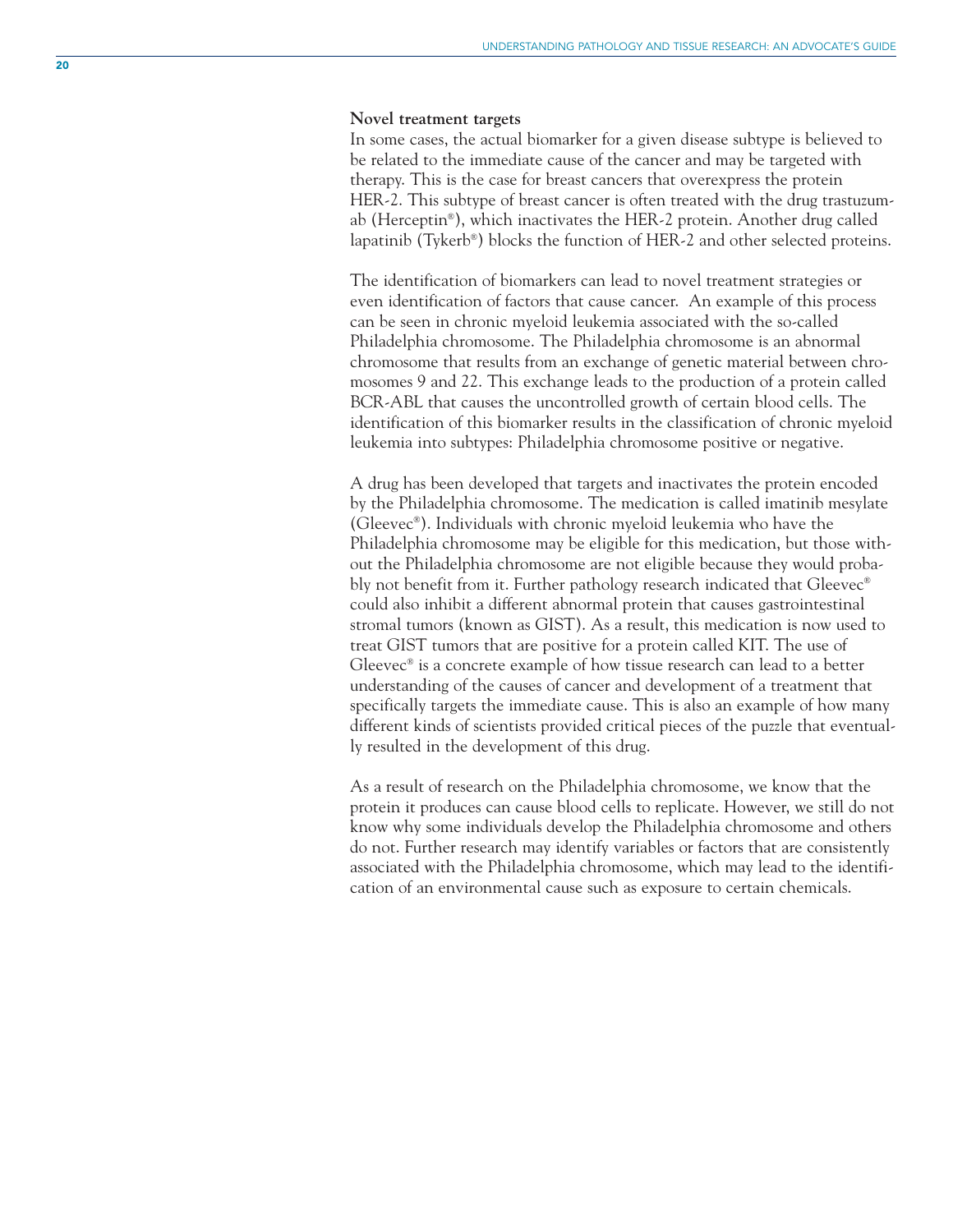#### How Do Scientists Identify Novel Cancer Biomarkers?

Scientists use many different strategies to identify novel cancer biomarkers. In the past, these strategies focused on a single gene or protein. Thus, one test might be designed to detect the level of one protein. Many of these methods are still used today, as they often involve the analysis of easily-obtained bodily fluids such as blood or urine that are then analyzed using tests that are routine in many laboratories.

However, today, the identification of novel cancer biomarkers typically involves the assessment of multiple proteins or genes at once. In the search for biomarkers, this often involves assessment of numerous genes or their products in the same test. To identify the biomarkers, scientists may compare cancerous tissue and non-cancerous tissue to find genes that are differentially expressed in the two tissues. For example, a sample of cancerous colon tissue may express higher levels of certain genes than non-cancerous colon tissue. These genes may direct the cells to become cancerous. Conversely, the normal tissue may express genes that are absent from the cancerous tissue that help prevent the development of cancer. By using advanced techniques that can scan thousands of genes at once, scientists can identify a panel of candidate genes. These genes are then further analyzed to determine if one or more of them may be useful as cancer biomarkers. Increasingly, scientists are identifying multiple genes that together may be useful for determining prognosis or recurrence risk.

The following text describes three methods that are used by scientists today to identify novel cancer biomarkers: DNA microarrays, polymerase chain reaction (PCR), and reverse transcription PCR.

#### DNA Microarrays

DNA microarrays were developed to allow scientists to analyze the expression of many genes in a single experiment quickly and efficiently. The DNA microarray actually looks like thousands of tiny dots arranged in precise rows and columns. The basic principle behind microarrays is the specific binding of an mRNA molecule to the DNA template from which it originated. Each microarray contains many DNA samples so that the expression levels of hundreds or thousands of genes within a cell can be determined in parallel – this is referred to as a "high throughput" analysis. Using a computer, scientists can measure the amount of mRNA bound to each spot on the microarray, thereby providing a profile of gene expression. Gene expression refers to the translation of information encoded in a gene into protein or RNA. More informa-



tion about microarrays and how they work can be found at the National Center for Biotechnology Information (NCBI) website: http://www.ncbi.nlm.nih.gov/About/primer/microarrays.html

This graphic shows a DNA microarray. It consists of tiny dots that contain DNA probes. Some of these dots are lit up due to the presence of a fluorescent tag, indicating that the sample expressed a given gene. The different colors of the dots correspond to different levels of expression. Sometimes different colored dots such as red, black, and green are used in microarrays.

Image of a DNA microarray (AKA: An Array "Heat Map")

#### Polymerase Chain Reaction (PCR)

PCR is a laboratory method, typically used for research purposes, that amplifies small amounts of DNA so that it can be more easily detected and analyzed. In fact, it has been referred to as "xeroxing DNA." The following figure shows the basic steps in PCR. PCR involves the use of primers or short sequences of nucleotides (subunits of DNA or RNA) that bind specifically to the DNA and signal the start of DNA copying. PCR is used with microarrays to copy the bits of DNA to be placed on the array. Today, a variation of PCR called multiplex PCR is gaining popularity. In multiplex PCR, multiple target sequences are amplified in one reaction by using many PCR-primer pairs.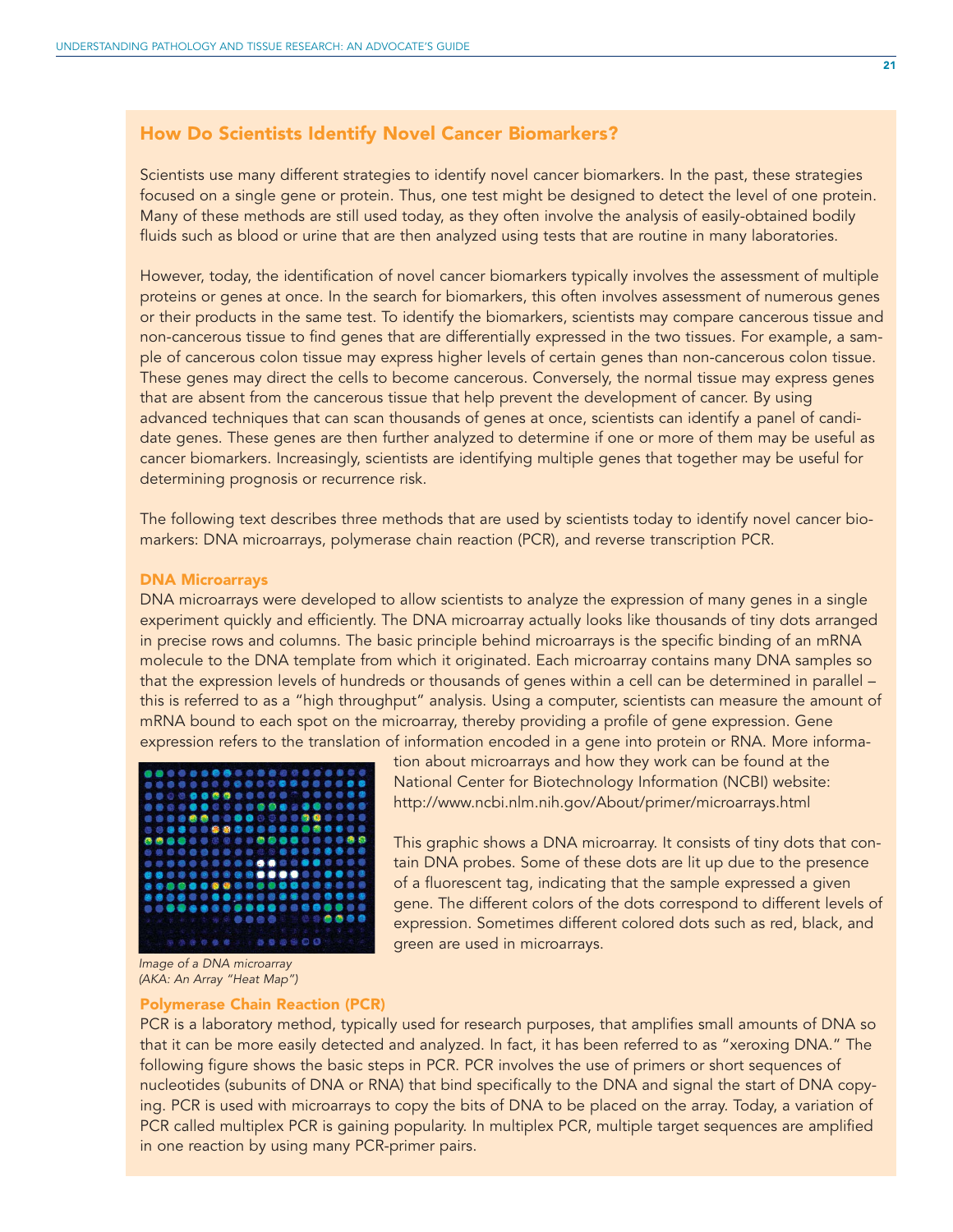

An additional image of the polymerase chain reaction can be viewed at the following website: http://www.britannica.com/eb/art-18071/The-three-step-process-of-the-polymerase-chain-reaction.

#### Reverse Transcription-PCR

Reverse transcription (RT)-PCR is a technique that can be used to detect the expression of genes by making millions of copies of DNA from an RNA sequence. Regular PCR can be used to detect genes that are present but does not necessarily tell us whether they are expressed. This advantage of RT-PCR has made it a very useful addition to the techniques available for research and medicine.

RT-PCR detects RNA (ribonucleic acid) as opposed to DNA. RNA is the intermediate chemical that mediates the translation of DNA sequence into proteins. RNA is built like DNA—a series of four chemical letter bases—except that one of its bases is different: RNA uses a base called uracil (U) instead of the thymine (T) in DNA. We really do not know why this substitution takes place, but the A in DNA pairs exclusively with the U in RNA, just as it does with the T in DNA.

RT-PCR uses the same steps as PCR, but instead of DNA, the sample (e.g., from a tumor, blood, urine, etc.) contains a type of RNA. RT-PCR is finding many uses in cancer research and treatment. Because RT-PCR can detect even low levels of genes that are activated, it is being used to determine whether cancers have spread to distant regions.

Eventually, research into biomarkers will probably lead to an understanding of the causes of cancer and suggest ways to prevent it. In some cases, this has already happened. For instance, excessive sun exposure is known to cause mutations in a gene known as p53. This gene is involved in suppressing tumors and, when it is mutated, it can no longer perform its job. Certain types of skin cancer have been linked to excessive sun exposure and subsequent mutations in the p53 gene. Individuals are now advised to reduce their sun exposure and exposure to other sources of ultraviolet radiation or use sunscreen to avoid mutations in the p53 gene and the development of skin cancer.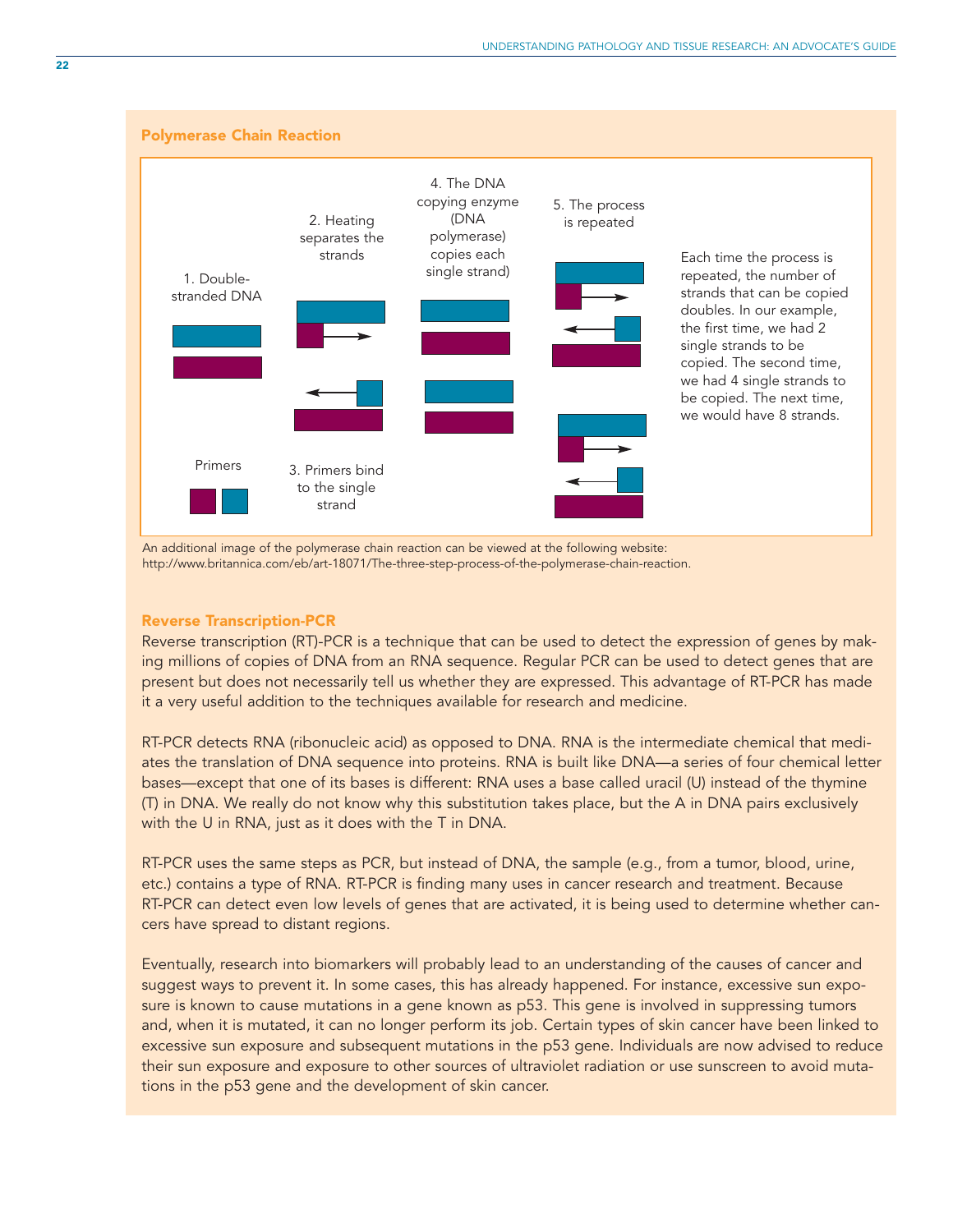### Future Clinical Uses

In the future, the clinical uses of tumor biomarkers are likely to expand. More sensitive and specific biomarkers are likely to become available in the coming years that will enable clinicians to detect a wide array of cancers at earlier stages when they are responsive to treatment. The utility of these tests will depend on their validity, reliability, standardization, and cost-effectiveness.

#### Sources

American Society of Clinical Oncology (ASCO). Patient guides. Available at: http://www.plwc.org/plwc/MainConstructor/1,1744,\_12-001125-00\_14-00Patient+ Guides-00\_21-008,00.asp. Accessed October 5, 2007.

American Society of Clinical Oncology (ASCO). Clinical practice guidelines. Available at: http://www.asco.org/portal/site/ASCO/menuitem.56bbfed7341ace64e7cba5b4320041a0/ ?vgnextoid=1c09201eb61a7010VgnVCM100000ed730ad1RCRD. Accessed October 5, 2007.

Nakazawa H, English D, Randell PL, Nakazawa K, Martel N, Armstrong BK, Yamasaki H. UV and skin cancer: specific p53 gene mutation in normal skin as a biologically relevant exposure measurement. Proceedings of the National Academy of Sciences. 1994;91:360-364.

National Center for Biotechnology Information. Just the facts: A basic introduction to the science underlying NCBI resources. Microarrays: chipping away at the mysteries of science and medicine. Available at: http://www.ncbi.nlm.nih.gov/About/primer/microarrays.html. Accessed March 28, 2008.

National Comprehensive Cancer Network® (NCCN). Patient Guidelines. Available at: http://www.nccn.org/patients/patient\_gls.asp. Accessed October 5, 2007.

National Comprehensive Cancer Network® (NCCN). NCCN Clinical Practice Guidelines in Oncology™. Available at: http://www.nccn.org/professionals/physician\_gls/f\_guidelines.asp? button=I+Agree. Accessed October 5, 2007.

The National Academy of Clinical Biochemistry. Laboratory Medicine Practice Guidelines. Tumor Markers. Available at: http://www.aacc.org/AACC/members/nacb/LMPG/OnlineGuide/DraftGuidelines/ TumorMarkers/TumorMarkersPDF.htm. Accessed August 31, 2007.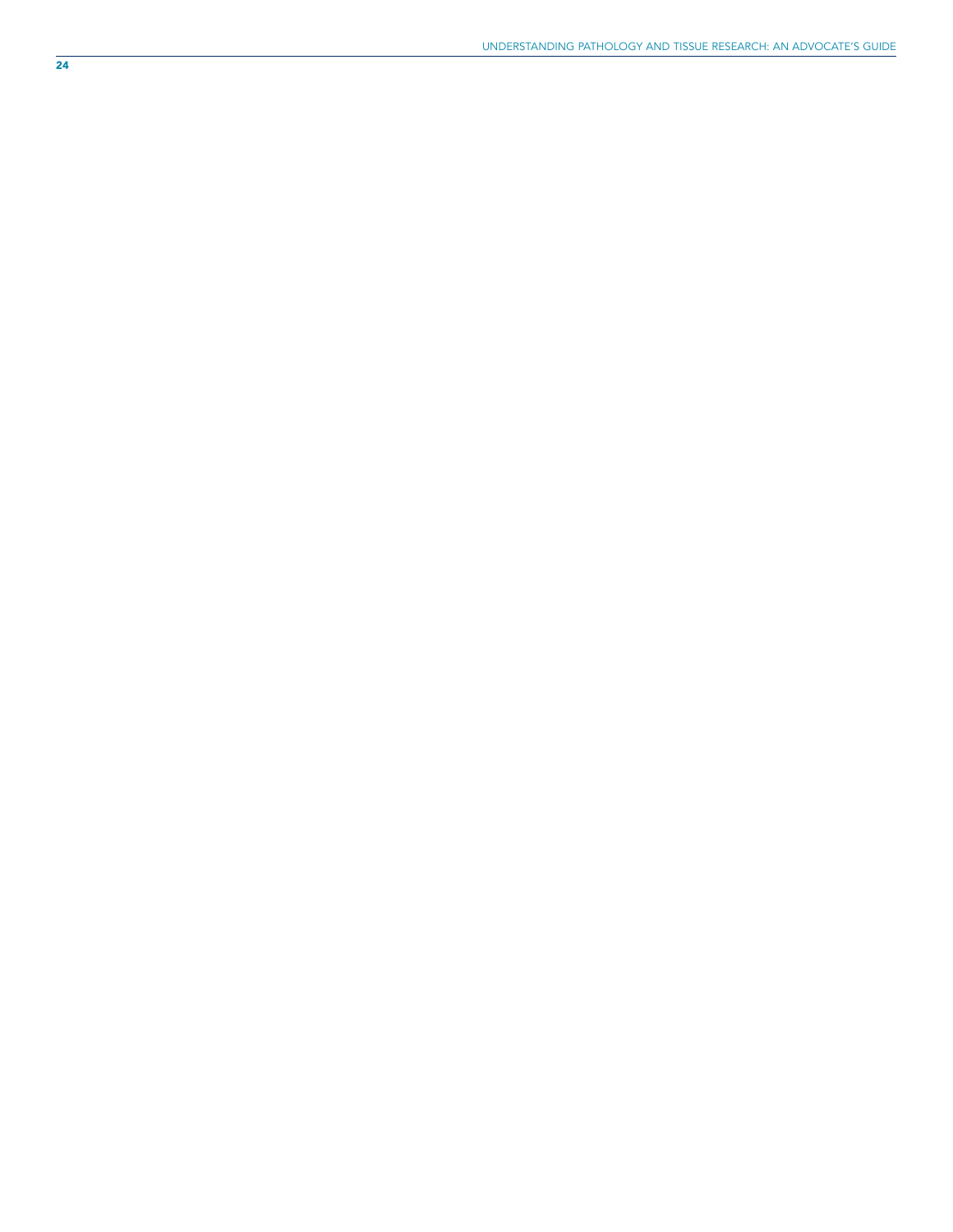## CHAPTER 5. ISSUES IN TISSUE PATHOLOGY RESEARCH

The goals of tissue pathology research are to gain a better understanding of disease, to devise more effective and tolerable treatments, to better predict who will be affected and why, and ultimately to prevent cancer. In order to progress as rapidly as possible toward these goals, researchers need to study tissue.

### Need for Numerous Tissue Specimens

An important current issue in pathological tissue research is the need for large numbers of biospecimens. Many studies of tissue pathology are ongoing in the Unites States and throughout the world at any given time. These studies are diverse, involving multiple different cancer types and different scientific approaches. Some examples of studies that have been published within the last few years are listed in the following table. These represent only a few of the thousands of studies addressing tissue pathology in cancer that have been conducted and published since the year 2000. Today, additional research is attempting to determine how normal tissue progresses to cancerous tissue. Normal tissue specimens are needed for this research – a fact many people may overlook if not educated about the need.

| <b>Study Citation</b><br>(authors, title, journal, year, pages)                                                                                                         | <b>What the Study Found</b>                                                                                                                                                                 |
|-------------------------------------------------------------------------------------------------------------------------------------------------------------------------|---------------------------------------------------------------------------------------------------------------------------------------------------------------------------------------------|
| Ishigami S, et al. Prognostic value of CCR7<br>expression in gastric cancer.<br>Hepatogastroenterology. 2007;54(76):1025-8.                                             | A protein called CCR7 found in preoperative gas-<br>tric cancer tissue may predict lymph node metasta-<br>sis of the cancer                                                                 |
| Kawasaki K, et al. Expression of matrilysin<br>(matrix metalloproteinase-7) in primary cutaneous<br>and metastatic melanoma.<br>Br J Dermatol. 2007;156(4):613-9.       | A protein called matrilysin may be associated with<br>melanoma progression and may enhance<br>melanoma tumor cell invasion                                                                  |
| Jha MK, et al. Variance of surgeons versus<br>pathologists in staging of colorectal cancer.<br>Minerva Chir. 2006;61(5):385-91.                                         | In order to accurately stage colorectal cancer, a<br>minimum of 9 lymph nodes must be examined by<br>the pathologist                                                                        |
| Han X, et al. HDM4 (HDMX) is widely expressed in<br>adult pre-B acute lymphoblastic leukemia and is a<br>potential therapeutic target.<br>Mod Pathol. 2007;20(1):54-62. | A protein that regulates a tumor suppression gene<br>may be a potential target for therapy of certain<br>types of acute lymphoblastic leukemia                                              |
| Paik T, et al. A multigene assay to predict<br>recurrence of tamoxifen-treated, node-negative<br>breast cancer. New Engl J Med.<br>2004;351(27):2817-2826.              | Describes the validation of a test that quantifies<br>the likelihood of tumor recurrence in tamoxifen-<br>treated patients with node-negative, estrogen-<br>receptor-positive breast cancer |

#### Examples of Published Research Studies of Cancer Tissue Pathology

Because of the many studies being planned and in process, tissue specimens are needed continuously. The increased knowledge about human genes and the proteins they encode has led to an even greater need for tissue because researchers now have the potential to address questions that they could not before. Unfortunately, many areas of cancer research do not have adequate amounts of tissue. Several professional groups have identified the lack of access to pathological tissue specimens as a primary barrier to the development of cancer diagnostics, preventives, and therapies.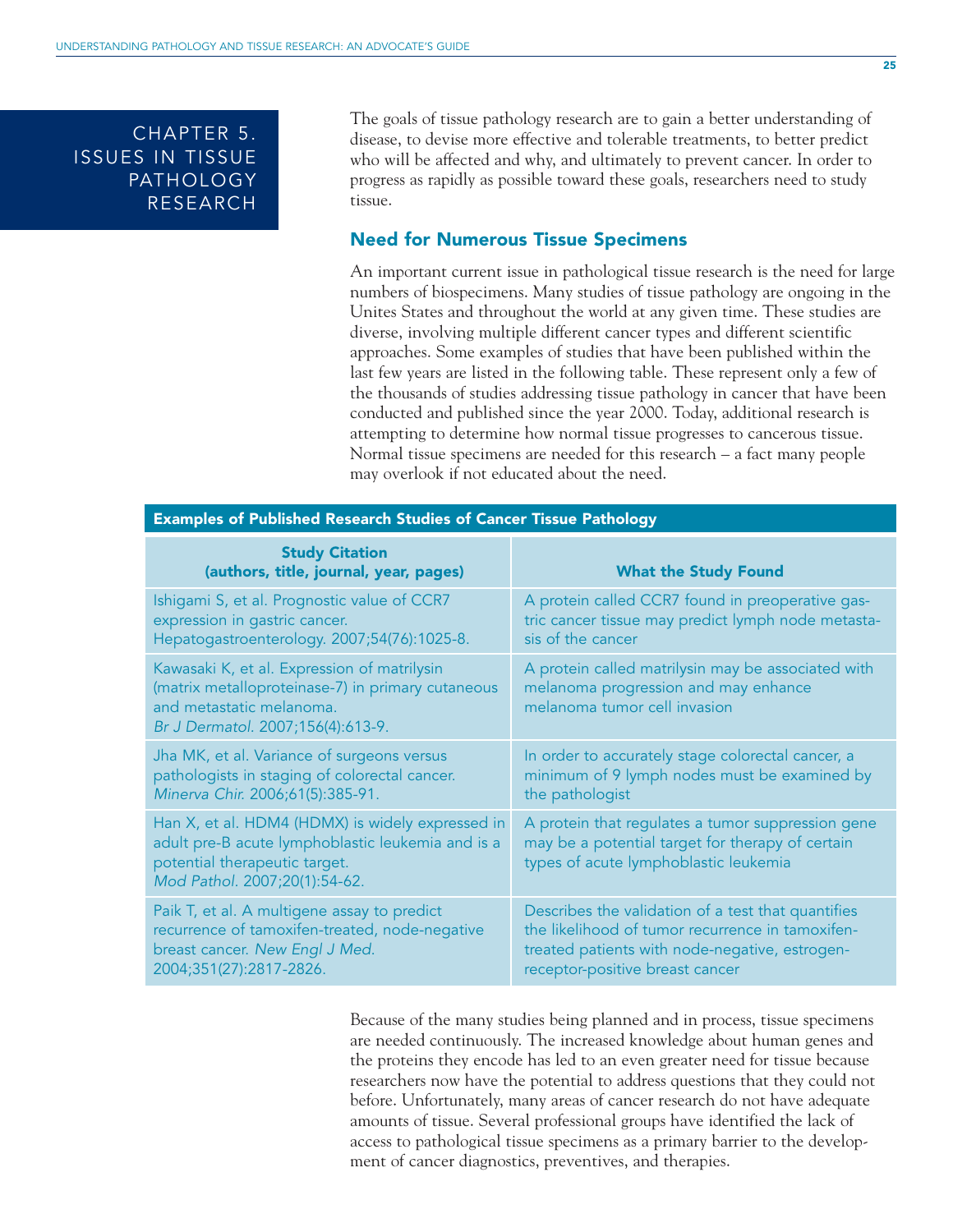A related issue is that large numbers of tissue samples are needed in order to conduct robust studies that support strong conclusions. More studies are attempting to relate clinical findings such as long-term results of patients in a study (i.e., outcomes) with pathology findings such as an abnormal protein or the expression of many genes. This research depends on large numbers of biospecimens for analysis because of the variability associated with any human study. That is, humans do not live in a controlled environment and many factors can affect clinical outcome. Because we would not want to force everyone to live exactly the same way under the same conditions, the best way to combat variability is to have a large sample size.

### Why Isn't There Enough Tissue For Biomedical Research

- Lack of knowledge about what tissue will be used for or why it is needed
- Lack of willingness to donate
- Physician resistance they don't ask the patient
- Rare cancers or small tumors
- Lack of facility capabilities
- Lack of tissue from diverse populations

Given the importance of tissue to biomedical research that stands to benefit all of us, why isn't there enough tissue to go around? There are many possible reasons for this. First, some individuals simply lack knowledge about providing tissue for research. They may not understand the importance of donating tissue or even that there is an option to do so. They may also lack knowledge about what the tissue will be used for or may fear that their tissue may be misused. Often they are not asked by their physicians so the opportunity is missed.Characteristics of the cancer may also influence whether there is enough tissue for study. For instance, the tumors may be small or the cancer may be rare. Facility issues are also important in that some medical institutions may lack the capabilities needed to collect, store, and/or ship the tissue to the appropriate locations. Finally, in some instances, tissue is needed from diverse populations. This is particularly true for studies related to drug metabolism, as it is known that people of different races and ethnicities metabolize some drugs differently.

Advocates can play an important role in helping investigators obtain tissue for biomedical research. Many advocates have themselves donated tissue and can approach others as peers, not as physicians or researchers. Additionally, advocates often have the motivation and contacts to help design and implement tissue collection programs. Chapter 8 describes some examples of how advocates are helping to advance research by educating others and implementing tissue collection strategies.

#### Tissue Specimen Collection

Another important issue in pathological tissue research is the biospecimen collection procedure. The characteristics of the tissue specimen and its preparation can impact results. The collection procedures should be standardized and quality controlled in order to generate accurate and reproducible results. Special techniques are often required for collecting, storing, and shipping biospecimens for certain types of research such as genetic tests. Pathologists don't always know how to do this. Additionally, the type of fixative (a chemical used to preserve tissue in a stable state and prevent deterioration) used on the tissue may change its properties, which may preclude the identification of biomarkers.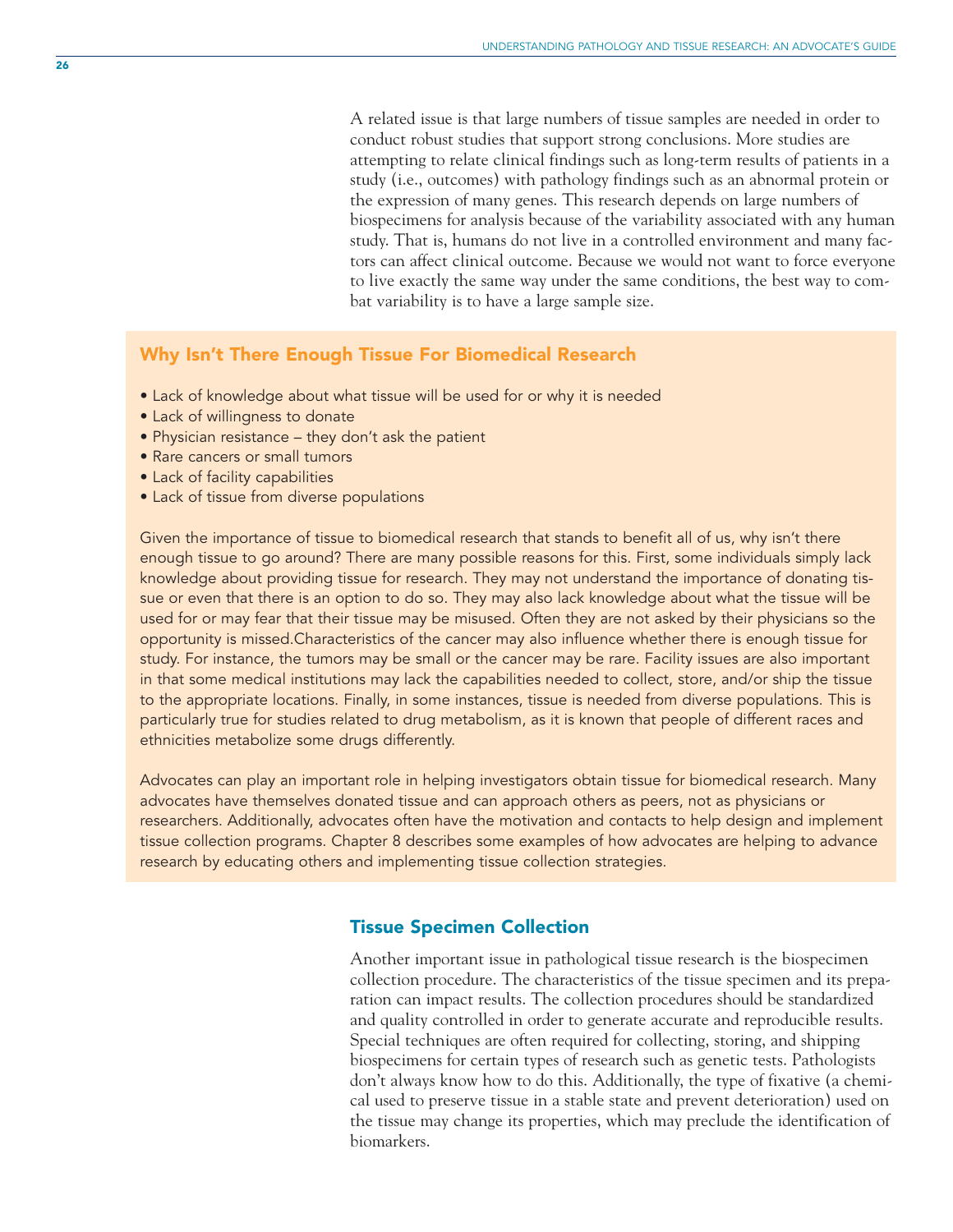

Furthermore, it is important to ensure that tissue specimens for research purposes are only collected after the appropriate informed consent procedures are in place and after all diagnostic needs have been met.

### The National Cancer Institute's National Biospecimen **Network**

The National Cancer Institute's National Biospecimen Network is a network devoted to the creation of a national tissue resource that supports the standardized and optimal collection, processing, storage, labeling, and distribution of tissue specimens. They are focusing on the following 5 areas:

- 1. Collection of large numbers of fresh/frozen cancer specimens
- 2. Accurate, highly standardized clinical labeling and associated data
- 3. Prompt and equitable specimen accessibility
- 4. Informatics platforms to facilitate sharing of data and results
- 5. Protection of patient privacy

The National Cancer Institute's National Biospecimen Network addresses many of the issues identified in this chapter. They recognize that studies of pathological specimens are essential to progress in cancer research.

### Informed Consent

Informed consent procedures are essential to ensure that participants understand and agree to the collection and use of their tissue for research purposes. According to the Offices of Human Research Protection, informed consent must contain the following elements:

- A clear description of the operation of the biospecimen resource. This description could include details that may be of interest to human subjects (research participants), such as whether identifiable information will be maintained in the biospecimen resource and/or whether research results will be linked to the biospecimen.
- The conditions under which data and samples will be released to recipientinvestigators.
- Procedures for protecting the privacy of human subjects (research participants) and confidentiality of data.
- Specific descriptions of the nature and purpose of the research.
- Where human genetic research is anticipated, information about the consequences of DNA typing.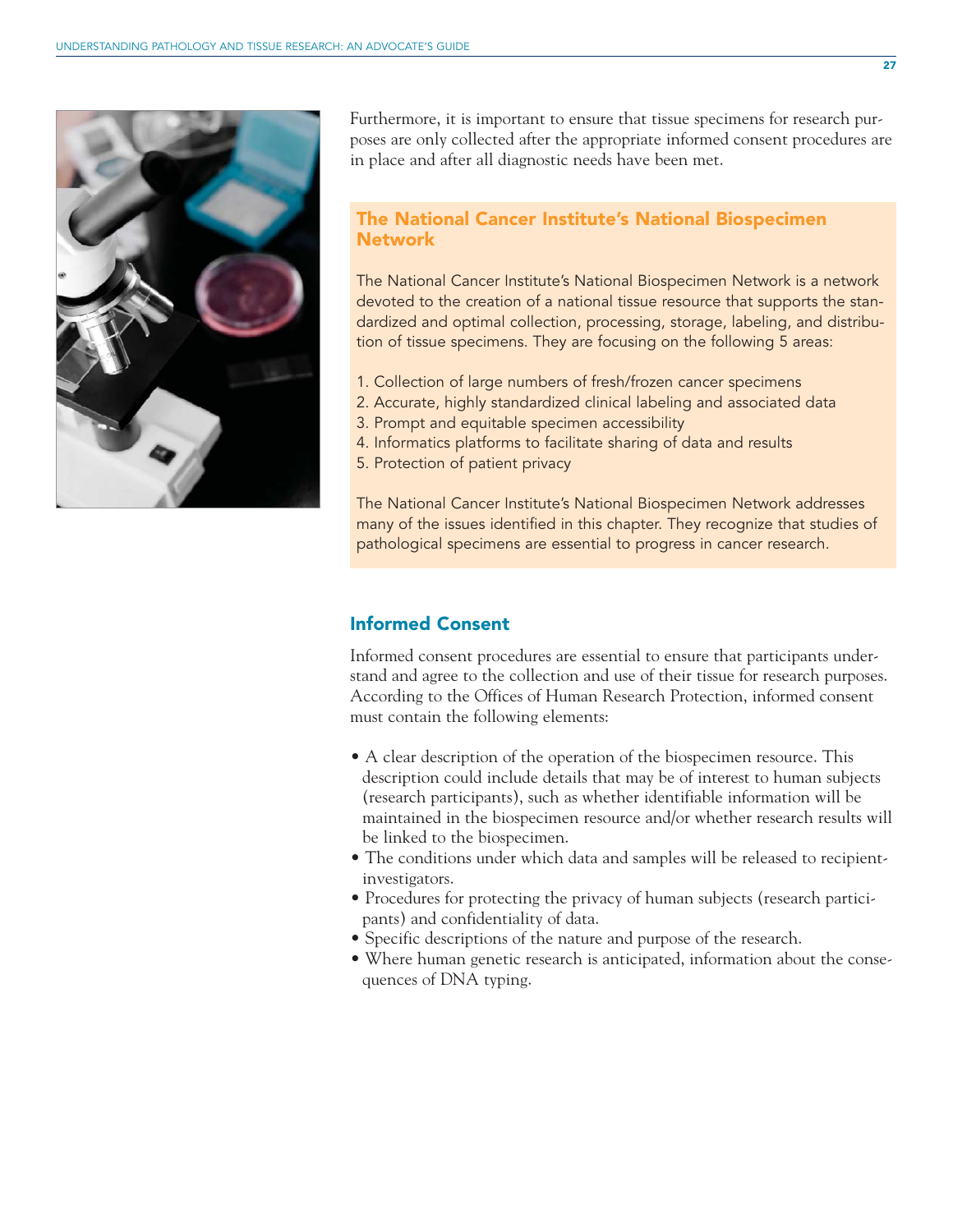The National Bioethics Advisory Commission has specified 5 fundamental elements of informed consent:

- Full disclosure of all anticipated relevant risks and benefits of the research. A participant has the right to know the future use planned for his or her tissues or medical information.
- The choice to participate must be voluntary.
- A clear statement of choice (an expressed decision) to participate in the research must be made by the potential participants.
- Assessment and assurance of the potential participant's competence to make a decision regarding whether to participate in the research.
- Statement that the potential participant comprehends the relevant risks and benefits.

The National Cancer Institute has also issued guidelines for informed consent documents pertaining to tissue specimens. According to these guidelines, tissue banks supported by the National Cancer Institute should use clear and specific informed consent language to ensure that people who contribute biospecimens and/or data for research purposes are fully informed that the research done with these biospecimens may help to develop products, tests, or discoveries, and that those products, tests, or discoveries may have commercial value and biospecimen contributors will not benefit financially from these discoveries. In fact, in the near future, it is likely that consent forms will be required to specify any financial benefit a participant may gain, as well as the financial rights they give up. In most cases, this involves a statement indicating that, if a product gets developed based on the study, participants don't get any money from it. In other words, participants will not be paid royalties or other money as a result of product development.

#### Tissue Specimen Storage

Once tissue has been collected, it must be appropriately stored so that it remains viable for research. If tissue is not stored adequately, it will degrade or deteriorate so that it is not useful for research. The storage and handling of biospecimens is expensive and requires a great deal of expertise. For these reasons, centralized tissue storage banks have been established. Issues still remain, however, such as whether, and under what conditions, the tissue samples can be moved.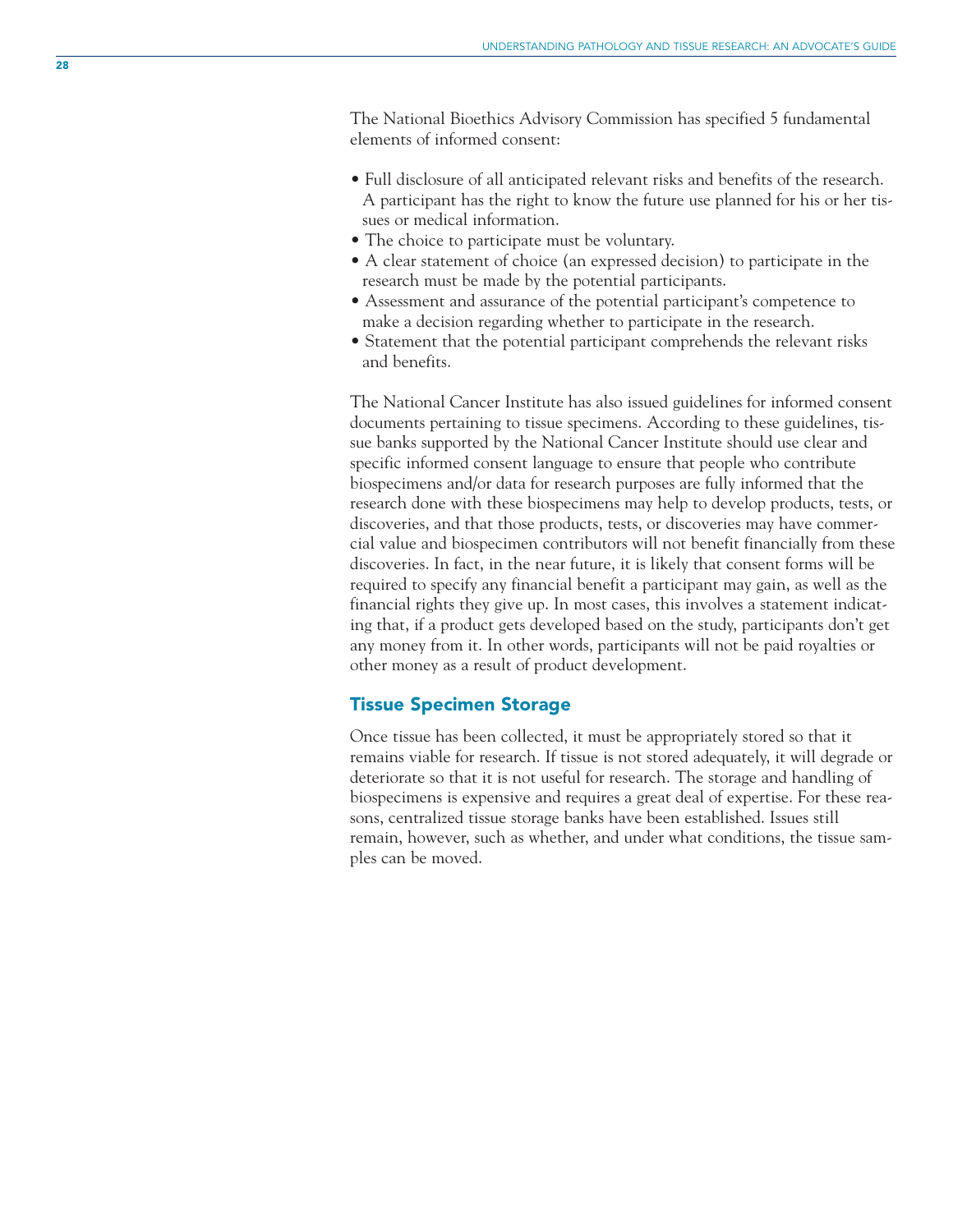| <b>Different Types of Tissue Banks and Resources</b> |                                                                                                                                                                                                                                                 |                                                               |
|------------------------------------------------------|-------------------------------------------------------------------------------------------------------------------------------------------------------------------------------------------------------------------------------------------------|---------------------------------------------------------------|
| <b>Type of Tissue Bank</b><br>or Resource            | <b>Definition</b>                                                                                                                                                                                                                               | <b>Example</b>                                                |
| Traditional tissue bank                              | Collection and storage of specimens<br>and associated data at a single central<br>facility                                                                                                                                                      | <b>Radiation Therapy Oncology</b><br>Group, San Francisco, CA |
| Virtual tissue bank                                  | Specimens collected and stored locally<br>with the associated specimen data<br>centralized. Requests for specimens<br>are handled through a central<br>coordinating office                                                                      | <b>Cooperative Breast Cancer Tissue</b><br>Resource           |
| Prospective tissue<br>procurement services           | Collection of specimens to meet<br>investigator requests. In this model,<br>most specimens (except for rare<br>specimens) are stored only for limited<br>time periods until they can be<br>distributed to the investigators who<br>request them | <b>Cooperative Human Tissue Network</b>                       |

From: National Cancer Institute Cancer Diagnosis Program. How to establish and manage a tissue bank or other biospecimen resource.

### Tissue Identification

Every tissue sample must be adequately documented and labeled, but de-identified as per the informed consent and participant privacy requirements. One method for doing this is to use a bar code that links to information about the sample such as the tissue type, collection method, collection date, and other relevant information.

### Tissue Shipping

Tissue must be shipped according to standard specifications in order to ensure its continued viability for research. For instance, if tissue accidentally thaws before reaching its destination, it may be rendered useless for research. The exact shipping conditions depend on a variety of factors such as the type of sample and the season. The National Cancer Institute has issued guidelines for shipping that are elaborated later in this chapter.

### Tissue Distribution and Access

Another concern with pathological tissue is distribution and access. For instance, who should be allowed to use the tissue samples in research? Should the patient be involved in determining this? Some pathologists will not share biospecimens with other researchers for various reasons such as loss of control over the tissue. What can be done to promote distribution and access to tissue for well-designed research projects? The tissue sample is a finite quantity. Investigators may take a punch or slice from a small block of tumor tissue for a study, but this can only be done a limited number of times before the tissue is simply used up. Therefore, decisions must be made about the studies for which the tissue should be used.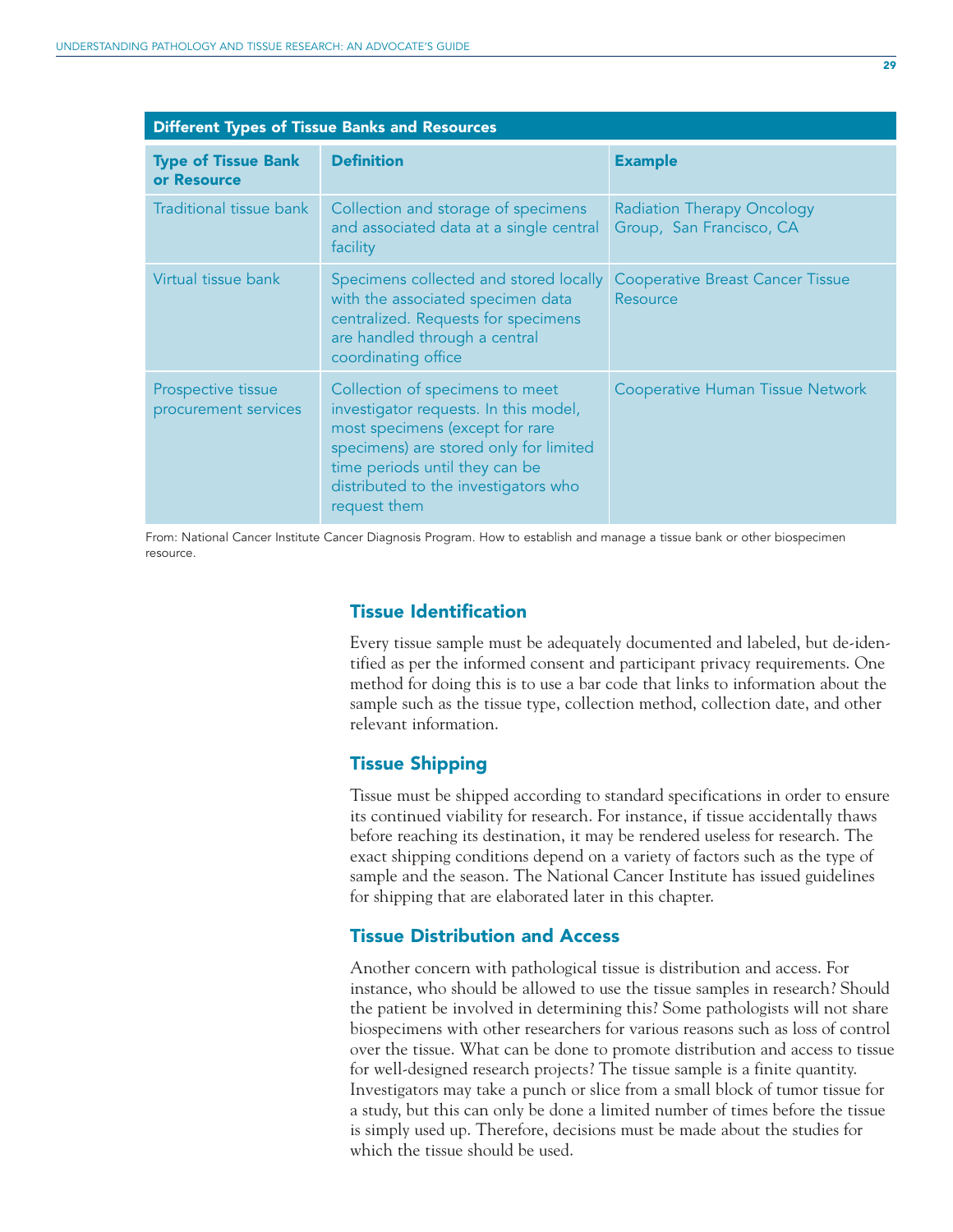### Best Practices for Biospecimen Resources

The National Cancer Institute has issued guidelines for biospecimen resources. These guidelines specify general principles related to the collection, processing, storage, retrieval, and dissemination. Many of the specific details of these procedures depend on the tissue being collected and the goals of the research. However, a number of common practices have been identified and are briefly summarized in the following text. The full text is available on the National Cancer Institute's website listed at the end of this chapter.

#### **Determining Which Biospecimens to Collect**

This is based on the defined purpose of each biospecimen for specific types of research. Biospecimens are collected from populations in accordance with the scientific goals of the research.

#### **Biospecimen Collection and Processing**

All data relevant and necessary to research goals are recorded by biospecimen resources. The amount of time elapsed during collection is recorded; collection time should be minimized for solid tissue specimens but may not be as critical for other types of biospecimens such as blood.

#### **Biospecimen Resource Personnel**

Personnel involved in the management of biospecimens should be aware of the purpose and goals of the biospecimen resource. Personnel must be well qualified and trained to adhere to standard operating procedures.

#### **Biospecimen Storage**

Standardized protocols must be applied to ensure biospecimen quality. Biospecimens are stored in a stabilized state and not thawed and refrozen unnecessarily. Storage temperature is based on type of biospecimen, length of storage, biomolecules of interest, and the need for preserving viable cells. Storage containers are selected based on analytical goals. Each biospecimen storage container has a unique identifier or combination of identifiers that is clear and can endure storage. All other relevant information is tied to this identifier, keeping in mind participant confidentiality, security and informed consent requirements. Security systems continuously monitor the function of storage equipment.

#### **Shipping Samples**

Samples must be retrieved from storage according to biospecimen resource standard operating procedures in order to maintain quality. Shipping temperature must take into account shipping time, distance, climate, season, method of transportation, regulations, type of samples, and intended use of the samples. Before shipping, the biospecimen resource notifies a recipient to confirm that sample can be accepted and properly stored. Regulatory guidelines related to national or international shipping, as well as occupational safety and health, must be adhered to. Personnel responsible for shipping must be appropriately trained.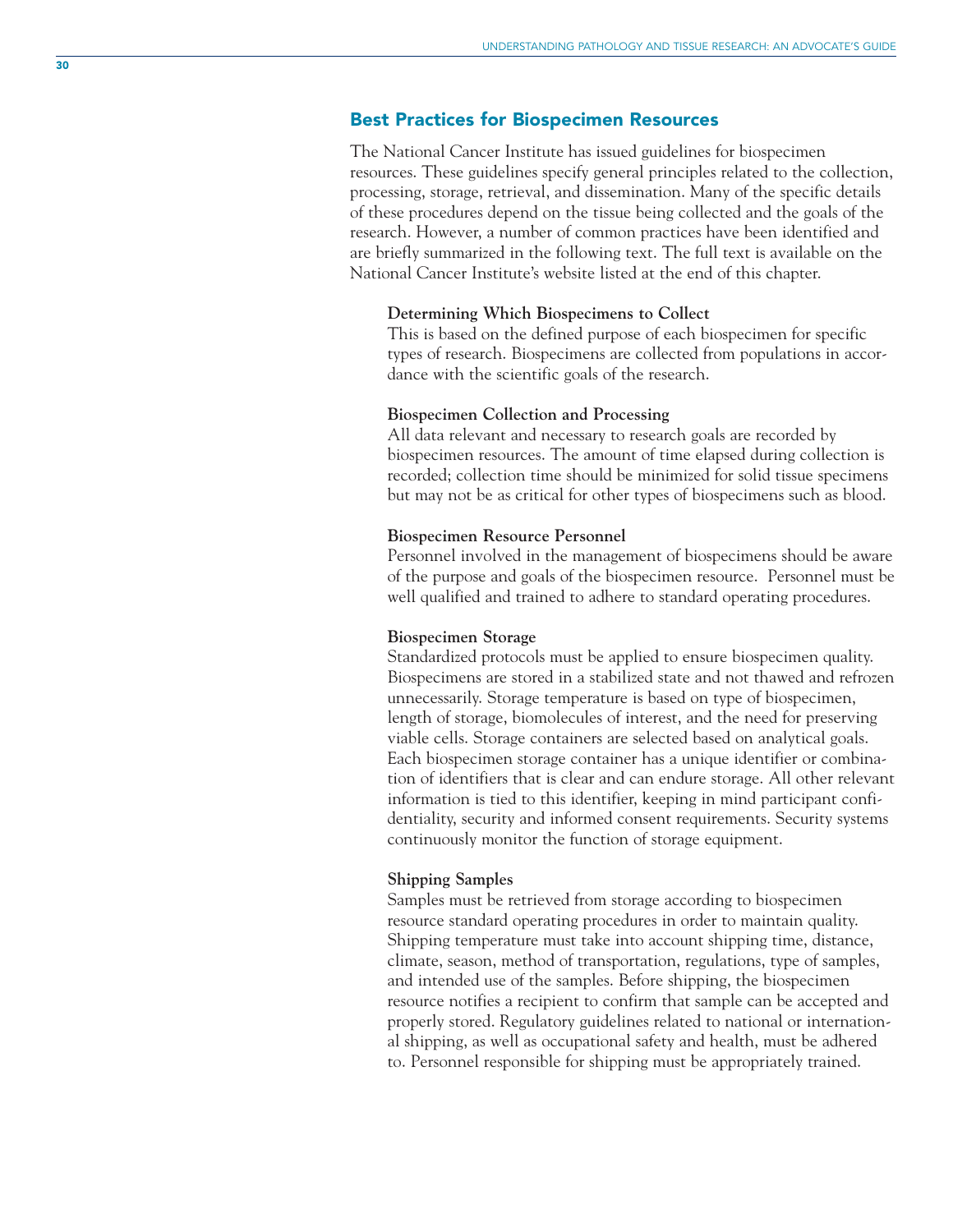

#### Ownership of the Tissue

The ownership of tissue specimens is still being debated. Questions in this area include: Who owns the tissue – the hospital or the patient? Can patients continue to determine what is done with their biospecimens once they have provided them? Several notable court cases have involved these issues. The law is different with regard to diagnostic biospecimens as opposed to research biospecimens. In several states, the hospitals own tissue removed for diagnostic purposes and have been held legally responsible for its proper handling and storage. In one case, the courts determined that research participants have a continuing interest in their biospecimens, including the right to require that the biospecimens no longer be used for research. In another case, the courts determined that tissue specimens are the property of patients that can be given as gifts. This procedure transfers ownership rights from a patient to a research institution if that is the intent of the patient. However, legal and regulatory standards still vary among different groups and states, and there is an overall lack of consensus regarding the ownership of tissue specimens.

Custodianship is a term that comes up repeatedly in considering the ownership of tissue specimens. In this context, a custodian is any person or organization in possession of a tissue specimen, often a pathologist or pathology department. Custodians have responsibility as specified in the informed consent to fulfill the research participant's intentions. However, occasionally, custodians do not adhere to their responsibilities. In the past, some custodians have assumed ownership of the tissue and interfered with the research purpose, failed to fulfill the wishes of research participants, and ignored the informed consent. These actions threaten the entire process of tissue provision for research and are therefore important to guard against.

### Need for Additional Research Studies and Follow-Through

For many cancers, research is not proceeding as quickly as hoped. An example of this is pancreatic cancer. Pancreatic cancer spreads rapidly and produces few symptoms until the disease reaches the late stages. Furthermore, it is resistant to chemotherapies that often work for other cancers. A recent think tank concluded that research into the molecular causes and effective treatments for pancreatic cancer is progressing too slowly and examined ways to speed the process. Development of a tissue bank was identified as a primary goal of this group.

Another important issue in pathological tissue research is the follow-through with committed studies. Clinical studies of new medications or combinations of medications often include a tissue research component. That is, as part of the study, participants provide tissue specimens to be used in relating clinical outcomes to the pathology of the tissue. For instance, researchers may ask the following types of questions: Are the levels of protein X in participants' tumor cells related to long-term survival? Is remission of the cancer related to the expression of genes X, Y, and Z? Is the pattern of chromatin in the cancer cells related to response to chemotherapy, prognosis, or cancer recurrence? Such questions are increasingly being asked as part of large clinical trials conducted by cancer cooperative groups. Such questions are often referred to as correlative science. A correlation is the tendency of two variables to co-occur. This can be a positive correlation: as one variable increases, so does another,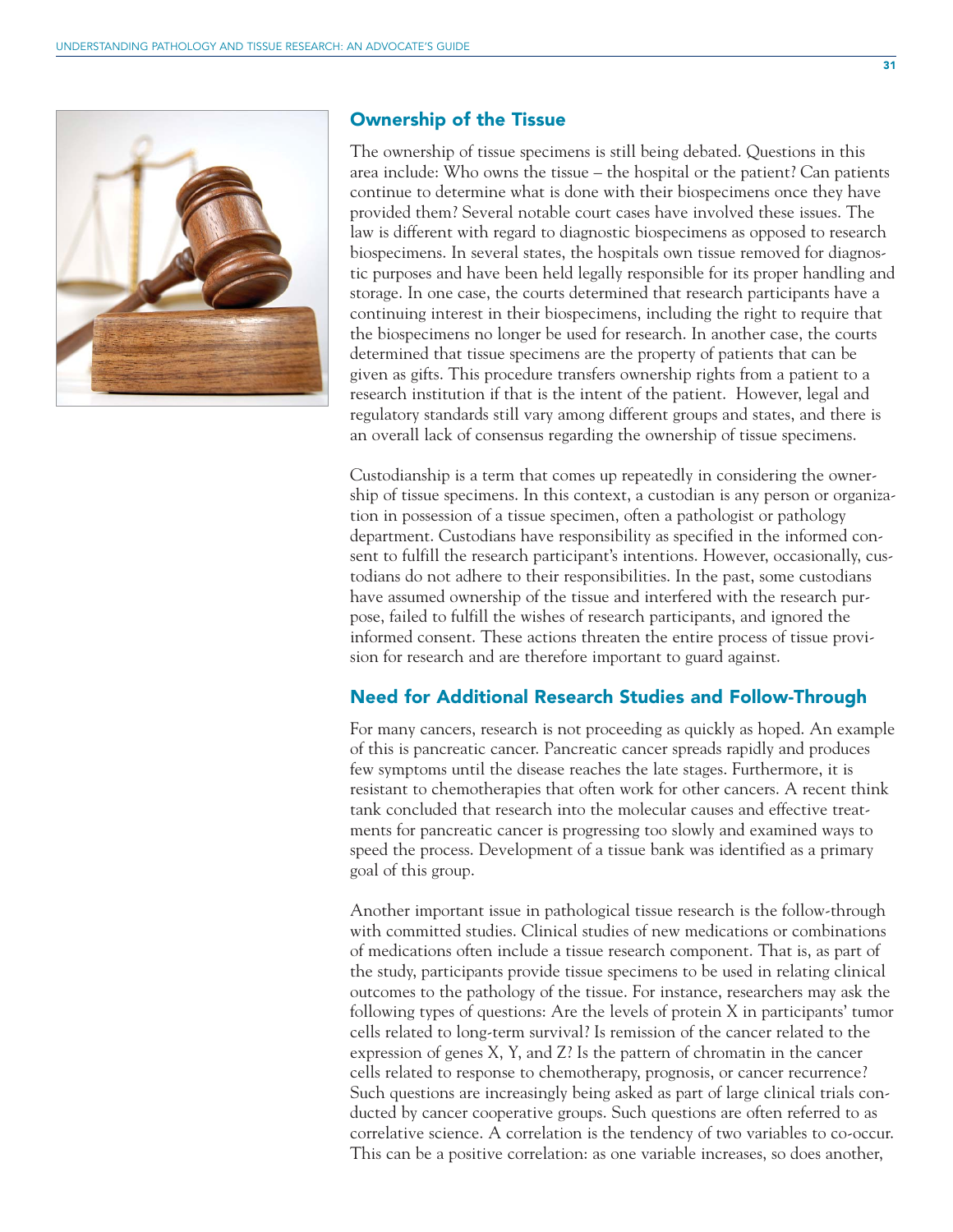as in the case of increased smoking leading to an increased chance of lung cancer. Or it can be a negative correlation: as one variable increases, another decreases, as in the case of increased levels of physical fitness associated with lower blood pressure. The correlation of interest in correlative science is the relationship between some pathological feature of the tissue and clinical outcome.

Despite the commitment on the part of researchers to conduct these pathology investigations, many projects stall or are never completed. There is a pressing need to ensure that the investigators follow through with pathology projects to which they have committed. This is an area in which advocates may have a profound effect. Advocates can bring a sense of urgency to these studies, reminding research groups of the human component to their research and the many individuals with current and future cancers who stand to benefit from their findings.

#### Ensuring Execution of Commitments

#### Study Follow-Through

It is important to ensure that investigators follow through with studies to which they have committed. In some cases, participants have provided tissue for specific studies that investigators and institutions have agreed to conduct. However, for a variety of reasons, the study may be stalled. Given the potential importance of these studies, indefinite stalling is not acceptable. However, sometimes studies are halted for very good reasons and should not proceed. The main issue is whether or not investigators have a responsibility to those who have donated tissue. By bringing a sense of urgency to the table and reviewing the prior commitments with investigators and administrators, advocates may be able to critically influence research progress.

#### Adherence to Protocol Commitments

It is also critical to ensure that investigational sites actually provide the tissue that they agreed to provide. In some protocols, individual study sites agree to send the tissue to a central tissue bank for analysis or storage. Despite their commitment, some sites do not do this, and in effect renege on their commitments. Advocates can be influential here by reminding the institution of its commitment and/or exploring the reasons that the institution no longer elects to comply with the protocol.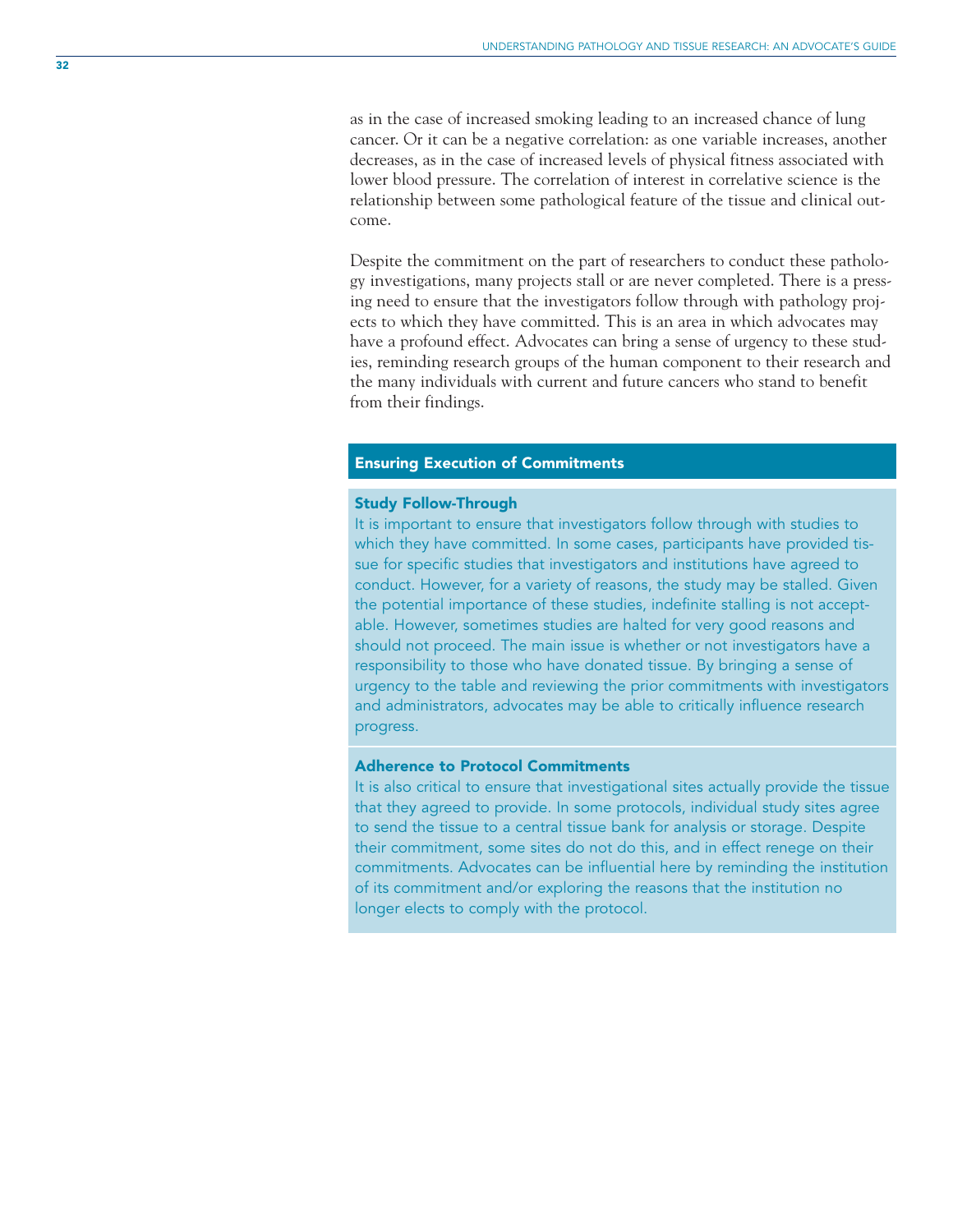### Spotlight on Pathology Issues in Breast Cancer

A Consensus Group for Susan G. Komen for the Cure, a non-profit organization devoted to curing breast cancer, has published a recent article in the Breast Journal. This article identified concerns related to the quality and practice of breast cancer pathology. Pathology issues were identified through a literature review and interviews conducted in 2005-2006 with experts in oncology, breast pathology, surgery, and radiology. The interviewees practiced in community, academic, and cooperative group settings.

The article identified 4 main areas of concern in pathology that have a direct impact on the quality of care breast cancer patients receive in the United States:

- Accuracy of breast pathology diagnostics
- Effects of current health insurance and reimbursement policies on patients who are evaluated for a possible breast cancer diagnosis
- Substantial decrease in tissue banking participation, particularly during a time of rapid advances in biologically correlated clinical science
- Roles of various organizations in ensuring that breast pathology practices meet the highest possible standards

The article identified several other areas of concern in pathology, including the lack of integration of pathologists in the clinical care team, inadequate compensation for the amount of work required to thoroughly analyze specimens, potential loss in translational research as a result of medical privacy regulations, and the lack of mandatory uniform pathology practice standards without any way to measure the degree of variation or to remedy it.

Perkins C, Balma D, Garcia R; the Members of the Consensus Group. Why Current Breast Pathology Practices Must Be Evaluated. A Susan G. Komen for the Cure White Paper: June 2006. Breast J. 2007;13(5):443-447.

#### Sources

American Cancer Society. Think tank plans pancreatic cancer attack. Available at: http://www.cancer.org/docroot/NWS/content/NWS\_1\_1x\_Think\_Tank\_Plans\_Pancreatic\_ Cancer\_Attack.asp.

Coalition of Cancer Cooperative Groups, Inc. *Cancer Research: A Guide to Clinical Trials. Tissue and Its Use.* Available at: http://www.cancertrialshelp.org/patient\_content/pdMainContent.aspx?intAppMode=5 Accessed August 31, 2007. For more information about the self study guide or to receive a CD of the guide, please contact the Coalition of Cancer Cooperative Groups at Info@CancerTrialsHelp.org

Prostate SPORE National Biospecimen Network Pilot. NBN blueprint. Available at: http://prostatenbnpilot.nci.nih.gov/blue\_full1.asp. Accessed September 5, 2007.

National Cancer Institute. Cancer Diagnosis Program. How to establish and manage a tissue bank or other biospecimen resource. Available at: http://www.cancerdiagnosis.nci.nih.gov/ specimens/establish.html. Accessed September 6, 2007.

National Cancer Institute. Best practices for biospecimen resources. Available at: http://biospecimens.cancer.gov/global/pdfs/NCI\_Best\_Practices\_060507.pdf. Accessed October 8, 2007.

National Institutes of Health. National Cancer Institute. Custodianship and ownership issues in biospecimen research. A workshop background paper. Rockville, Maryland October 4–5, 2007.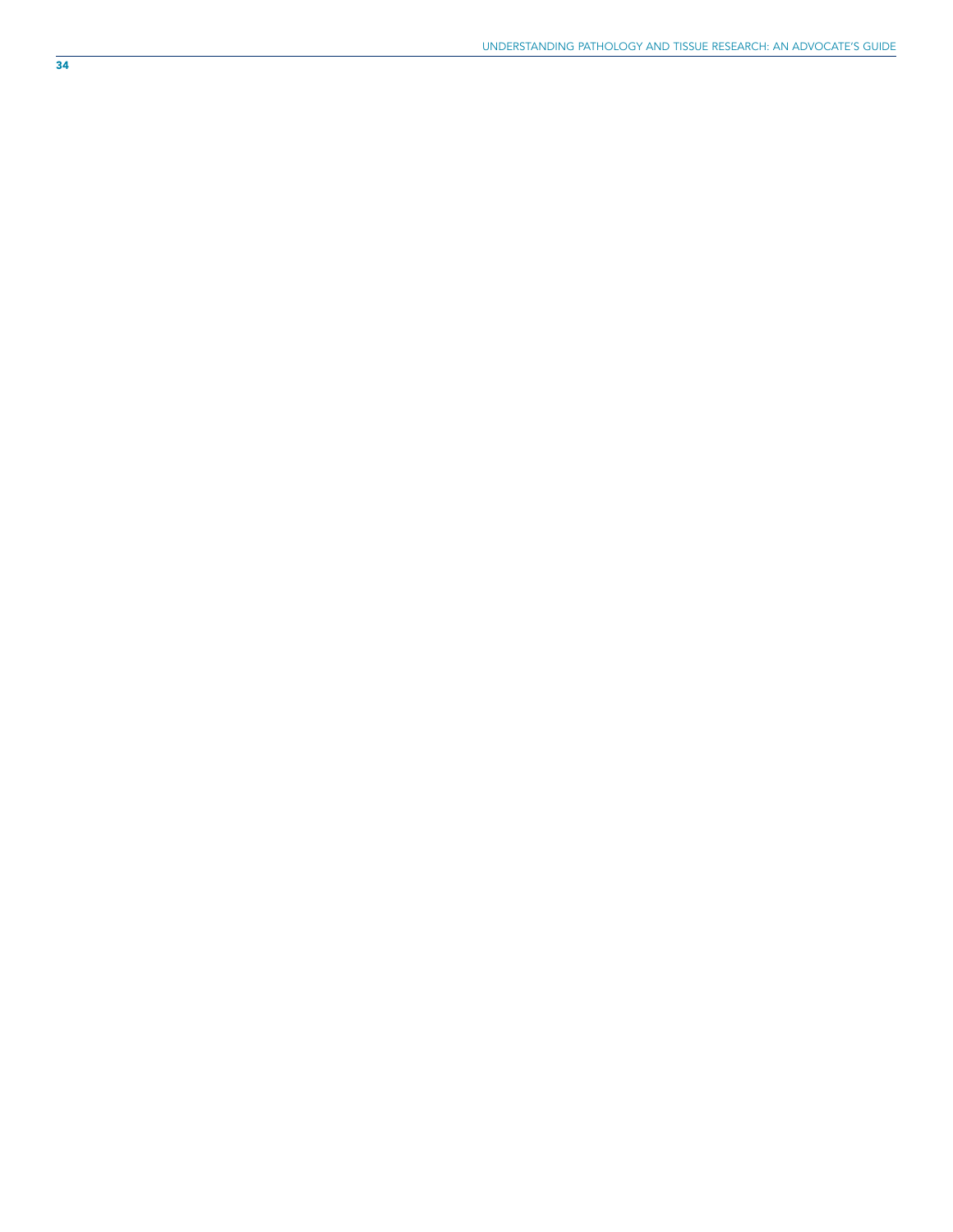### CHAPTER 6. ETHICAL CONSIDERATIONS

The previous chapter included a discussion of informed consent because of its central importance in the process of collecting and storing tissues. Indeed, informed consent is one of the key ethical considerations in all research involving human subjects. However, additional ethical considerations arise whenever researchers seek to obtain tissue specimens that are important for advocates to consider. Some of these are specific to genetic research because tissue research in cancer is increasingly focusing on the study of genes. Over the past decade, scientific knowledge about human genes has increased immensely as a result of the Human Genome Project. Scientists now know the location of all the human genes and the order of the letters of the genetic alphabet that make up those genes. Scientists are now trying to figure out the functions of all of these genes and how they work together in health and disease.

Therefore, many of the ethical considerations involving tissue research were anticipated by the Human Genome Project's program devoted to studying these issues: the ethical, legal, and social implications (ELSI) research program. In addition to the ELSI program, many of the ethical considerations are discussed in the National Cancer Institute's National Biospecimen Network Blueprint and the work of the National Bioethics Advisory Commission – all of which are listed at the end of this chapter. Although some of the issues remain the source of ongoing regulatory and legal discussion, advocates may want to be mindful of them.

### Identifiability of Biospecimens

In general, the more a biospecimen can be linked to (or identified with) a specific person the more valuable the genetic information contained in it will be to researchers. This means that the risks to individual privacy and confidentiality are also heightened. Advocates should be aware of this balancing issue. Studies that only use completely unidentifiable tissues (because they were collected without any identifying information) will ensure patient confidentiality, but may slow the pace of research, whereas studies that use completely identifiable tissues (because names, medical history and other information is linked to the sample) will provide more valuable data to researchers but increase the risk of unintended leak of private information to third parties.

### Impact on Privacy and Confidentiality

Among the ongoing concerns about providing tissue specimens for research use is the possibility that individuals and organizations who do not have a "right to know" may get access to information and use it against the tissue contributor in some way. Some are concerned that health or life insurance companies, employers and others may inappropriately discriminate against a person on the basis of genetic information revealed in a tissue specimen. While, thankfully, cases of such discrimination are rare, advocates should be aware that the threat to individual privacy and confidentiality is real and that standards now exist for ensuring the protection of confidential information in research that should be followed.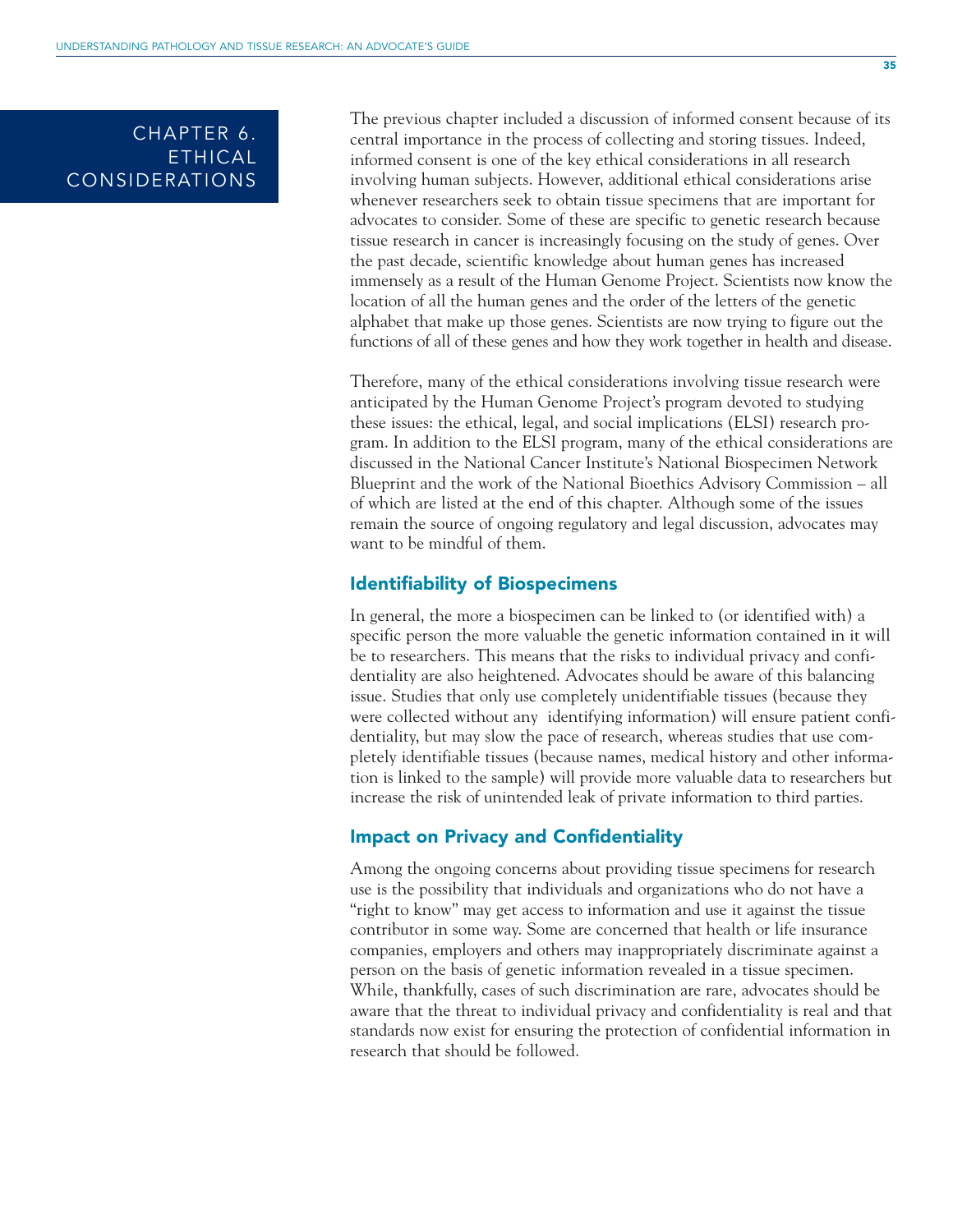

### Access to Research Results

The Health Insurance Portability and Accountability Act (HIPAA) Privacy Rule specifies that individuals have access to their medical records and other types of personal health information under most conditions. Participants may also want information about research results involving their tissues. Additionally, it is possible that pathologists who are examining the tissue for use in a research study may discover something about the biospecimen that could be medically significant for the individual, such as the presence of a biomarker that was missed in the initial tests. While each research study may be considered on its own merit, current thinking is that tissue contributors should not expect that they will receive individual research results from studies on their tissue.

### Conflicts of Interest, Commercialization and Other Financial Considerations

Research on tissues is becoming an important business opportunity. As such, the collection, storage and research use of biospecimens will inevitably raise concerns about access and purchase of biospecimens, and the nature of the relationship between researchers and their research sponsors. For example, whenever a researcher stands to gain financially from their research on collected biospecimens, patients' advocates should be aware of these arrangements and be prepared to advise patients accordingly.

Informed consents should also state if the tissue is to be sold for cost recovery or profit. In some cases, tissue banks sell the tissue to cover the costs of their operation. This is referred to as cost recovery. Tissue sale for cost recovery does not involve monetary profit. Other tissue banks, however, sell tissue for monetary profit. Individuals should understand whether the tissue they are providing is to be sold for cost recovery or profit and should be agreeable to the terms before signing the informed consent.

The ELSI program has identified numerous questions related to human genome research that fall into a number of categories, as shown in the following table.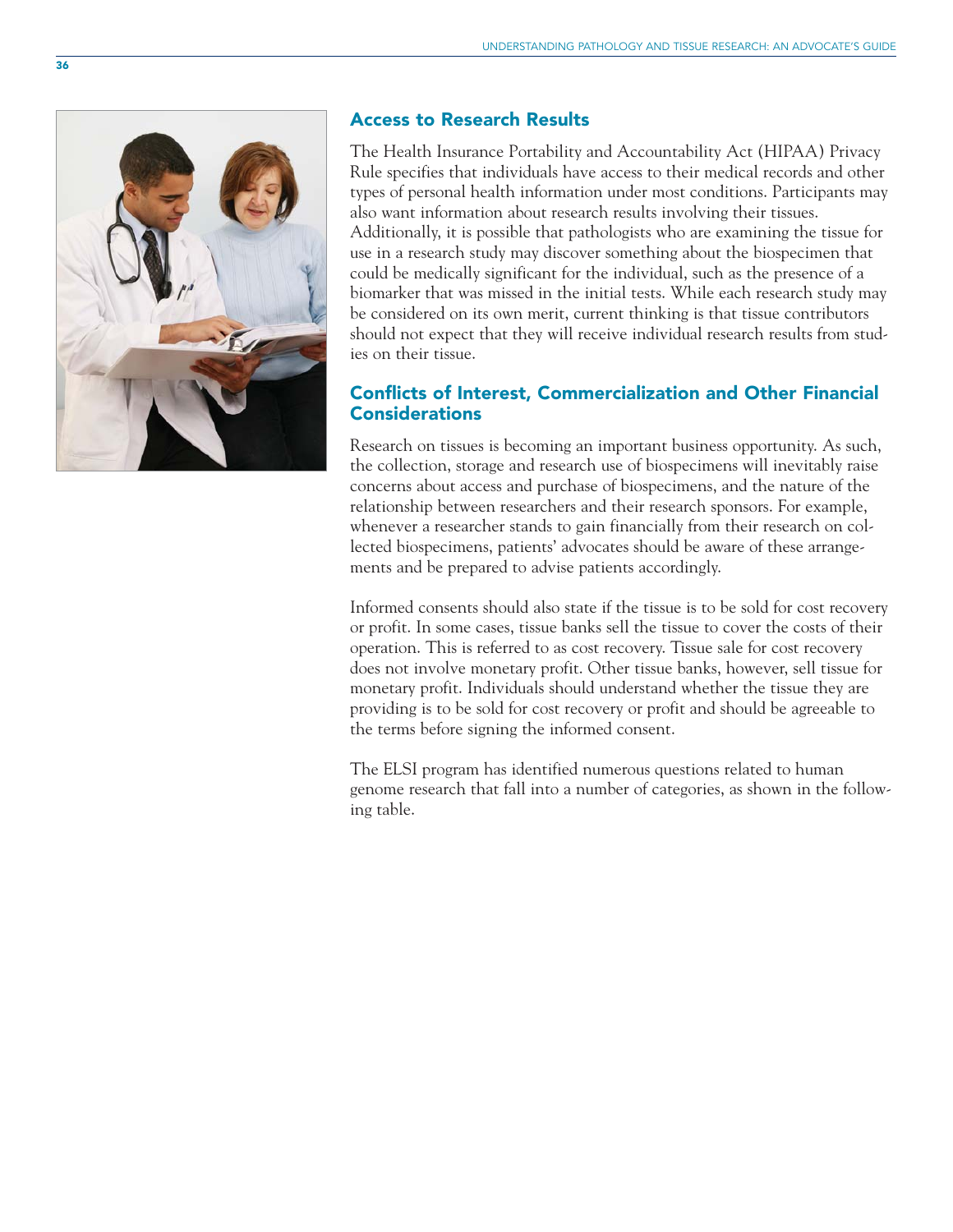| Ethical Issues Related to Human Genome Research as Identified by the ELSI Program                                                                                                                                                                                                                   |                                                                                                                                                                                                                                                                                                                                                                                                                |  |  |
|-----------------------------------------------------------------------------------------------------------------------------------------------------------------------------------------------------------------------------------------------------------------------------------------------------|----------------------------------------------------------------------------------------------------------------------------------------------------------------------------------------------------------------------------------------------------------------------------------------------------------------------------------------------------------------------------------------------------------------|--|--|
| <b>Issue</b>                                                                                                                                                                                                                                                                                        | <b>Example</b>                                                                                                                                                                                                                                                                                                                                                                                                 |  |  |
| Fairness in the use of genetic information by<br>insurers, employers, courts, schools, adoption<br>agencies, and the military, among others                                                                                                                                                         | Who should have access to personal genetic infor-<br>mation, and how will it be used?                                                                                                                                                                                                                                                                                                                          |  |  |
| Privacy and confidentiality of genetic information                                                                                                                                                                                                                                                  | Who owns and controls genetic information?                                                                                                                                                                                                                                                                                                                                                                     |  |  |
| Psychological impact and stigmatization due to<br>an individual's genetic differences                                                                                                                                                                                                               | How does personal genetic information affect an<br>individual and society's perceptions of that individual?<br>How does genomic information affect members of<br>minority communities?                                                                                                                                                                                                                         |  |  |
| <b>Reproductive issues</b> including adequate informed<br>consent for complex and potentially controversial<br>procedures, use of genetic information in<br>reproductive decision making, and reproductive<br>rights                                                                                | Do healthcare personnel properly counsel parents<br>about the risks and limitations of genetic technology?<br>How reliable and useful is fetal genetic testing?<br>What are the larger societal issues raised by new<br>reproductive technologies?                                                                                                                                                             |  |  |
| <b>Clinical issues</b> including the education of doctors<br>and other health service providers, patients, and<br>the general public in genetic capabilities, scientific<br>limitations, and social risks; and implementation<br>of standards and quality-control measures in<br>testing procedures | How will genetic tests be evaluated and regulated<br>for accuracy, reliability, and utility? (Currently, there<br>is little regulation at the federal level.)<br>How do we prepare healthcare professionals for<br>the new genetics?<br>How do we prepare the public to make informed<br>choices?<br>How do we as a society balance current scientific<br>limitations and social risk with long-term benefits? |  |  |
| <b>Uncertainties</b> associated with gene tests for<br>susceptibilities and complex conditions<br>(e.g., heart disease) linked to multiple genes<br>and gene-environment interactions                                                                                                               | Should testing be performed when no treatment is<br>available?<br>Should parents have the right to have their minor<br>children tested for adult-onset diseases?<br>Are genetic tests reliable and interpretable by the<br>medical community?                                                                                                                                                                  |  |  |
| <b>Conceptual and philosophical implications</b><br>regarding human responsibility, free will vs genetic<br>determinism, and concepts of health and disease                                                                                                                                         | Do people's genes make them behave in a particu-<br>lar way?<br>Can people always control their behavior?<br>What is considered acceptable diversity?<br>Where is the line between medical treatment and<br>enhancement?                                                                                                                                                                                       |  |  |
| Health and environmental issues concerning<br>genetically modified foods (GM) and microbes                                                                                                                                                                                                          | Are GM foods and other products safe to humans<br>and the environment?<br>How will these technologies affect developing<br>nations' dependence on the West?                                                                                                                                                                                                                                                    |  |  |
| <b>Commercialization of products including</b><br>property rights (patents, copyrights, and trade<br>secrets) and accessibility of data and materials                                                                                                                                               | Who owns genes and other pieces of DNA?<br>Will patenting DNA sequences limit their accessi-<br>bility and development into useful products?                                                                                                                                                                                                                                                                   |  |  |

#### Ethical Issues Related to Human Genome Research as Identified by the ELSI Program

From: U.S. Department of Energy Office of Science, Office of Biological and Environmental Research, Human Genome Program. Ethical, Legal, and Social Issues.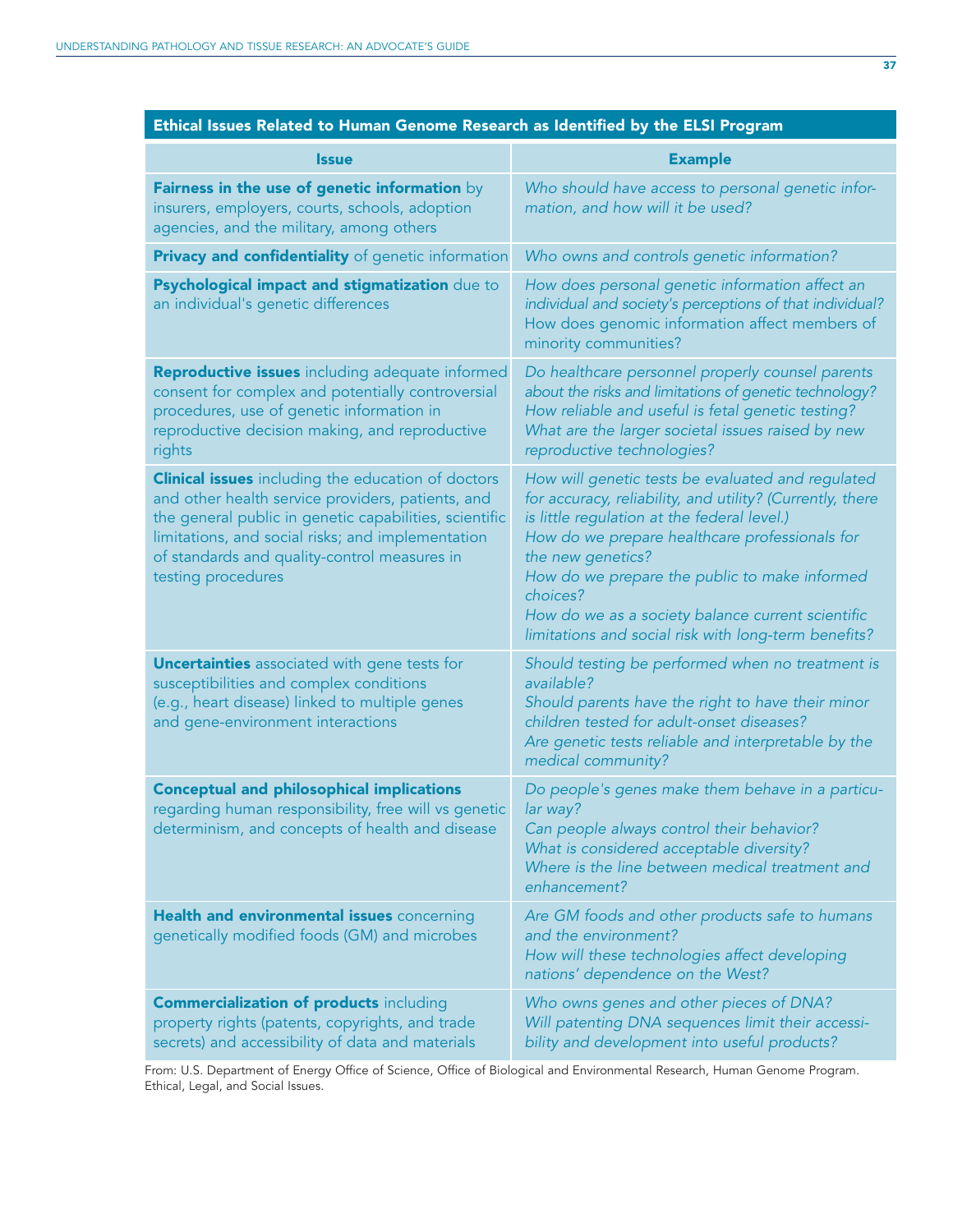#### Sources

National Bioethics Advisory Commission. (1999). *Research Involving Human Biological Materials: Ethical Issues and Policy Guidance*. Available at: http://bioethics.georgetown.edu/nbac/hbm.pdf. Accessed: March 3, 2008.

National Human Genome Research Institute, The Ethical, Legal and Social Implications (ELSI) Research Program. Available at: http://www.genome.gov/10001618. Accessed March 3, 2008.

Prostate SPORE National Biospecimen Network Pilot. NBN blueprint. Available at: http://prostatenbnpilot.nci.nih.gov/blue\_full1.asp. Accessed September 5, 2007.

U.S. Department of Energy Office of Science, Office of Biological and Environmental Research, Human Genome Program. Ethical, Legal, and Social Issues. Available at: http://www.ornl.gov/sci/techresources/Human\_Genome/elsi/elsi.shtml. Accessed September 7, 2007.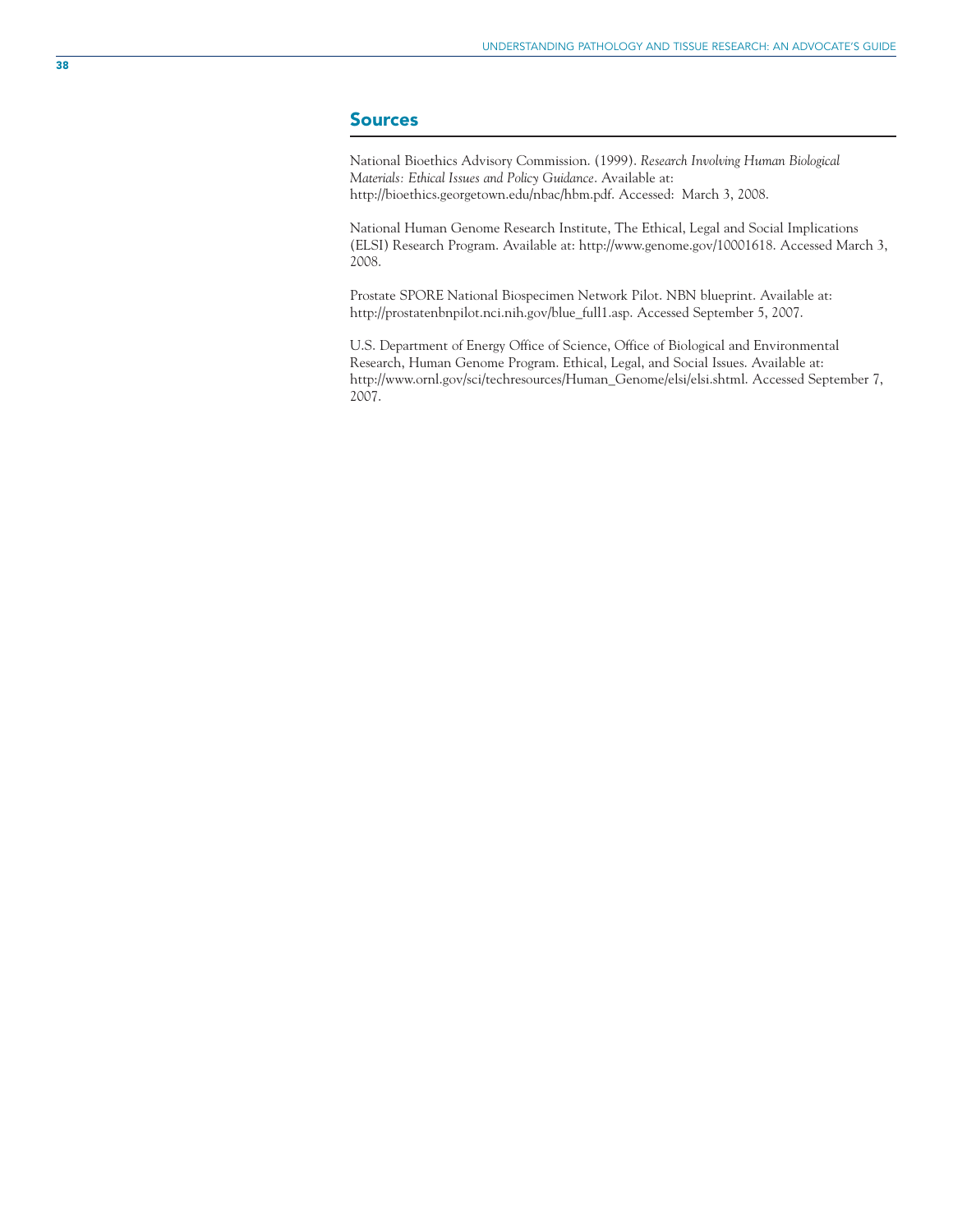### CHAPTER 7. QUESTIONS TO ASK

Advocates are often in a position to raise questions about pathology research. In specific situations, it may be important to seek answers to the following questions prior to the initiation of a study.

### Clinical Pathology

- 1. Has the proposed pathological test been validated?
- 2. Is the test reliable?
- 3. Does the test have clinical utility?
- 4. Is the test standardized?
- 5. Who will be conducting the test? If different laboratories, what procedures are in place to ensure quality control and standardization?

### Need for Numerous Tissue Specimens

- 1. Is there an opportunity in this study to obtain tissue specimens for research?
- 2. Is there an opportunity to include correlative science (correlate long-term clinical results with tissue pathology)?
- 3. Are any steps being taken to educate participants about the need for tissue specimens and the opportunities/procedures for tissue provision?

### Tissue Specimen Collection

- 1. Are all participating healthcare professionals adequately trained to collect the types of biospecimens needed for this study? If the biospecimens may be used for future studies, are the professionals trained in collection procedures that would permit biospecimens to be used for gene-based research?
- 2. Are there standardized procedures in place for collecting the biospecimens?

### Informed Consent

- 1. Does the informed consent document meet the following requirements?
	- a). A clear description of the operation of the biospecimen resource and any identifiable information.
	- b). The conditions under which data and samples will be released to recipient-investigators.
	- c). Procedures for protecting the privacy of human subjects and confidentiality of data.
	- d). Specific descriptions of the nature and purpose of the research.
	- e). Where human genetic research is anticipated, information about the consequences of DNA typing.
- 2. Should different levels of participation be included? (e.g., tissue to be used only for the current study, tissue to be used for any study of certain cancer types, tissue to be used for any study that requires pathological tissue, etc.)

### Tissue Specimen Storage

- 1. How and where will the tissue specimens be stored?
- 2. Who is in charge of the storage?
- 3. How can we ensure that the tissue specimens will remain viable over the course of storage?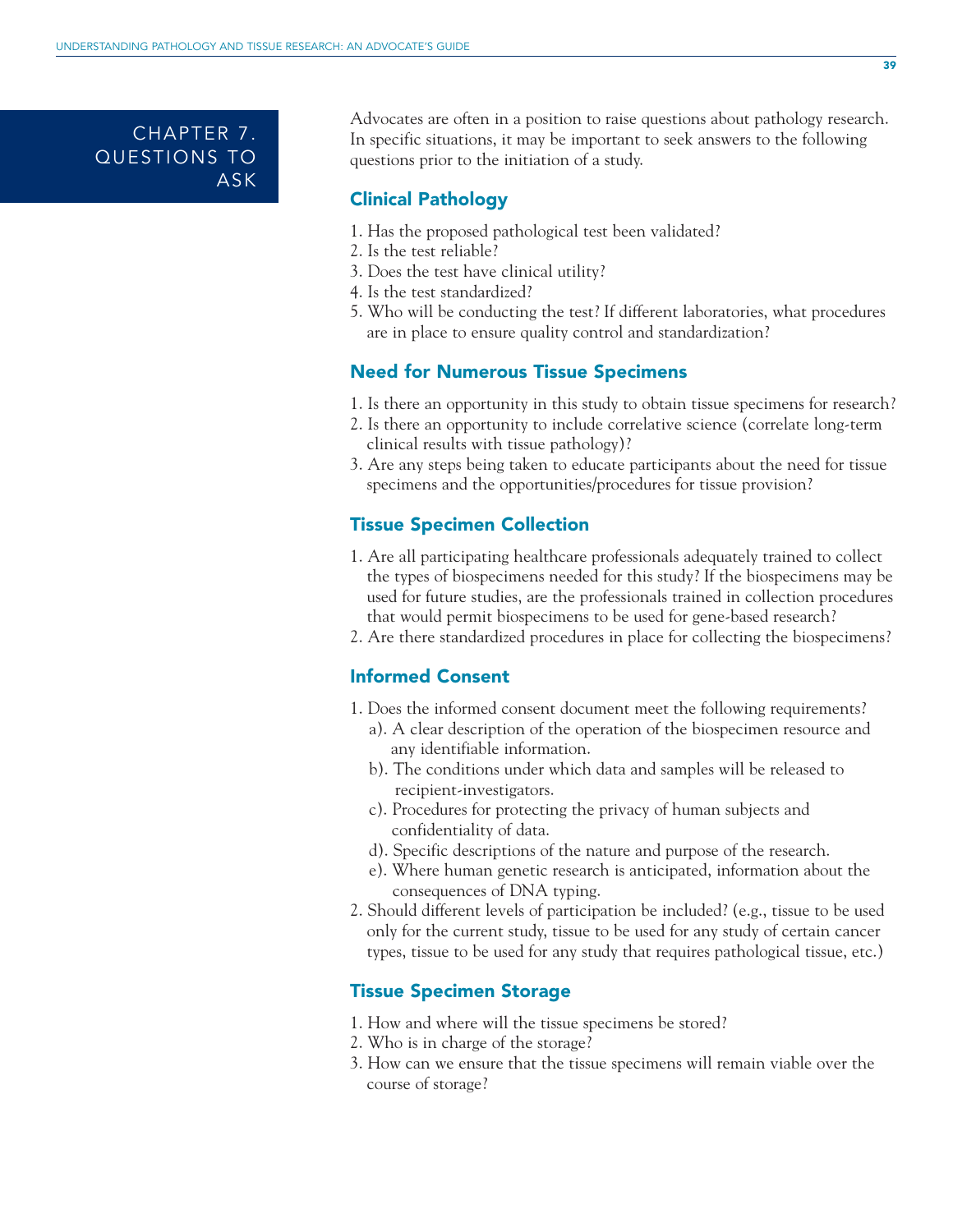### Tissue Distribution and Access

- 1. If there is tissue left over after the research needs who will be allowed to use it in the future, if anyone? Does the consent form specify that the tissue should only be used in one specific study or can it be used in other studies?
- 2. What is the process for sharing biospecimens among researchers?

### Ownership of the Tissue

- 1. Who owns the tissue being used in this study?
- 2. Do the participants continue to have a say in what is done with the biospecimens once they have provided them?

### Need for Follow-Through

- 1. Are there set timelines for completion of the pathological research?
- 2. What procedures are in place to ensure that the pathological research component of the study gets completed?
- 3. Are there enough researchers involved to get the pathological research completed by the set date?

### General Questions From the National Institutes of Health and National Cancer Institute

#### **Custodianship and Ownership Issues in Biospecimen Research**

- 1. What type of information regarding ownership and custodianship of biospecimens should be provided to research participants through the informed consent form? Should there be clear informed consent language to distinguish between control of biospecimens and associated data, and control of information generated through research on biospecimens?
- 2. Can Principal Investigators and institutions efficiently navigate the Stateto-State discrepancies in regulations governing biospecimens, or should broad Federal preemption of State laws be used to ensure greater legal consistency?
- 3. What must be told to potential participants about their rights to withdraw from research and the consequences of discontinuing participation? What actions must custodians take when participants withdraw from research?
- 4. With respect to biospecimens, what are the custodial rights and roles and responsibilities of host institutions, managers of biospecimen resources, Principal Investigators, and research participants? Should different levels of roles and responsibilities be established?
- 5. Can institutions distribute biospecimens as they see fit or must they adhere solely to the uses described in the informed consent form?
- 6. What are the best policies for governing the disposition of biospecimens and associated data when the funding period ends or the Principal Investigator transfers to another institution or retires? What must participants be told about what will happen to the research and the biospecimens under these circumstances?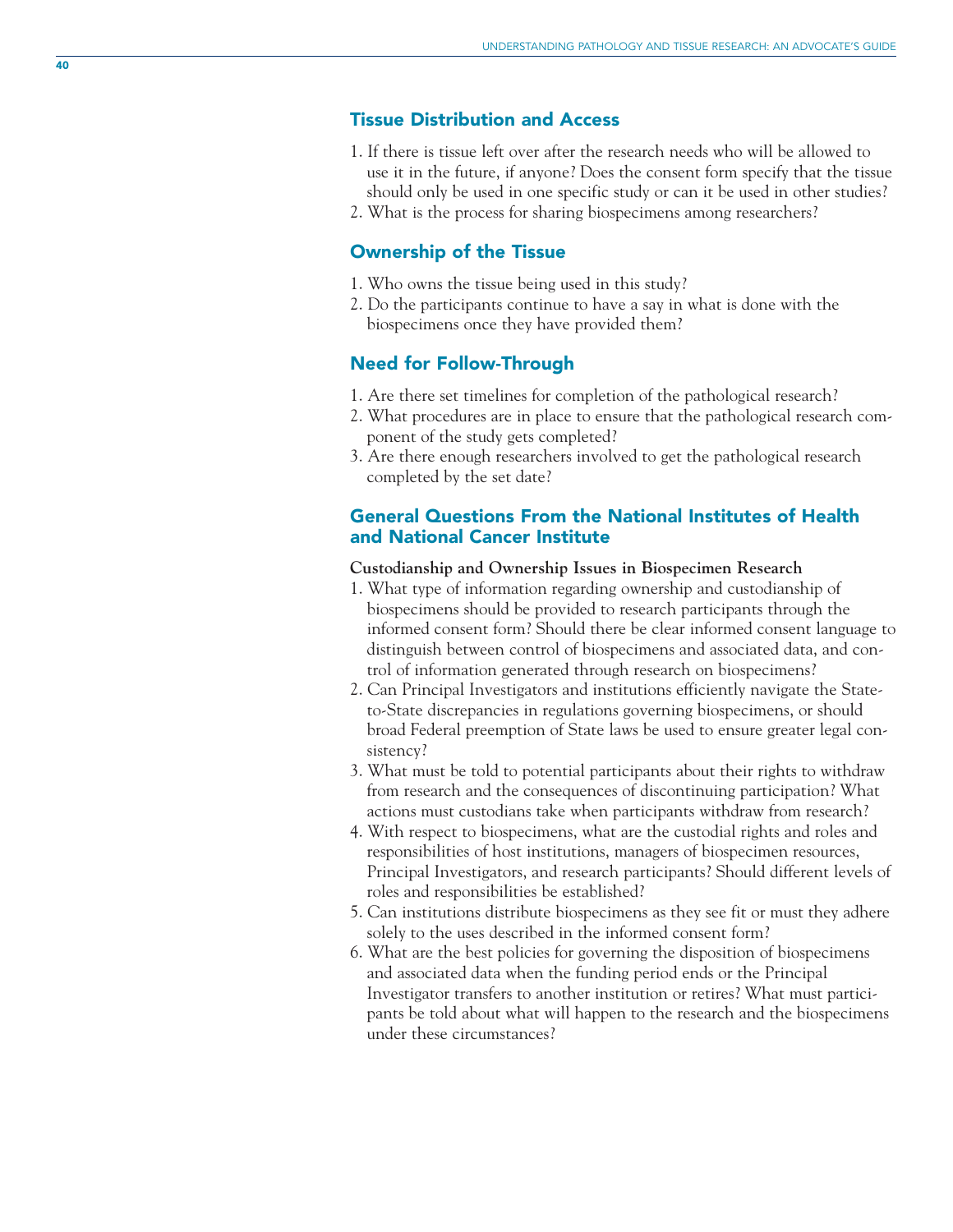A variety of organizations host websites that contain educational material relevant to tissue pathology and research. These organizations may be useful sources for identifying important issues and stimulating the development of informed questions. Several of these organizations are described in the following text.

### Genetic Alliance

Genetic Alliance is a coalition of advocacy organizations and individuals that serve individuals affected by genetic conditions. This organization offers numerous training opportunities and tools for advocates. One such tool is entitled *The Interactive Guide to Advocacy* – a manual that "covers every aspect of founding and growing an advocacy organization – from fundraising to detailed explanation of issues, skills, and elements of creating a registry and samples repository." More information about the Genetic Alliance ia available at: www.geneticalliance.org.

### Cancer Biomedical Informatics Grid™ (caBIG™)

The Cancer Biomedical Informatics Grid™ (caBIG™) is a National Cancer Institute initiative designed to accelerate research discoveries and improve patient outcomes by linking the interested parties, including patients, physicians, and researchers. caBIG™ has developed many resources that may be useful to advocates in helping to stimulate and formulate questions about tissue research. Many of these materials are available on their website: https://cabig.nci.nih.gov/.

#### Sources

Prostate SPORE National Biospecimen Network Pilot. NBN blueprint. Available at: http://prostatenbnpilot.nci.nih.gov/blue\_full1.asp. Accessed September 5, 2007.

National Institutes of Health. National Cancer Institute. Custodianship and ownership issues in biospecimen research. A workshop background paper. Rockville, Maryland October 4–5, 2007.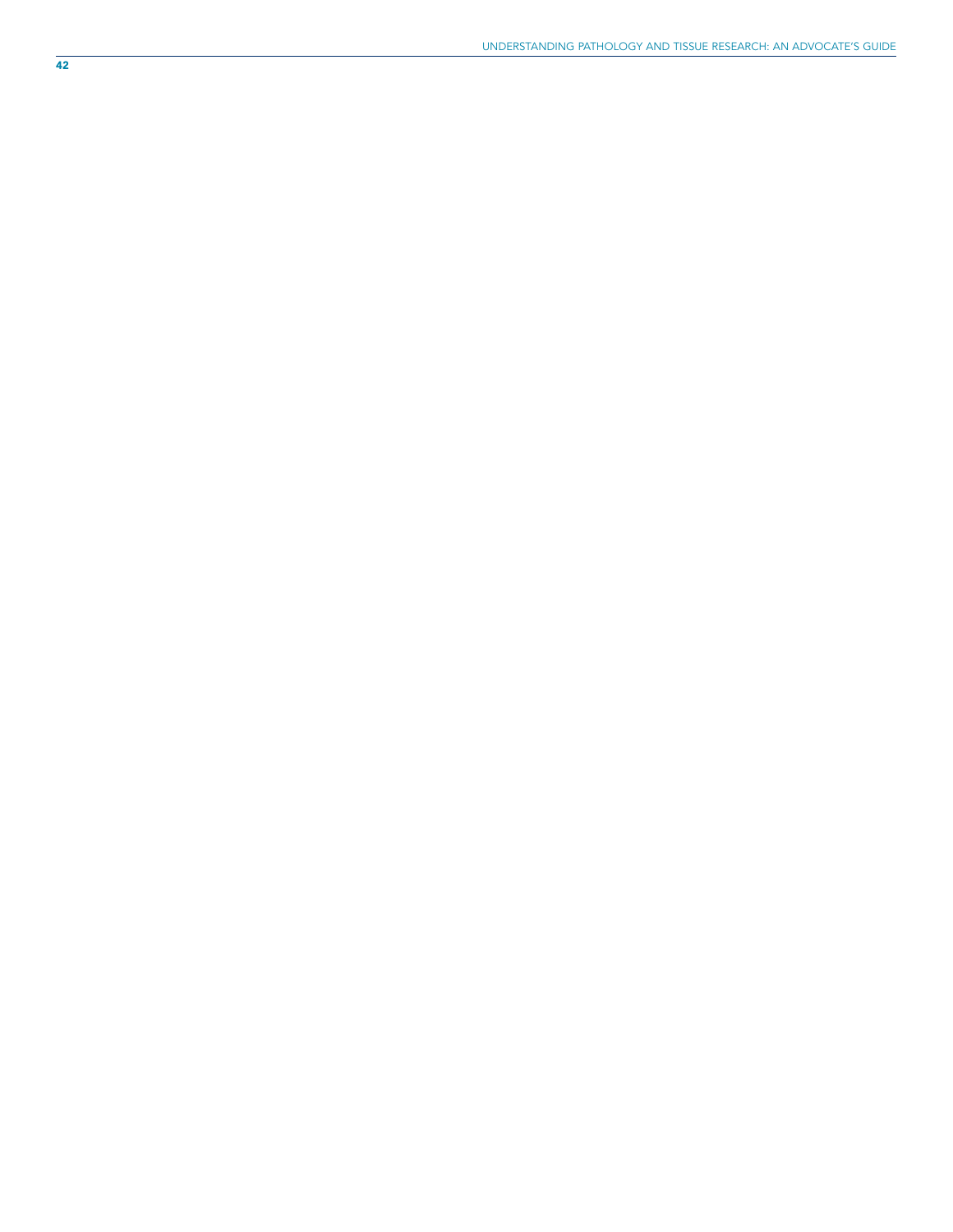### CHAPTER 8. ADVOCATES AND **TISSUE** PATHOLOGY **RESEARCH**

Many advocates have had direct experience with tissue pathology by providing samples of their own tissue for diagnosis. This gives advocates a personal perspective on how tissue is collected and the importance of gaining accurate, thorough information from the pathologist that is informed by sound scientific research. Some advocates have participated in clinical trials involving tissue pathology research, resulting in yet another perspective. Additionally, each advocate has a history of unique experiences that helps shape individual views about tissue pathology research and plays a role in determining the issues that he or she deems to be important.

The following section describes some of the critical issues in tissue pathology research identified through interviews with advocates who are active participants in the field. Most of these issues can be grouped under the central theme of "giving back." That is, researchers take tissue samples from individuals. Many advocates would like to see the research community give something back to the people who provided the samples.

However, not all advocates hold this perspective. Some advocates believe that tissue provision should be done for the general good of science rather than with the expectation of any gain or return. Thus, not all advocates believe that that people who provide tissue for research should expect to get something back.

### Giving Back the Tissue

In some cases, individuals who provide tissue for diagnosis or research would like that tissue physically returned to them. The reason for seeking tissue return may be personal (e.g., "It's my tissue and I want it returned"). In other cases, the reason is cultural. For instance, many Native Americans believe that, upon death, the body should be buried as a whole. A body missing blood, an organ, or a piece of tissue is not considered whole. Thus, it is important that there is a mechanism in place for investigators to keep track of the tissue provided so that it can be returned to the individual upon request.

In general, researchers do not think about the possibility of physically returning the tissue. They may not be aware of Native American customs and beliefs and, based on their own experiences, may not understand why an individual would want the tissue back for personal reasons. In cases where the tissue was used for diagnosis, the institution at which the sample was collected may fear legal repercussions. For instance, if the tissue sample were taken to another pathologist and a different diagnosis rendered, the institution may be sued.

Today, tissue is rarely returned to individuals who have provided it for diagnosis or research, and many do not want the tissue back. The tissue is typically sliced and placed on a slide and may contain dyes or other chemicals. Some individuals would not relish the idea of having a slide such as this come to them in their mailbox. However, it is critical that the medical and scientific communities realize that not all individuals feel the same way and that there may be compelling personal and cultural reasons for wanting tissue returned. By recognizing and honoring these requests, the medical and scientific communities demonstrate respect for the tissue and the people who provided it.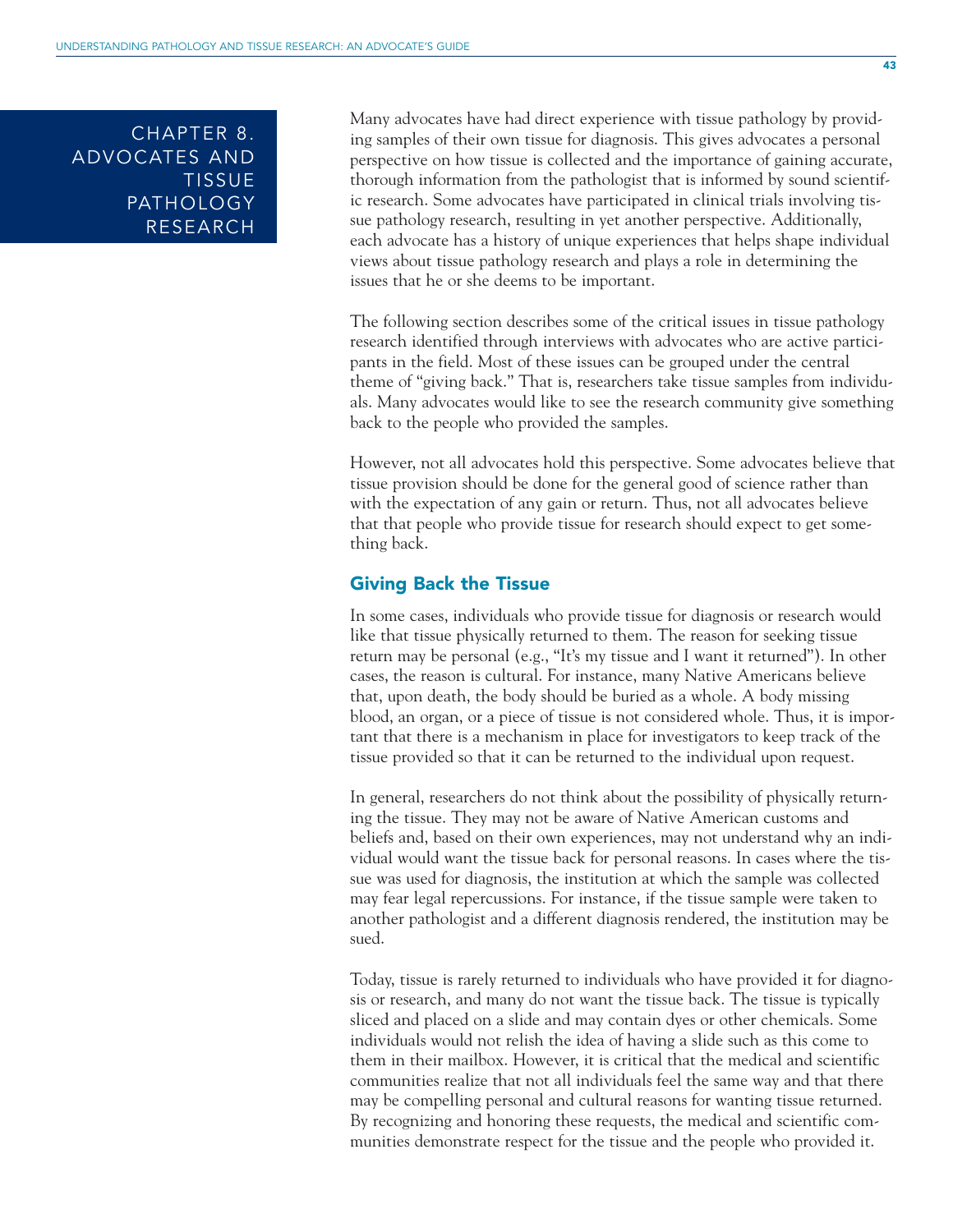Tissue return represents a challenge for advocates because the mechanisms for tracking tissue and sending it back to individuals who provided it are not routine. Some advocates are trying to initiate a dialog with the medical and scientific communities to alert them of the need to return tissue upon request and to devise procedures through which this can be done.

### Giving Back Information

For many advocates, a central issue in tissue pathology is the need for investigators to give information back to those who provided samples. This information may take several forms.

Bidirectional flow of tissue information. Many advocates envision a bidirectional flow of information in which information contained within the tissue is transferred to researchers and researchers provide information back to the tissue contributors



#### **General (population) information**

Those who provide tissue for research frequently want to know the results of studies to which they contributed. In fact, the communication of results is a basic tenet of science, designed to permit replication of experiments and, conversely, prevent unnecessary repetition of previously completed work. This allows science to move forward and build on previous findings.

The communication of information about the general research study population usually involves summaries of the data as opposed to findings from individual participants. These summaries often take the form of averages or ranges. General population results might be communicated back to participants in many ways, including newsletters or publications in scientific journals, although the latter rarely gets to patients. This type of communication serves to strengthen the public trust in tissue research and may increase participation in research studies. However, one challenge with the communication of results back to patients is cost. Typically, the economic costs of transmitting this information are not written into the study budget, raising the issue of who is to pay for this communication. Cost may be even more of an issue when tissue is obtained from individuals scattered across the nation. Additionally, someone must have the time set aside for this communication. Advocates may be able to help in this regard, seeking out effective and economical modes of communication.

It is usual practice in science for investigators to communicate results of their studies in medical or scientific journals. However, most study participants probably do not read the scientific journals in which the results would be published. Additionally, some scientists do not publish their work if they get negative results – that is, if they did not find a link between the items they were looking at (e.g., cancer and playing a musical instrument). Thus, advocates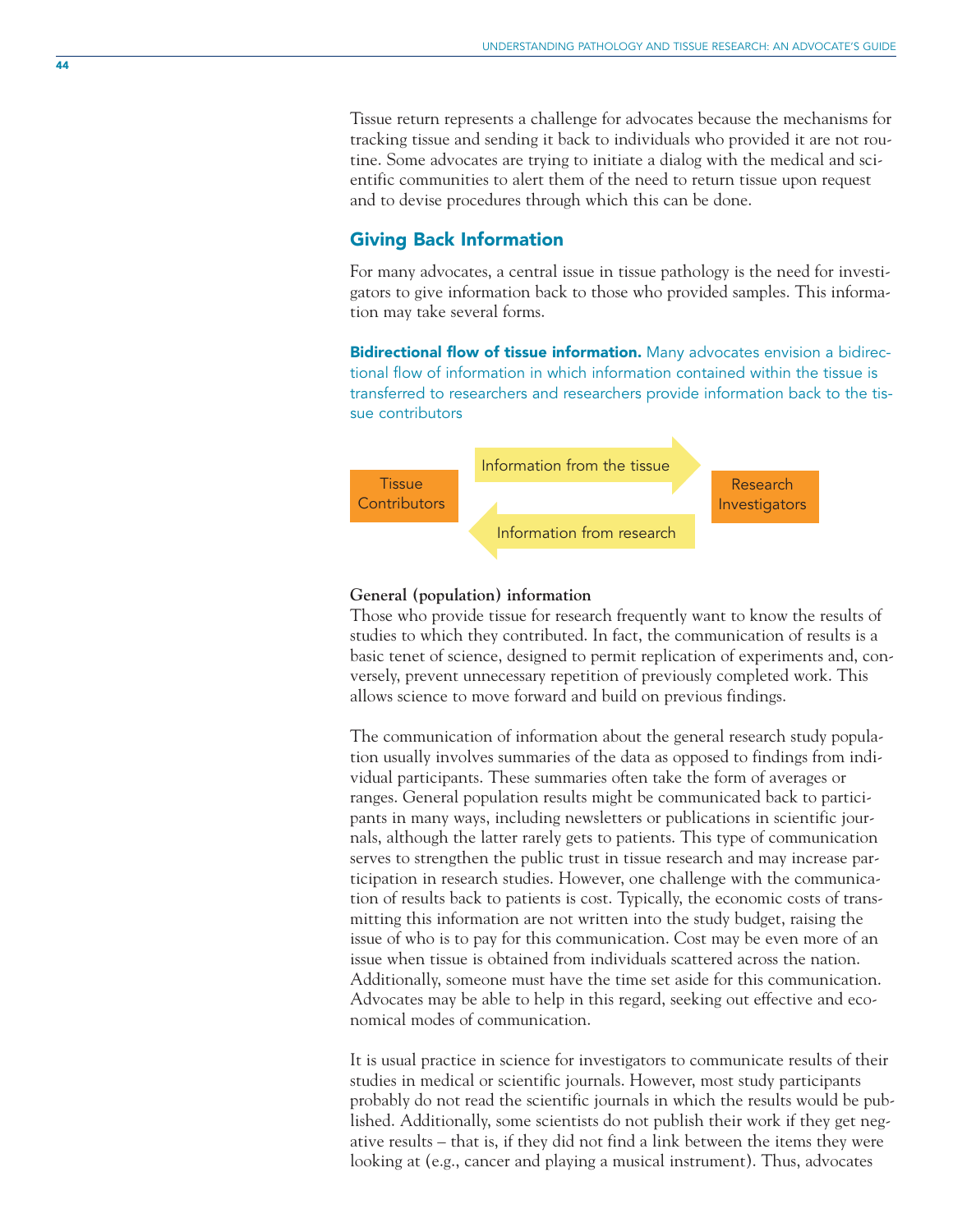may be challenged with asking the researchers to communicate the results in a newsletter to be sent to participants and ensuring the publication of negative findings.

#### **Individual information**

Although it is common for researchers to communicate the general population results from their studies to the research/medical community, it is not common for them to communicate individual information. However, important information that could help an individual or his/her family is not withheld. In most cases, the premature communication of information may be more detrimental than helpful. Thus, the communication of individual information is not necessarily desirable under all circumstances, although there may be specific instances in which this is beneficial.

Given the legal and ethical issues, it is considered difficult to communicate individual results back to the person who provided the tissue. However, advocates and other groups are exploring ways in which this could be done. It would be important to make sure that the results communicated back to individual participants are meaningful and significant and to ensure that considerate, predictable, and consistent methods are used for contacting participants. It should also be possible for participants to decline to receive information on their specific findings. Despite these challenges, the prospect of obtaining individual results may serve as a powerful motivator for research participation and may serve to further strengthen the public trust in tissue research. However, an additional challenge is the effect of this communication on patients who may have participated in the study, but were assigned to the less beneficial treatment group. Will these patients be depressed or angry? These emotional considerations make the communication of individual results a controversial issue.

It is also critical to note here that research laboratories are not the same as clinical laboratories and do not necessarily follow the same procedures. Basic research laboratories handle samples in different ways than do clinical research laboratories. The latter must be CLIA-approved, whereas basic laboratories have no such requirements. Investigators and other groups are actively debating if, when, and how information obtained in basic research laboratories could and should be communicated back to patients. Some have argued that basic laboratories may need to obtain CLIA approval for this to happen. Relevant dialog on this issue can be found on the *Science* magazine website (www.sciencemag.org) at the following specific link (http://www.sciencemag.org/cgi/eletters/316/5826/836#10205).

Another important issue in considering the communication of individual results is the concern over premature release of information. It is critical that information not be released to patients or the general public before it is validated. An example of premature release of information occurred with several genes that have been linked to an increased risk of breast cancer, BRCA1 and BRCA2. When the information about these genes was first released, the risk was believed to be higher than later studies showed it to be. Because the estimated risk was thought to be higher, some women underwent prophylactic mastectomies to lower their personal risk. Later studies found significant increase in life expectancy for young women, but not women over age 60,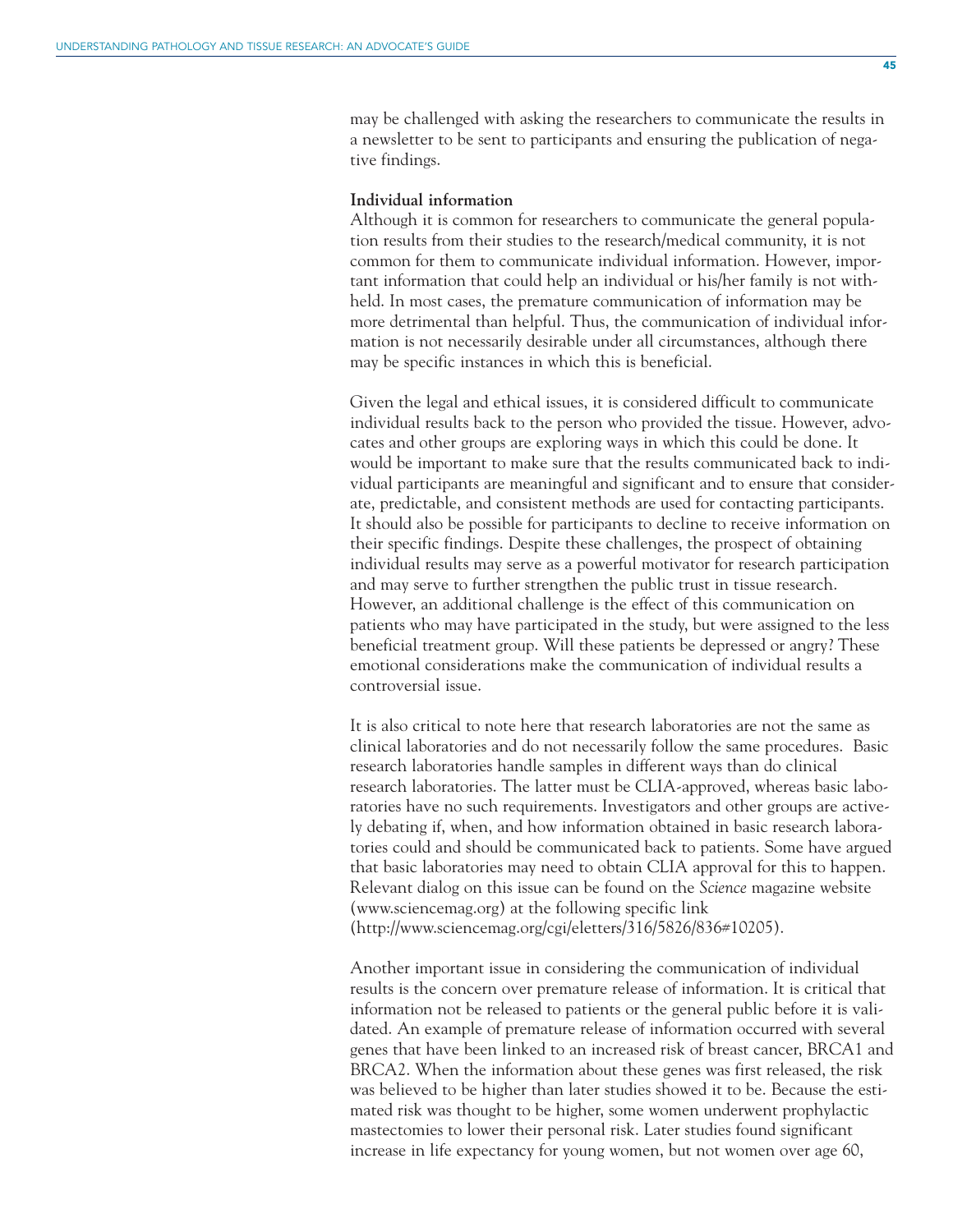who had these mutations and underwent prophylactic mastectomies (see references by Hartmann, Meijers-Heijboer, and Schrag at the end of this chapter). A related concern is the premature release of results, which may or may not be borne out as they mature. Premature results may give false or incomplete answers to the question being asked, resulting in erroneous or misleading conclusions.

Additionally, in order for study results to be published in reputable scientific journals, they must undergo peer review. This process involves critical evaluation of the data and conclusions by multiple scientists who are unrelated to the study, which increases confidence in the findings.

#### **Specific group information**

A related issue is the need for direct follow up with study participants if the research involves a specific group or population. An example of this is The Nun Study, which involves 678 nuns from the School Sisters of Notre Dame religious congregation between 75 and 106 years old. This has turned out to be a landmark study on aging, providing much useful and previously unknown information. The investigator has followed up with the congregation of nuns, who have been honored on several occasions for their participation.

For each specific population, there may be an appropriate venue at which investigators may want to consider presenting research results. That is, results could be presented where the people whom they are trying to reach are located. For instance, results from studies with Native Americans could be offered for presentation in conjunction with Tribal Council meetings. In presenting results related to specific groups at relevant venues, investigators will help to link the circle of research back to the participants and perhaps stimulate interest in future participation. In some cases, the investigators themselves may not think to communicate in this way, or may consider it burdensome, whereas other investigators may initiate this type of communication themselves.

#### **Future information: Saving tissue for potential future clinical benefit**

Often, the only time individuals provide tissue for diagnostic or research purposes is at a single physician visit or surgery whose purpose is to determine whether they have cancer or another disease. This can be an extremely stressful time, when the primary focus is on a potentially life threatening condition and how it will affect one's life and family. In this situation, most people likely do not think to ask their healthcare provider to save some of their tissue for potential future use.

However, it is possible that having such tissue could provide future benefits to the person or his/her family. For instance, investigators may discover that cancers expressing certain genes may be more likely to recur than those that do not express the genes. A person's saved tissue could then be tested for those genes to determine the likelihood of recurrence. In fact, paraffin blocks of tissue are routinely saved, but the problem is often that investigators don't have permission to use them.

Some tissue banks (e.g., the Cancer and Leukemia Group B [CALGB] tissue bank) do have a process for saving a portion of a person's tissue for possible future clinical benefit. Many advocates believe that this should be standard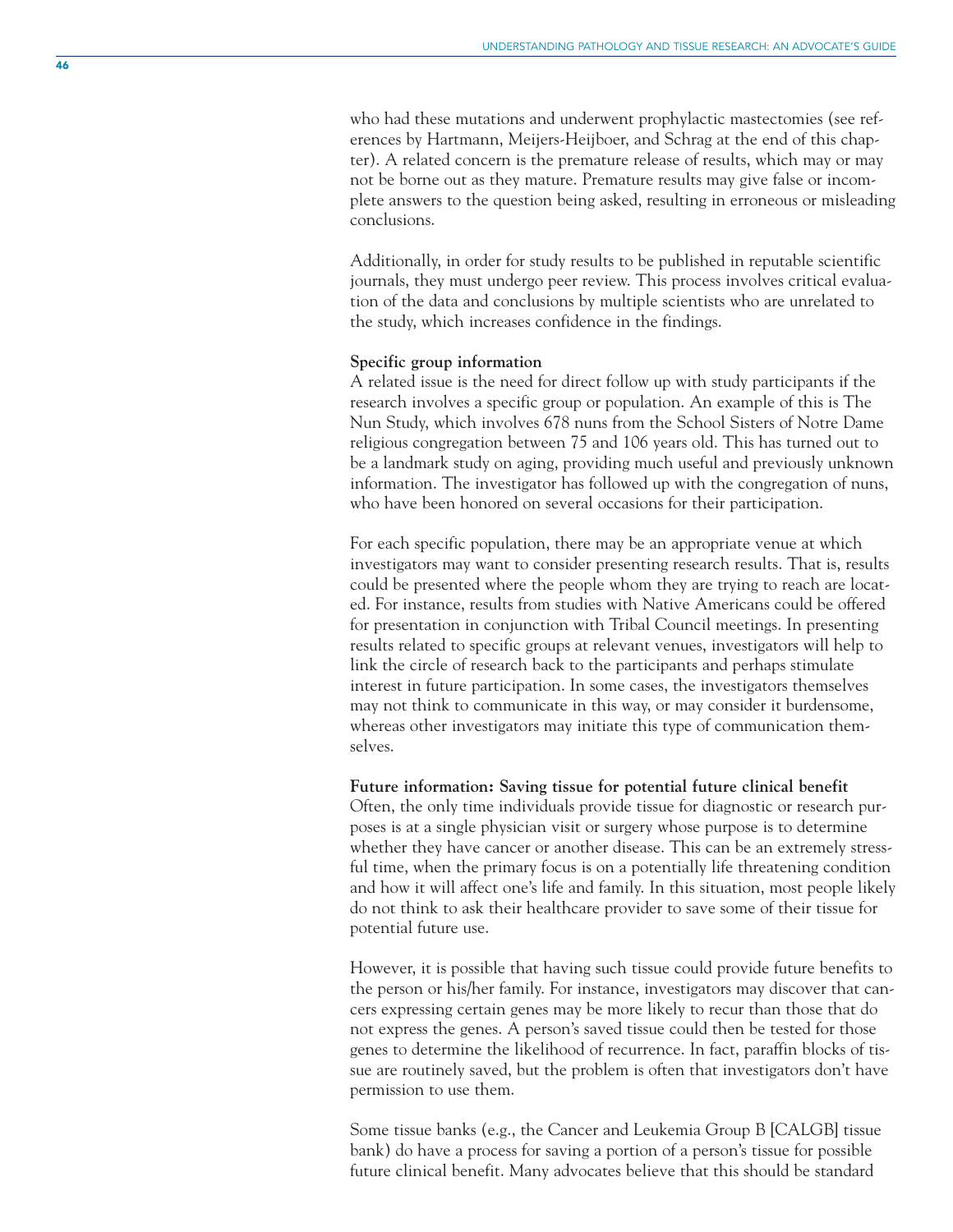practice for all tissue banks and are working toward that end. However, tissue taken at a diagnostic visit is rarely saved for future use and possible future clinical benefit. Advocates are helping educate individuals about these issues before they are faced with providing tissue for diagnosis. Given that this is the only time many people provide tissue, such education is critically important. Additionally, healthcare providers are not always aware of, or interested in, the options surrounding tissue contribution, which is another challenge for advocates.

### Giving Back: Indirect Monetary Benefits

As noted in chapter 5, consent forms often specify any financial benefit a participant may gain or the financial rights they give up, when donating their tissue. This usually takes the form of a statement noting that the person who contributes tissue doesn't get any money from products or discoveries that are made from research involving their tissue. In many cases, those who provide tissue for research do it so that they or others might benefit from scientific discoveries and do not expect direct financial benefits.

However, some advocates have pointed out other situations in which tissue contributors should not give up financial rights. For instance, a woman may have been diagnosed with skin cancer and may elect to contribute tissue that leads to the development of a clinical diagnostic test. If she goes back to her healthcare provider in 5 years to determine whether her cancer has returned, she should probably not be charged \$3000 for the test that her tissue helped develop.

In the realm of tissue research, other financial situations are likely to arise in which tissue contributors may not want to give up rights. For this reason, it is important for tissue contributors to know exactly what they are signing in their consent forms. For instance, it is important for tissue contributors to know if their tissue may be sold to researchers. Tissue is often sold by tissue banks for the purpose of cost recovery; that is, tissue banks are allowed to recover costs for their maintenance and operations. Tissue sold for cost-recovery, by definition, does not involve monetary profit. On the other hand, some tissue banks are for-profit institutions that sell tissue for monetary gain. Tissue contributors are typically not paid for providing their tissue for research. It is critical that individuals understand what they are signing in their consent forms to be sure that they are agreeable to the terms related to cost-recovery or monetary profit from their tissue.

### Tissue Banks

Tissue banks and their operation are a critical issue for many advocates. Often, investigators who collect tissue for a particular research project feel intense ownership of the biospecimens. They may be unwilling to share tissue with others or to allow advocates to have a say in what is done with the tissue. Researchers argue that to comply with all of the requests of advocates would be extremely time-consuming and would slow research.

These observations have led to the establishment of a number of national tissue banks such as the Susan G. Komen for the Cure Tissue Bank and the CALGB tissue bank. Some advocates have even formed their own tissue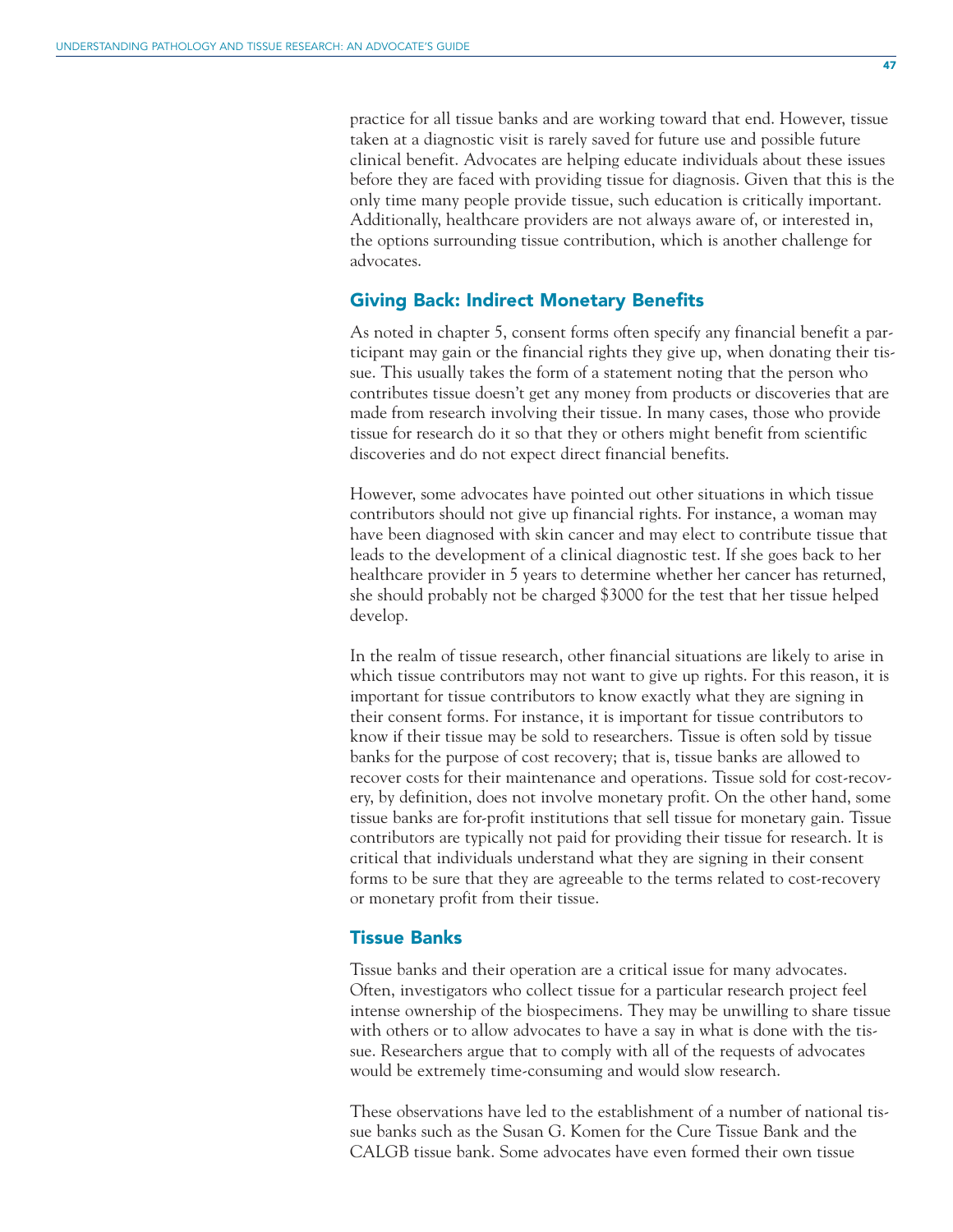banks in order to protect the rights of those who provide tissue for research and to ensure that they have a say in what is done with that tissue. An example is the Inflammatory Breast Cancer Foundation's Biobank (http://www.ibcresearch.org/diagnosed/biobank/). Other advocates are working with the National Cancer Institute to develop best practice standards for tissue banks that take into account some of the concerns outlined in this chapter.

### Consent and Honoring Participant Choices

Another important issue is consent and the honoring of participant choices on consent forms for research projects. When individuals sign consent forms indicating that they want their tissue to be used for selected projects, the researchers should use the tissue only for those projects. Similarly, by signing the form, individuals are essentially saying that they expect their tissue to be used for those studies and not to sit unused in a repository.

In order to document whether a person's choices have been followed, institutions need to be audited. Some advocates are working to ensure this adherence by requiring "best practices" audits.

### Narrow vs. Broad Consent

While some are concerned that tissue samples be used only for projects specified by the individual who provided the tissue, others are concerned about excessive restrictions. That is, some advocates argue that placing numerous restrictions on how the tissue is used may slow scientific progress. They argue that restrictions may be difficult to execute and may place an unnecessary burden on researchers, potentially hindering scientific advances. The risks of broadening the research to which individuals consent may often be associated with minimal or no risk compared with a larger potential for benefit.

This view does not imply that those who provide tissue should consent to anything and everything. Rather, it suggests that not all people who provide tissue feel the same way about it. Some individuals are not interested in restricting research uses of their tissue, provided that basic safeguards are followed. Optimally, the system of tissue banking and research would be able to accommodate those with different views about the uses of their tissue. One approach that has been used is a checklist, whereby individuals can mark one of several options related to use of their tissue, including "only for research specified," "any research related to my disease," or "any research for any disease."

### Importance of Educating Individuals Before They Are Diagnosed With Disease

As noted previously, the only time many people provide tissue samples is at diagnosis. This is not an optimal forum to discuss contributing additional tissue for research or deciding which organization (e.g., which tissue bank, which research study) should receive the tissue. For these reasons, many advocates believe it is critical to educate the public prior to a diagnosis situation. One group that is attempting to provide this type of education is the Arizona Myeloma Network, as described later in this chapter.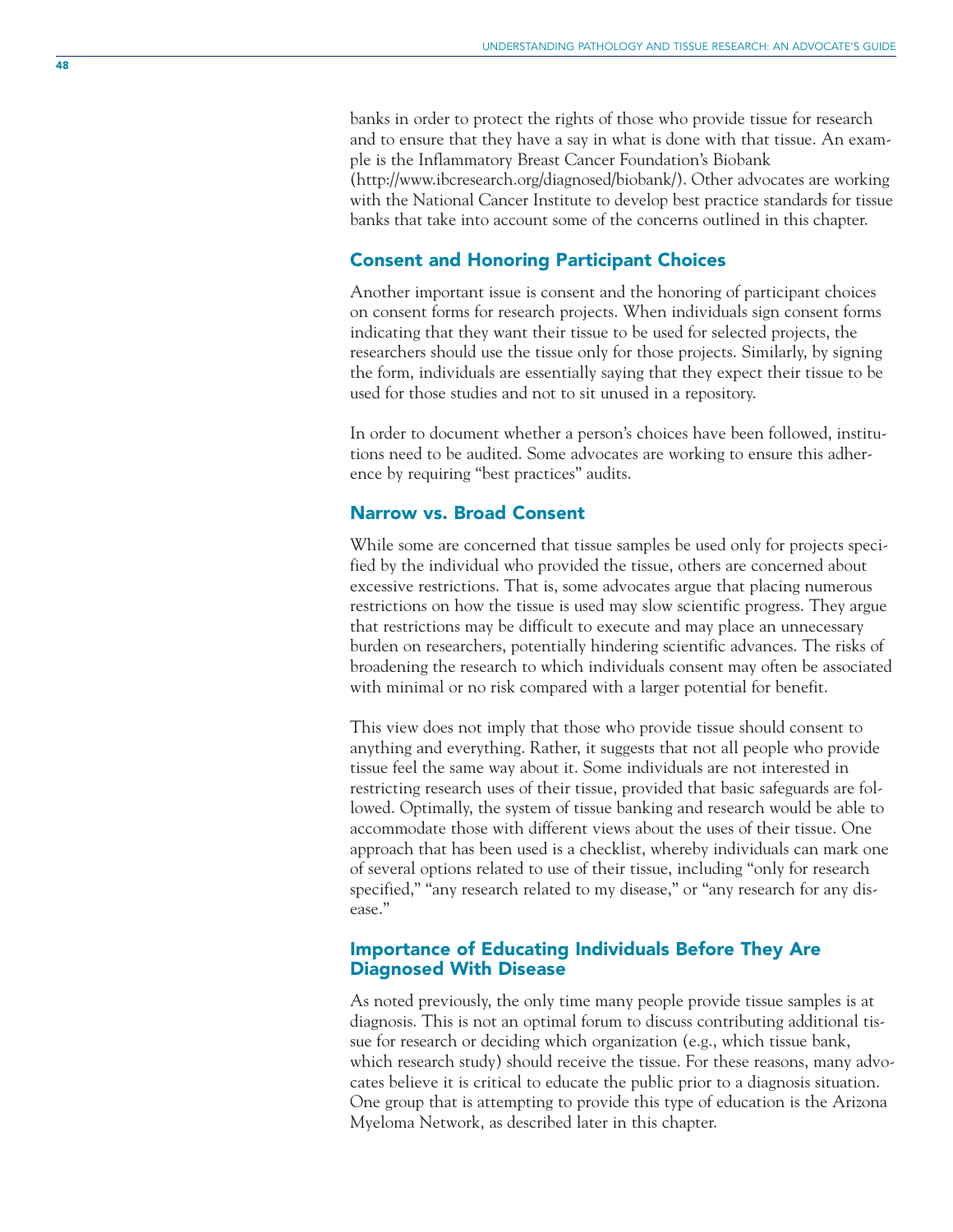People who are educated in this way may be more likely to provide a bit of extra tissue when they are undergoing procedures for diagnosis. They may also be more likely to select a treatment center that will treat their tissue as a valuable resource. Asking individuals to consider providing extra tissue at diagnosis may also have the advantage of reducing the current tissue shortage. Some advocates view this preparation much in the same way our society prepares for fires and other unexpected adversities. An additional challenge in this area is to ensure the participation of oncologists, many of whom are not researchers and are not necessarily interested in obtaining tissue for another person's research, or for some intangible future benefit to society.

### Need for a Well-Organized System for Tissue Contribution

For some advocates, an overriding issue in tissue research is the need for a well-organized system for those willing to contribute their tissue. Included in this is a need for the development of best-practices procedures to which all tissue banks and researchers adhere. This adherence would minimize inaccurate results, enhance public confidence, and lead to more rapid realization of clinical benefits.

The National Cancer Institute is in the process of developing best practice standards for biospecimens. More information about this can be found on the National Cancer Institute's website at http://biospecimens.cancer.gov/ practices/.

#### Importance of Translational Research

Another important issue for many advocates is the need for translational research. Translational research is research that has direct clinical relevance and often involves an attempt to translate basic science into clinical practice. Although many basic science discoveries are being made, there is often a long time lag before patients realize any benefits. There is an urgent need to move the results of basic laboratory research into the clinical realm more quickly, without sacrificing validity, clinical utility, safety, or efficacy. Many advocates want to ensure that some tissue is being used for translational research and are working toward that goal.

These issues emerged from interviews/discussions with the following advocates:

- 1. Celeste Whitewolf, JD, Director, Native People's Circle of Hope Advocate
- 2. Ginny Mason, RN, Advocate, Inflammatory Breast Cancer Research Foundation
- 3. Karl Schwartz, President and Co-founder, Patients Against Lymphoma
- 4. Mary Lou Smith, Co-founder, Research Advocacy Network
- 5. Paula Kim, President/CEO Translating Research Across Communities (TRAC) and Research Advocate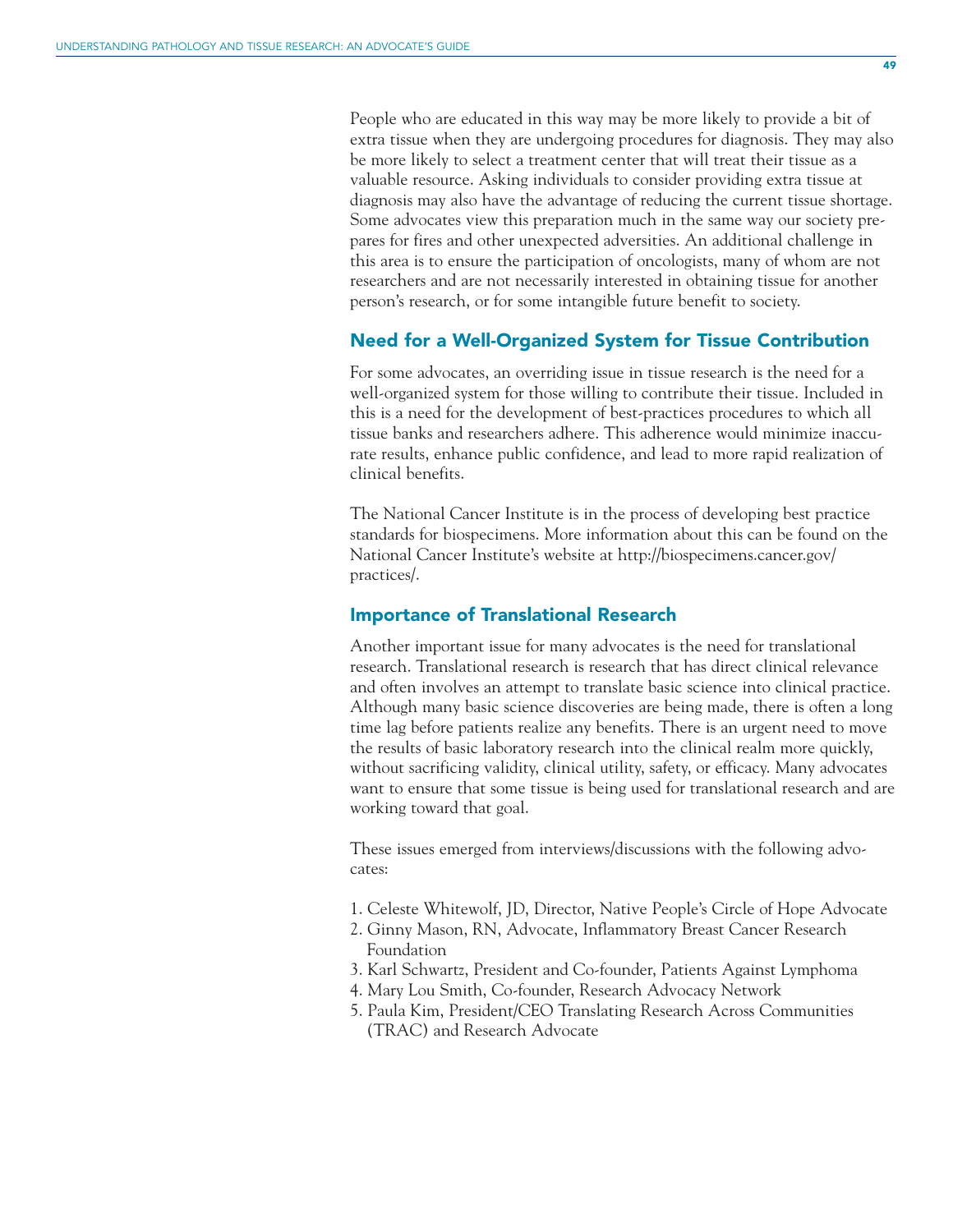The following model programs demonstrate the way that some advocates are involved in tissue research.

#### Model Programs

#### Arizona Myeloma Network Tissue Donor Awareness Project

The Arizona Myeloma Network's Tissue Donor Awareness Project was designed to increase patient awareness and understanding of the importance of providing tissue for cancer research and clinical studies. This project seeks to build a bridge of knowledge and communication among the cancer communities, including research investigators, doctors, and patients. To date, the program has conducted 3 focus group workshops in Arizona to promote awareness of the "Tissue Issue" or the need for tissue samples in cancer research.

#### Susan G. Komen for the Cure Tissue Bank at Indiana University Mel and Bren Simon Cancer **Center**

The Susan G. Komen for the Cure Tissue Bank at Indiana University is a national repository for tissue from women without breast cancer. This resource is available to scientists who are seeking to identify risk factors and biomarkers by comparing normal and cancerous tissue.

Initially called Mary Ellen's Tissue Bank, this organization spearheaded a program called Friends for Life at Indiana University Cancer Center. The ambitious project was designed to collect informed consent and blood samples from 1000 women in a single day. The women were also asked to complete a 5-10 minute questionnaire regarding personal demographics, current and past medications, menopausal status, breast cancer history, and other information. A total of 160 doctors, nurses, lab technicians, secretaries, nursing students, high school students, medical students, fellows and consumers volunteered to run the various workstations. On this single day – in less than 6 hours – the project successfully met its goal.

In 2007, the Susan G. Komen for the Cure organization earmarked \$1 million to expand Mary Ellen's Tissue Bank into a national resource, which continues as the Susan G. Komen for the Cure Tissue Bank.

#### Inflammatory Breast Cancer (IBC) Research Foundation BioBank

The IBC Research Foundation BioBank is a secure, privacy-protected collection of biospecimens from patients diagnosed with inflammatory breast cancer, as well as those not diagnosed with inflammatory breast cancer (controls). This biobank provides a resource for those studying inflammatory breast cancer, which has a low incidence that makes it difficult to obtain adequate tissue for study. The IBC Research Foundation Biobank focuses on giving patients control over what happens with their tissue and protecting patient rights.

#### Research Advocacy Network Tissue Awareness Program

Research Advocacy Network has developed several booklets related to tissue awareness entitled "Why is it important for me to consider donating my tissue for research?" and "The importance of tissue samples in research." The first booklet is designed for prospective tissue donors. The latter booklet provides background on the importance of tissue donation for members of Institutional Review Boards and Ethical Review Boards. These booklets are available at the Research Advocacy Network Website (http://www.researchadvocacy.org/publications/posters.php).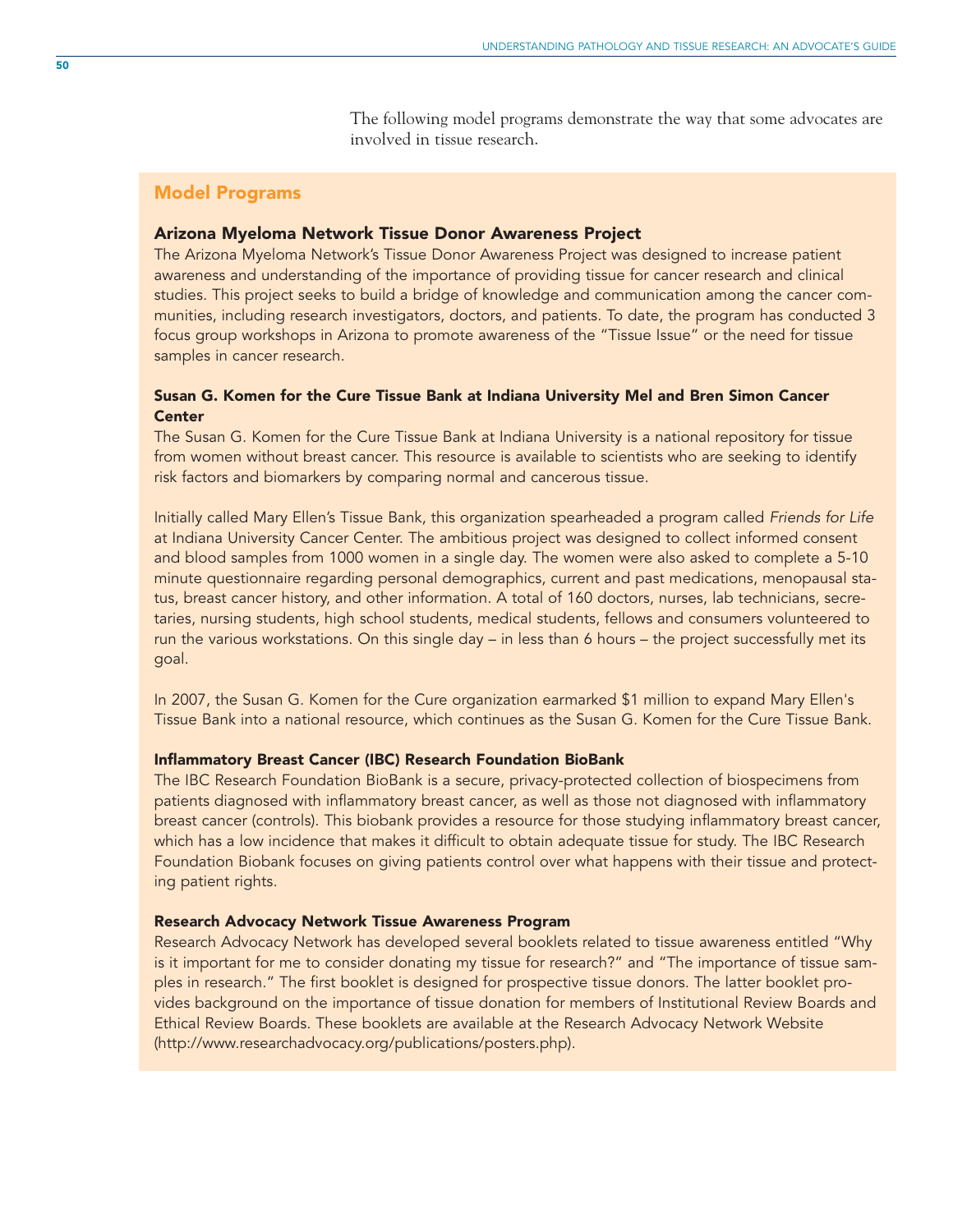#### Sources

Arizona Myeloma Network. Tissue Donor Awareness Project. Available at: http://www.azmyelomanetwork.org/eventsTDAP.htm. Accessed November 11, 2007.

Ellsworth M. Workshop series to strengthen cancer-tissue donation awareness. Available at: www.flinn.org/bio/article.cms/itemid=b\_fn\_tiss\_banking. Accessed October 8, 2007.

Hartmann LC, Sellers TA, Schaid DJ, Frank TS, Soderberg CL, Sitta DL, Frost MH, Grant CS, Donohue JH, Woods JE, McDonnell SK, Vockley CW, Deffenbaugh A, Couch FJ, Jenkins RB. Efficacy of bilateral prophylactic mastectomy in BRCA1 and BRCA2 gene mutation carriers. J Natl Cancer Inst. 2001 Nov 7;93(21):1633-7.

Indiana University. What is Mary Ellen's tissue bank? Available at: https://iubcrc.iupui.edu/ffl\_admin/login.jsp?action=aboutus. Accessed November 11, 2007.

Kohane IS, Mandl KD, Taylor PL, Holm IA, Nigrin DJ, Kunkel LM. MEDICINE: Reestablishing the Researcher-Patient Compact. Science. Available at: http://www.sciencemag.org/cgi/eletters/316/5826/836#10205. Accessed November 11, 2007.

Lane K. Unanswered questions about data. Science. Available at: http://www.sciencemag.org/cgi/eletters/316/5826/836#10207 Accessed November 11, 2007.

Meijers-Heijboer H, van Geel B, van Putten WL, Henzen-Logmans SC, Seynaeve C, Menke-Pluymers MB, Bartels CC, Verhoog LC, van den Ouweland AM, Niermeijer MF, Brekelmans CT, Klijn JG. Breast cancer after prophylactic bilateral mastectomy in women with a BRCA1 or BRCA2 mutation. *N Engl J Med.* 2001 Jul 19;345(3):159-64.

Schrag D, Kuntz KM, Garber JE, Weeks JC. Decision analysis--effects of prophylactic mastectomy and oophorectomy on life expectancy among women with BRCA1 or BRCA2 mutations. *N Engl J Med*. 1997;336(20):1465-71.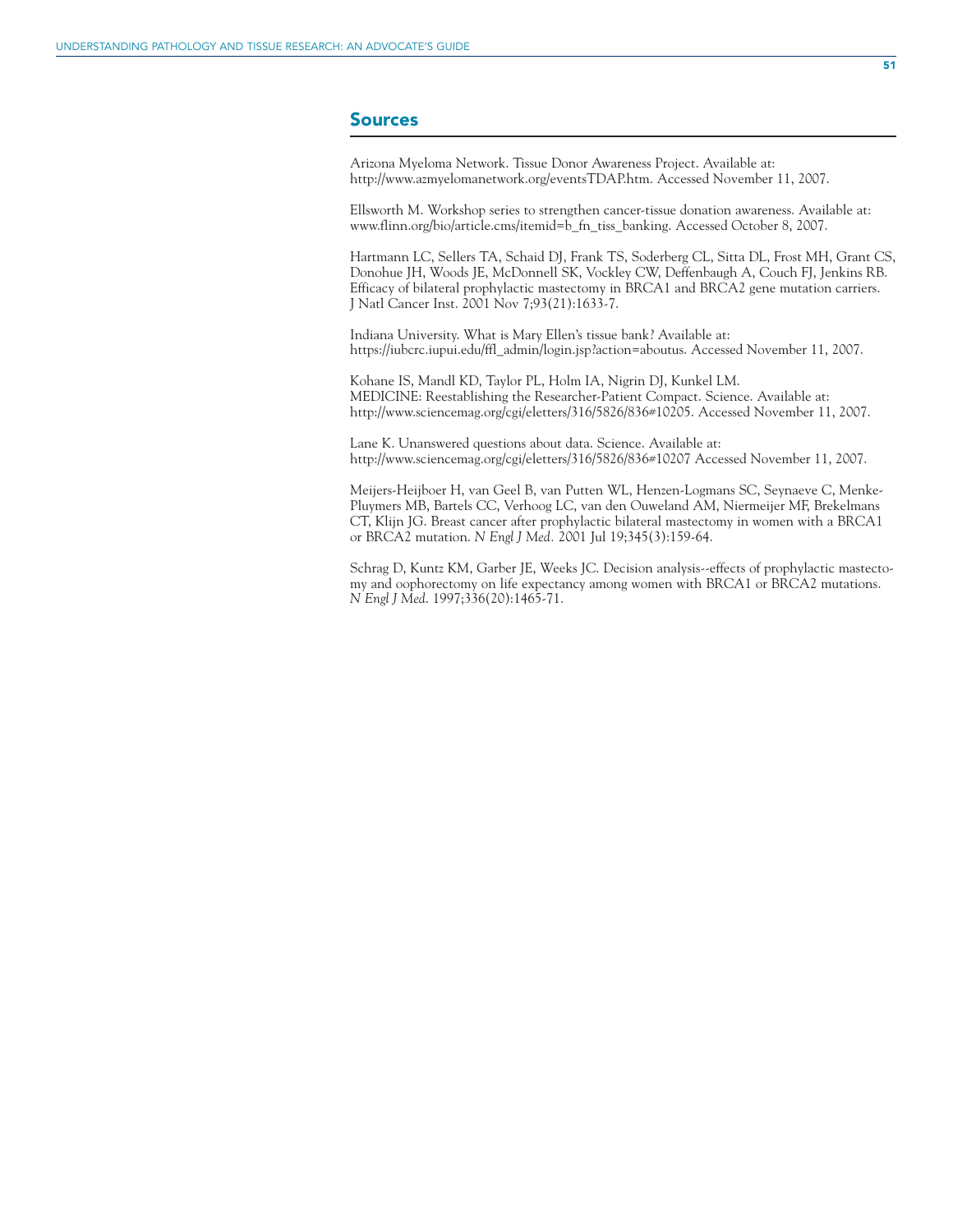### GLOSSARY

**Biomarkers:** laboratory measurements that reflect the activity of a disease process. These often take the form of proteins or other biological substances that are used to identify cancerous cells; for instance, biomarkers may be proteins in the blood (serum biomarkers) or associated with tumor cells (often called tumor biomarkers)

**Biopsy:** the removal and examination, usually microscopic, of tissue from the living body

**Biospecimen:** a biological sample taken to show or to determine the character of the whole

**Calibrate:** to determine the accuracy of an instrument

**Chromatin:** the substance of chromosomes that is made up of DNA, protein, and chromosomal RNA

**Chromosomes:** structures in the nucleus of a cell that contains DNA, which contains genetic information

**Clinical pathology:** diagnosis and descriptions based on chemical composition of tissues/blood as determined by pathological tests

**Clinical utility:** the overall usefulness of a test in clinical practice, as determined by weighing its benefits and drawbacks information

**Clinical validity:** the ability of a test to provide clinically useful information

**Correlative science:** as used in this booklet, refers to the relationship between pathological findings (science) with clinical outcomes (long-term results)

**Custodianship:** guardianship; a person or organization in possession of a tissue specimen; custodians have responsibility as specified in the informed consent to fulfill the research participant's intentions

**Differentiated:** in the context of this booklet, refers to cells that show the characteristics normal for their type

**DNA:** deoxyribonucleic acid; the genetic material of all cellular organisms

**Fixative:** a chemical used to preserve tissue in a stable state and prevent deterioration

**Genes:** segments of DNA that contain the information required for synthesis of a product such as a protein

**Genome:** all of a living thing's genetic material

**HER-2:** human epidermal receptor growth factor-2; a protein involved in normal cell growth that is found in high levels on some breast cancer cells

**Histology:** the microscopic anatomy of tissue

**Human Genome Project:** an international scientific and research undertaking that had as one of its goals the sequencing of the entire human genome (goal was met in 2003)

**Markers:** see biomarkers

**Molecule:** a combination of atoms that forms a chemical substance

**Outcome:** long-term clinical results such as disease-free survival

**Pathology:** the branch of medicine that deals with the structural and functional changes in tissues and organs of the body that cause or are caused by disease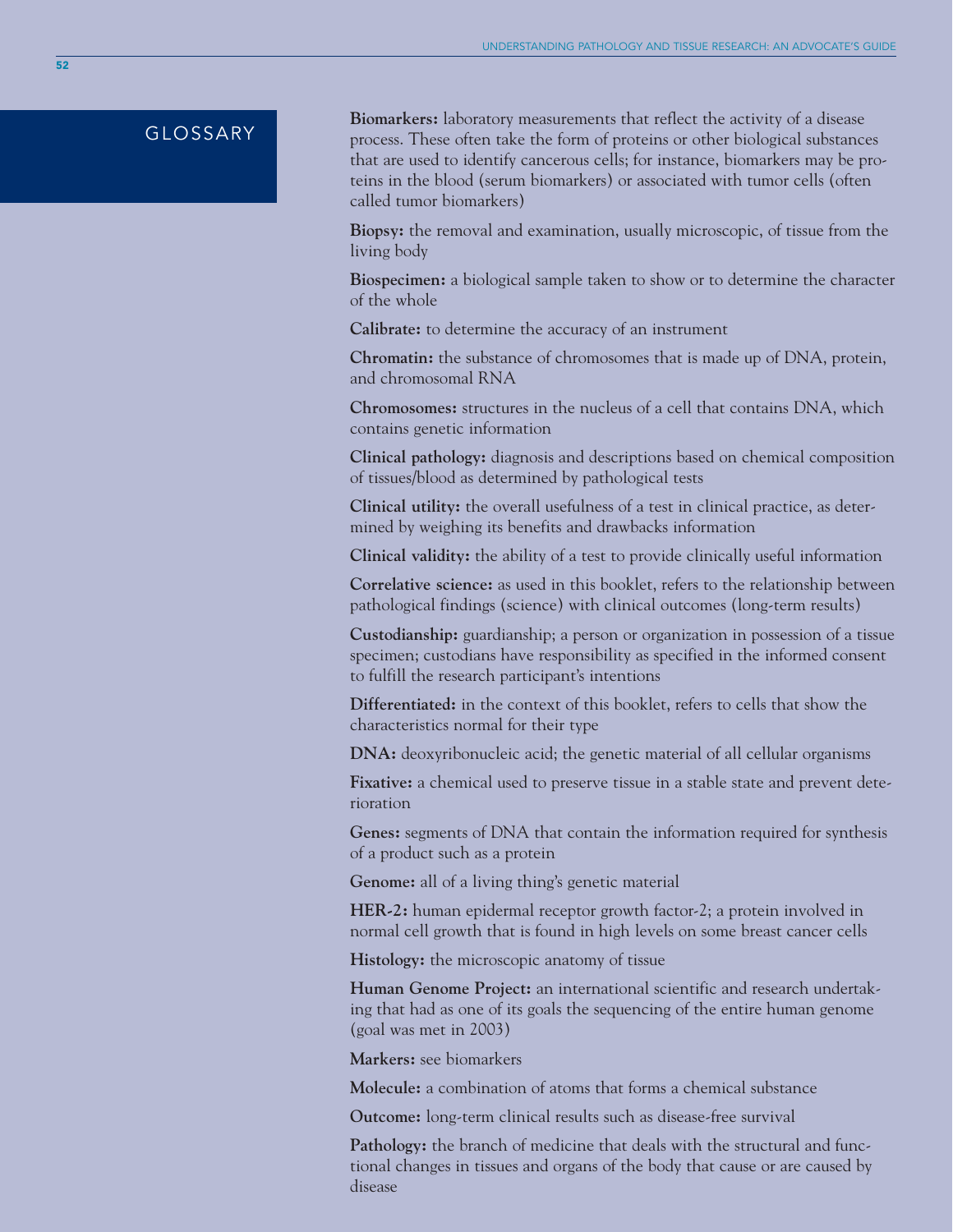**Philadelphia chromosome:** an abnormality of chromosome 22 in which part of chromosome 9 is transferred to it. Bone marrow cells that contain the Philadelphia chromosome are often found in chronic myelogenous leukemia.

**Prognosis:** the likely outcome or course of a disease; the chance of recovery or recurrence

**Reliability:** the likelihood that a test will give the same result each time

**RNA:** ribonucleic acid; one of the two types of nucleic acids found in all cells. In the cell, RNA is made from DNA (the other type of nucleic acid), and proteins are made from RNA

**Sample:** a representative part taken to identify the whole

**Sensitivity:** the ability of a test to give a positive result when the thing we are looking for is actually present

**Serum:** the clear liquid part of the blood that remains after blood cells and clotting proteins have been removed

**Specificity:** the ability of a test to give a negative result when the thing we are looking for is not actually present

**Specimen:** a sample or part of a thing taken to show or to determine the character of the whole

**Standardization:** in this context, refers to the bringing of a test to compare or conform to an established measure

**Surveillance:** the ongoing collection of information about a disease, such as cancer, in a certain group of people. This may include information about whether cancer affects people of a certain gender, age, or ethnic group.

**Tissue:** a group or layer of cells that work together to perform a specific function

**TNM:** a system for describing the extent of cancer in a patient's body. T describes the size of the tumor and whether it has invaded nearby tissue, N describes any lymph nodes that are involved, and M describes metastasis (spread of cancer from one body part to another)

**Tumor:** an abnormal mass of tissue that results when cells divide more than they should or do not die when they should. Tumors may be benign (not cancerous), or malignant (cancerous). Also called neoplasm

**Undifferentiated:** a term used to describe cells or tissues that do not have specialized ("mature") structures or functions. Undifferentiated cancer cells often grow and spread quickly

**Validity:** the accuracy of a test

### Glossary Sources

National Cancer Institute. Dictionary of cancer terms. Available at: http://www.cancer.gov/Templates/db\_alpha.aspx?CdrID=44179. Accessed September 10, 2007.

Dorland's Illustrated Medical Dictionary. 27th edition. Philadelphia: WB Saunders Co. 1988.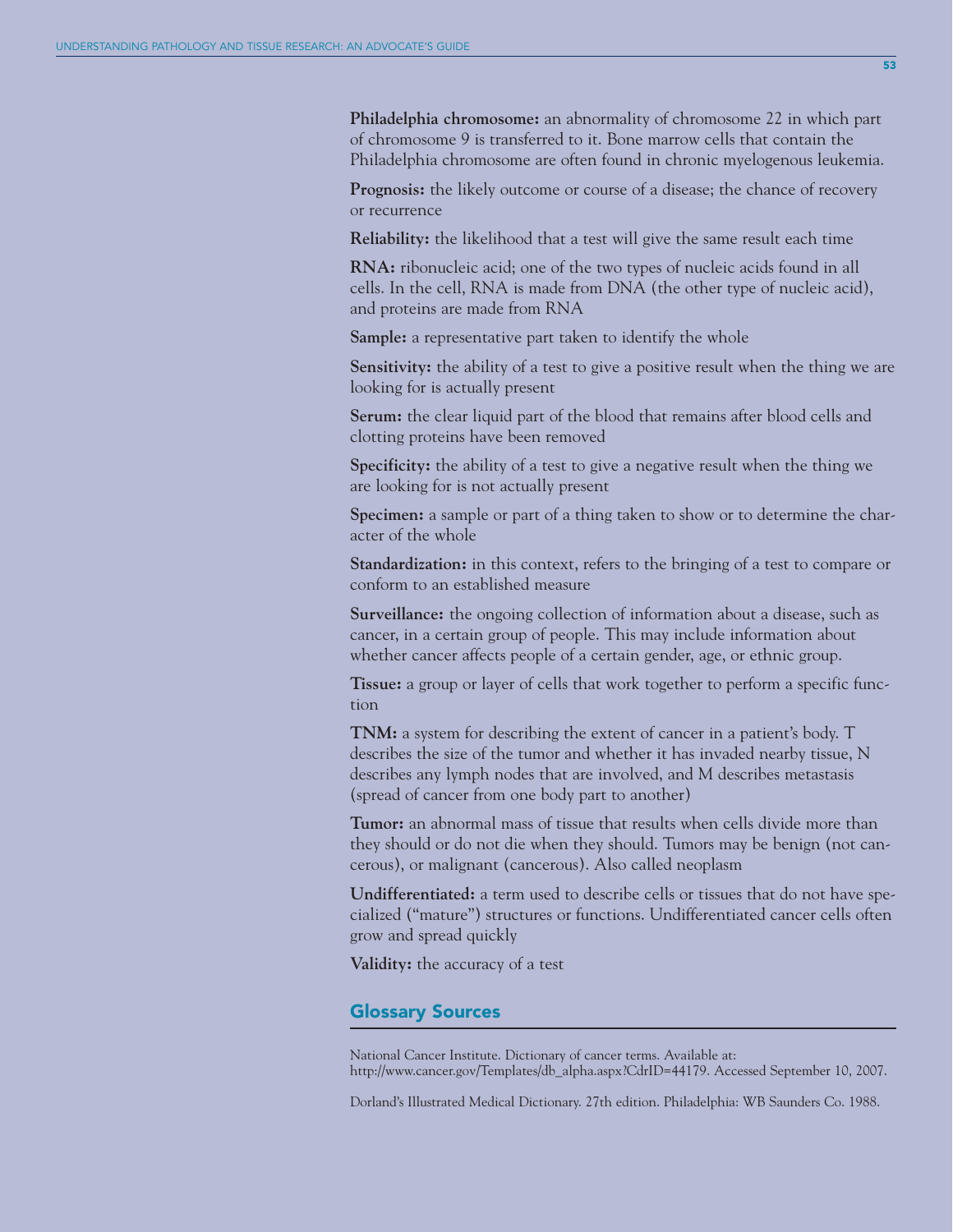### APPENDIX: ORGANIZATIONS IN WHICH ADVOCATES ARE INVOLVED

The following organizations are examples of ways that advocates are involved in research.

### **Institutional Review Boards**

Institutional review boards (IRBs) are independent committees made up of individuals with diverse medical and non-medical backgrounds that review and approve all documents related to every study that involves human participants at a research institution. Every major institution that conducts research with human participants and has federal funding of their research must have an IRB. The primary purpose of the IRB review is to protect and assure the safety, rights, and welfare of study participants. An IRB approves a variety of different materials, including study protocols, informed consent forms, and participant recruitment materials. The IRB can approve or disapprove research or can require modifications that it feels are in the best interest of the participants. IRBs typically consist of researchers, physicians, students, community members (non-affiliated members, non-scientific members) who are not research experts, ethics experts, and/or lawyers. Because IRBs provide local protections, they are an ideal place for advocates.

#### **Protocol Review Committees**

Protocol review committees evaluate, approve or reject, monitor, and rereview human research protocols. A protocol is a description of the way a study is performed, including the number and characteristics of individuals to be enrolled, the procedures that participants undergo, and how the data are collected and analyzed. Protocol review committees may also examine whether the research study is designed to answer an important question, whether the study is adequate to answer the question, and whether the study can actually be completed as designed. Protocol review committees are distinguished from IRBs because they are focused on the research design, methods, and scientific merit, whereas IRBs are focused on the protection of participants. Protocol Review Committees have a similar member composition as IRBs; that is, they include research experts and may include advocates.

#### **Data and Safety Monitoring Boards**

Data and safety monitoring boards (DSMBs) oversee the conduct of clinical trials to ensure the safety of participants and the validity and integrity of the data. These boards monitor data that are generated to make sure that the treatment isn't unexpectedly harming subjects and to assess whether the treatment is so valuable that the trial should be stopped and everyone given the new treatment. DSMBs also close trials because of slow accrual. Data safety and monitoring boards are required by the National Institutes of Health (NIH) for all of the Phase III studies they support financially.

#### **Study Sections (National Cancer Institute)**

Study sections are part of all National Institutes of Health (NIH) divisions, including the National Cancer Institute. Study sections are groups of individuals organized around scientific areas, which review applications for federal research grants within that area. The money for these grants comes from our tax dollars. The study sections are made up of non-NIH scientific experts who are typically peers (i.e., they are researchers themselves) and, more recently, advocates and others such as lawyers. Study sections make recommendations as to the priority of the research, by way of a score, which is then taken into account by the National Cancer Institute in deciding which research to fund.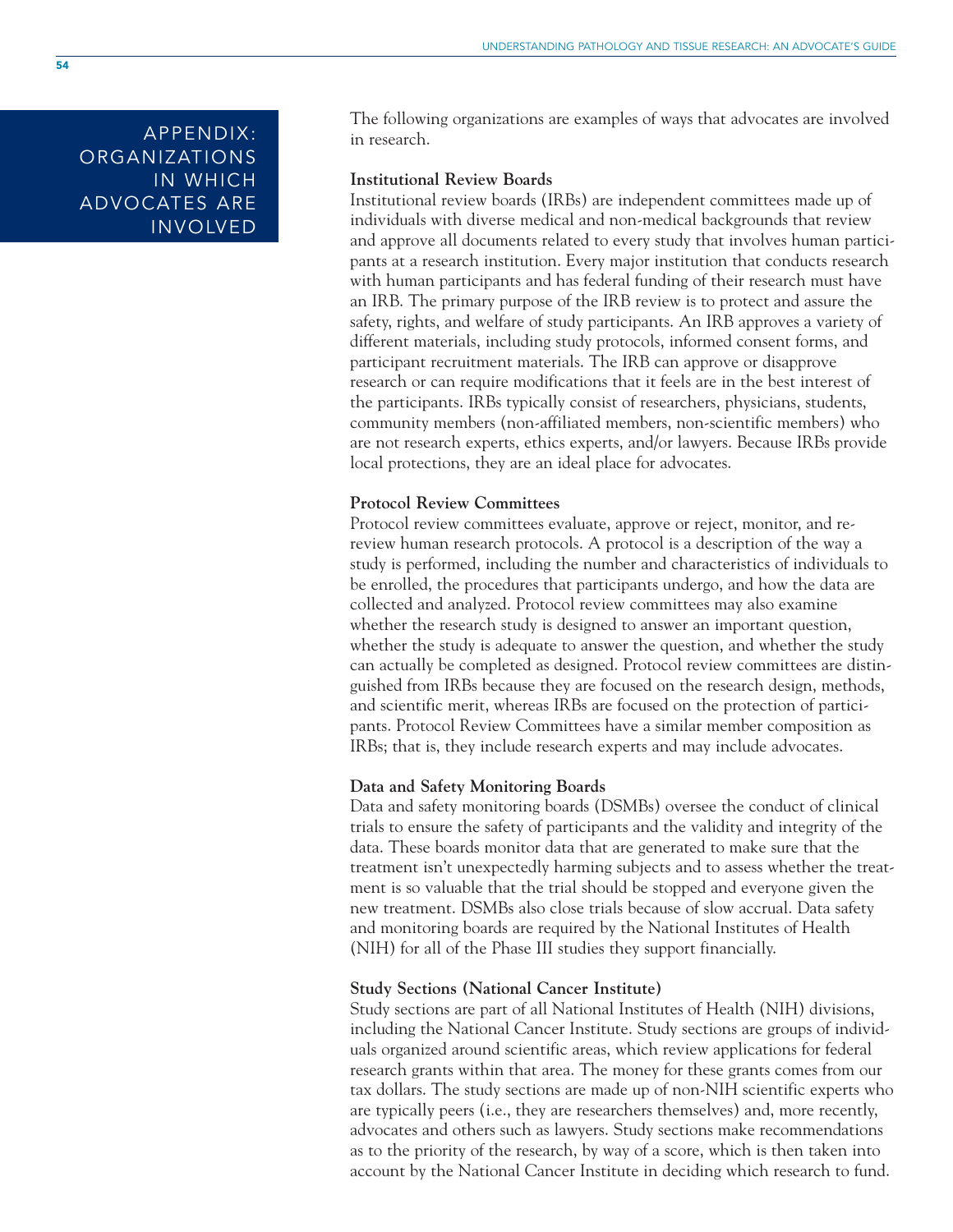**Patient Representative or Advocacy Committees in Cooperative Groups** These committees have been established by various oncology cooperative groups such as the Eastern Cooperative Oncology Group (ECOG) to incorporate the patient perspective into their organization and operation. Nearly all Phase III trials currently being designed in the Cooperative Groups incorporate a correlative science component in addition to the clinical component. The scientific component typically involves the study of participant tissue for clues about cancer – what causes it, which treatments might work, etc. Advocates are key to improving researchers' understanding of patient concerns about providing their tissue for cancer research.

### **Specialized Programs of Research Excellence (SPORE) at the National Cancer Institute**

These programs were established in 1992 to promote interdisciplinary research and facilitate exchange between basic and clinical science. The goal of these programs is to incorporate novel ideas for reducing cancer incidence and mortality found in the laboratory into clinical research that will improve survival and quality of life for cancer patients.

Advocates can participate in SPORE's Patient Advocate Research Team (PART) Program. The PART Program helps SPOREs build effective collaborations with cancer patient advocates. Most SPORE patient advocates are willing to make a personal commitment to work directly with cancer researchers in a specific SPORE program.

Currently, patient advocates work with approximately 50 of the 58 SPORE programs throughout the U.S. While most SPORE programs include patient advocates at an advisory level, at least 25 programs involve patient advocates at an operational level. SPORE patient advocates can be involved in a wide range of activities, including:

- Input on strategic direction
- Grant reviews
- Tissue issues: consent forms, collection processes, usage, patient follow-up procedures
- Clinical trials
- Development: input on design, informed consents, IRB representation
- Accrual: letters on clinical trials, presentations to patient groups
- Adherence: support and guidance for patients, input for amendments
- Education: newsletters; forums and "training days" for patient advocate community; presentations in professional training courses (to scientific staff)

More information can be obtained from the homepage (www.nci.nih.gov) or at the following link: http://spores.nci.nih.gov/.

#### **Consumer Advocates in Research and Related Activities (CARRA)**

The National Cancer Institute (NCI) of the National Institutes of Health has established a novel program designed to integrate the views of the cancer community in directing Institute activities and research. CARRA includes roughly 200 cancer survivors and consumer advocates from across the country. The members of CARRA are diverse in terms of the types of cancer with which they are familiar, as well as their ages, and ethnic origins. CARRA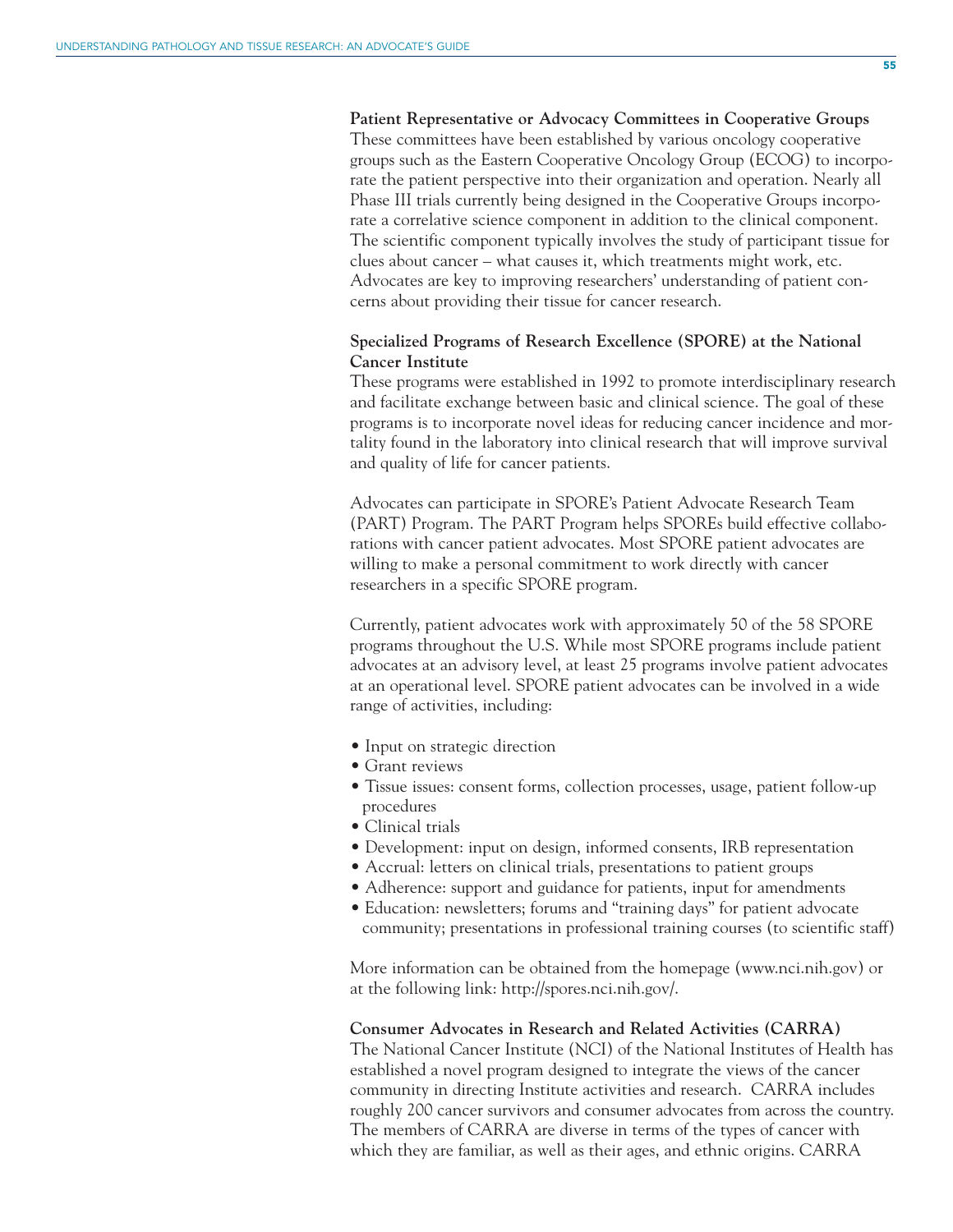members not only serve as an integral part of NCI activities, but also as liaisons linking back to the cancer community networks. CARRA members serve 3-year terms and are called upon as needed for input into particular activities, including peer review of grant applications and evaluation of information geared toward the cancer community. CARRA was developed to make the input of advocates more systematic and routine and to facilitate two-way communication between the Institute and the community.

More information can be obtained from the homepage (http://carra.cancer.gov).

#### **Patient Representative Program at the Food and Drug Administration**

In this capacity, advocates provide the patient and family perspective on issues, problems, and questions related to the viewpoint of patients and family members living with a specific, serious or life-threatening disease. Advocates may be voting or non-voting members of the advisory committee. More information can be obtained from the FDA's homepage (www.fda.gov) or at the following link: http://www.fda.gov/oashi/patrep/patientrep.html.

#### **National Biospecimen Network**

The National Biospecimen Network also poses opportunities for advocate participation. Information about advocate participation can be obtained at the National Biospecimen Network website by clicking on Contacts (http://prostatenbnpilot.nci.nih.gov/contact.asp).

### Ethnically- or Culturally-Based Initiatives

A number of ethnically- or culturally-based initiatives have been undertaken to provide support, information, and programs for specific groups of people who are united by a common heritage. Such initiatives are particularly important in genomics, as certain genetic variations may be more common in some subgroups of individuals than others. Following is a non-comprehensive list of some ethnically- or culturally-based initiatives.

#### **Genetic Education for Native Americans (GENA)**

Genetic Education for Native Americans is a project designed to provide culturally competent education about genetics and genetic research to Native American college and university students. The secondary goal is to increase the number of Native American people who have access to scientific mentoring experiences in genetic counseling, education, research, and other opportunities or careers. The GENA project is comparing two variations of a newly designed culturally relevant genetic education program and provides mentoring opportunities to Native American students who are interested in genetic education, research and medicine. More information is available at the following website: http://members.aol.com/natamcan/gena.htm.

#### **Native American Cancer Survivors' Support Network**

Native American Cancer Survivors' Support Network offers social and emotional support and culturally-specific educational materials to cancer patients and survivors. It conducts one-on-one interviews with survivors to learn more about how they are dealing with their cancer and how their care can be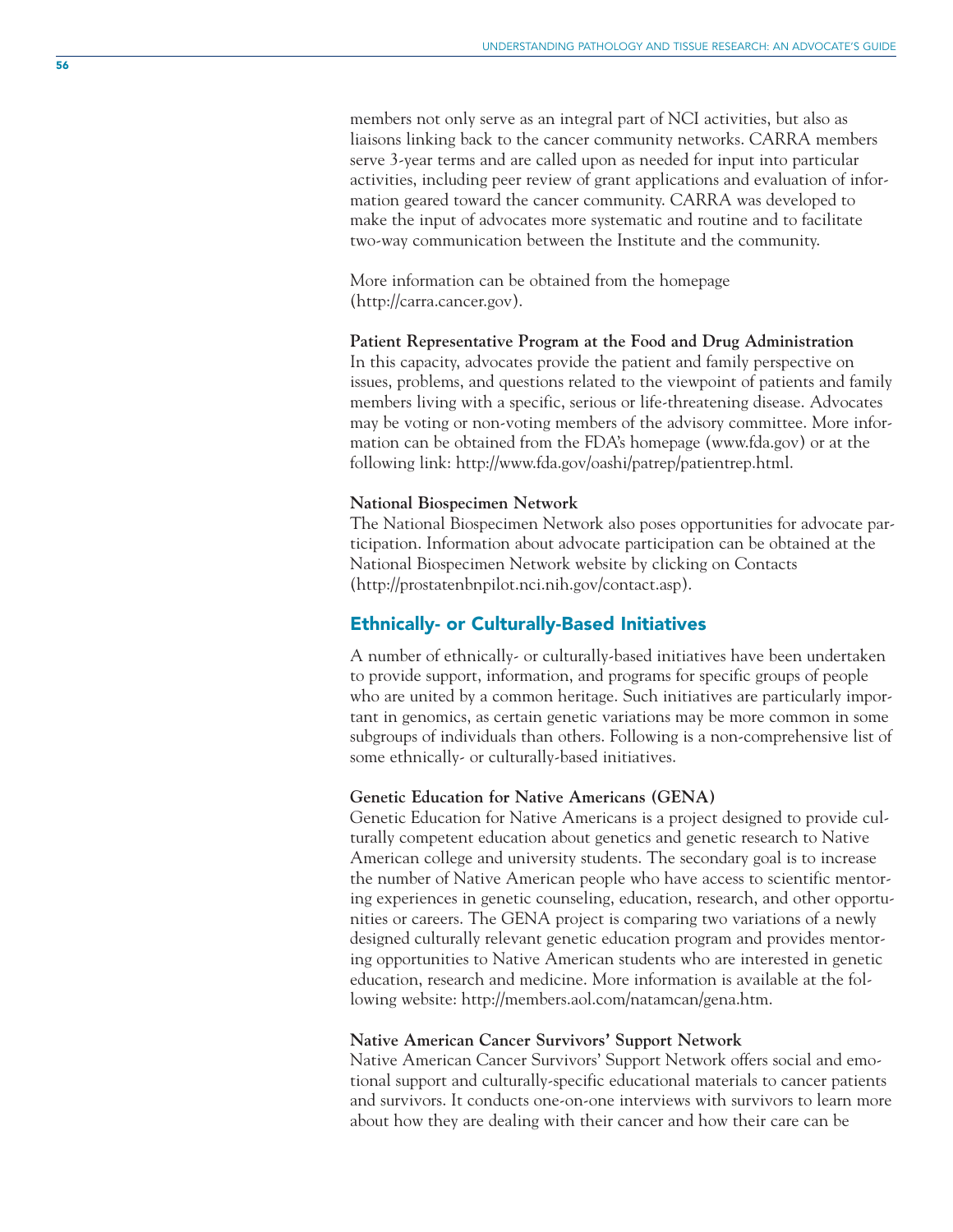improved. It also connects members with other Native American survivors who have had similar experiences. An important activity is the support of a confidential database to monitor members and track the types of cancer and cancer care. More information can be found at the homepage www.natamcancer.org or at the following link: http://natamcancer.org/community.html.

#### **Redes En Acción: The National Hispanic/Latino Cancer Network**

Redes En Acción is an initiative designed to combat cancer among Latinos. This National Cancer Institute-funded initiative focuses on cancer prevention and control by building a nationwide network of community-based organizations, research institutions, government health agencies, and the public. Core activities include promoting training and research opportunities for Latino students and researchers, generating research projects on key Latino cancer issues, and supporting cancer awareness activities within the Latino community. More information is available at the following website: http://www.redesenaccion.org/.

#### **Sisters Network, Inc.**

Sisters Network, Inc. is a national African-American breast cancer survivorship organization with 39 affiliate chapters around the nation. It provides support, breast education programs, resources, information, and research through its affiliated chapters. In 1999, Sisters hosted the nation's first national African-American Breast Cancer conference to specifically address the impact of breast cancer among black women, which is now in its sixth year. Community outreach programs include "The Gift for Life Block Walk™" The Pink Ribbon Awareness Campaign, STOP THE SILENCE: Changing the Face of Early Breast Health Intervention, and The S.P.I.R.I.T. program, a national partnership with the UT M. D. Anderson Cancer Center. More information is available at the following website: www.sistersnetworkinc.org.

#### **Intercultural Cancer Council**

The Intercultural Cancer Council (ICC) promotes policies, programs, partnerships, and research to eliminate the unequal burden of cancer among racial and ethnic minorities and medically underserved populations in the United States and its associated territories. The ICC works to facilitate the access of minorities and medically underserved populations to the healthcare system. It also strives to include survivors, minorities and culturally diverse individuals in the development of health policies and programs intended for their communities. More information is available at the following website: http://iccnetwork.org/.

#### Sources

Ellsworth M. Workshop series to strengthen cancer-tissue donation awareness. Available at: www.flinn.org/bio/article.cms/itemid=b\_fn\_tiss\_banking. Accessed October 8, 2007.

Research Advocacy Network. *Genomics in Cancer: An Advocate's Guide & Training Manual.* Available at: http://www.researchadvocacy.org/publications/posters.php. Accessed August 31, 2007.